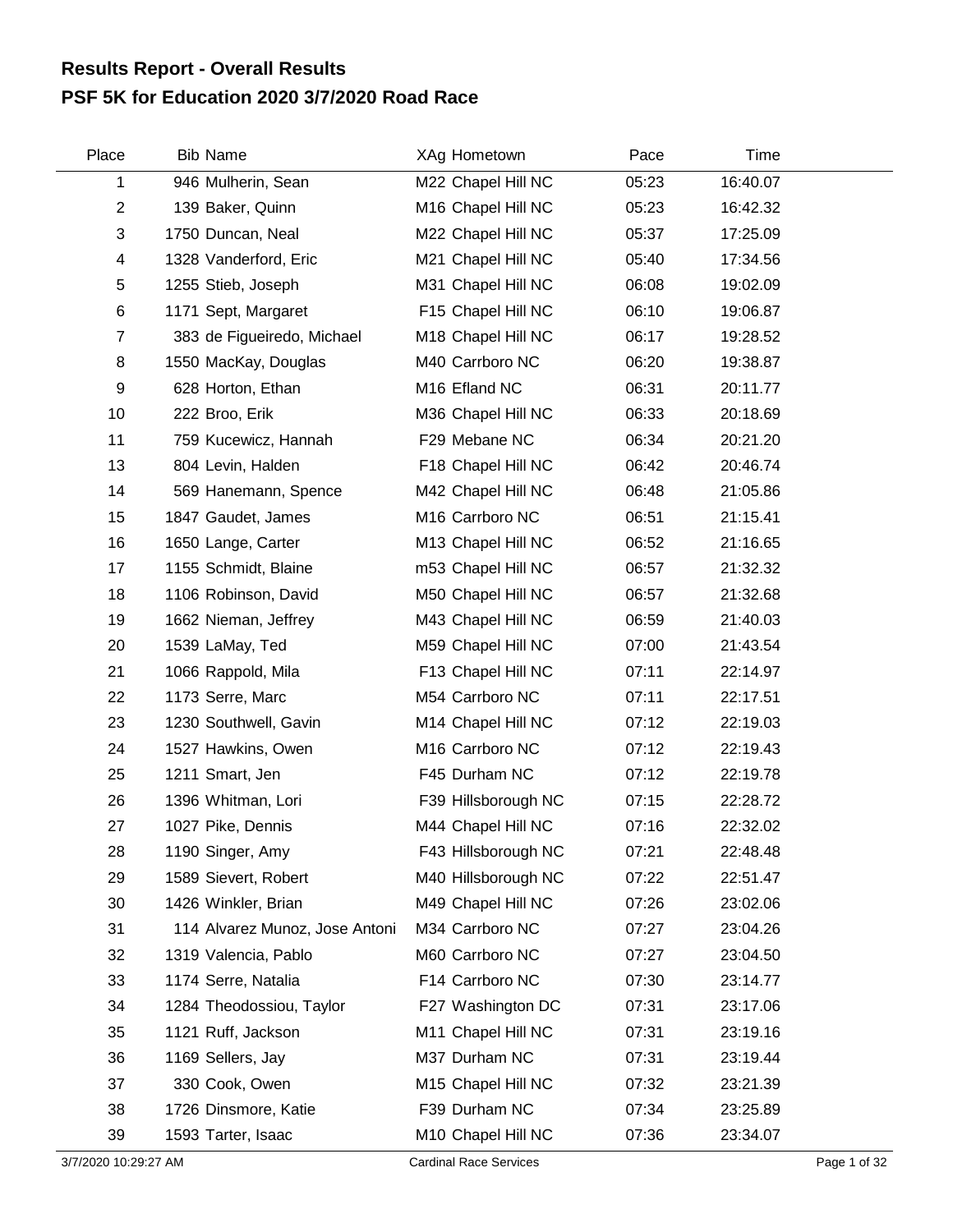| Place | <b>Bib Name</b>           | XAg Hometown       | Pace  | Time     |  |
|-------|---------------------------|--------------------|-------|----------|--|
| 40    | 1123 Ruff, Sarah          | F41 Chapel Hill NC | 07:36 | 23:34.74 |  |
| 41    | 1395 Whitehouse, Parker   | M29 Chapel Hill NC | 07:38 | 23:39.27 |  |
| 42    | 617 Hinson-Hume, Sam      | M9 Carrboro NC     | 07:41 | 23:49.67 |  |
| 43    | 468 Foreman, Aaron        | M38 Chapel Hill NC | 07:42 | 23:50.88 |  |
| 44    | 595 Hemelt, Steve         | M38 Carrboro NC    | 07:42 | 23:51.16 |  |
| 45    | 402 Dickerson, Jade       | M37 Durham NC      | 07:42 | 23:53.08 |  |
| 46    | 365 Dasher, Louis         | M11 Chapel Hill NC | 07:47 | 24:08.03 |  |
| 47    | 363 Dasher, David         | M42 Chapel Hill NC | 07:47 | 24:08.05 |  |
| 48    | 747 Kolling-Perin, Judah  | M12 Carrboro NC    | 07:50 | 24:16.06 |  |
| 49    | 1410 Williams, David      | M49 Chapel Hill NC | 07:50 | 24:17.46 |  |
| 50    | 772 Lallier, Allison      | F32 Durham NC      | 07:51 | 24:18.92 |  |
| 51    | 266 Calderon, Andres      | M41 Pittsboro NC   | 07:51 | 24:20.30 |  |
| 52    | 1456 Yoder, Jason         | M47 Carrboro NC    | 07:52 | 24:21.71 |  |
| 53    | 115 Amsbary, Jessica      | F41 Chapel Hill NC | 07:52 | 24:23.16 |  |
| 54    | 151 BARRY, BILL           | M45 Chapel Hill NC | 07:52 | 24:23.24 |  |
| 55    | 213 Brady, Spencer        | M29 Chapel Hill NC | 07:53 | 24:25.33 |  |
| 56    | 1514 Efird, Steve         | M39 Durham NC      | 07:53 | 24:25.69 |  |
| 57    | 1080 Restrepo, Maria      | F53 GRAHAM NC      | 07:53 | 24:26.37 |  |
| 58    | 1870 Cohn, Dov            | M51 Chapel Hill NC | 07:54 | 24:27.99 |  |
| 59    | 1595 Tarter, Maya         | F13 Chapel Hill NC | 07:56 | 24:34.44 |  |
| 60    | 254 Bush, Cedric          | M31 Durham NC      | 07:57 | 24:37.40 |  |
| 61    | 325 Cook, Brendan         | M13 Chapel Hill NC | 07:58 | 24:40.65 |  |
| 62    | 1872 Cavanaugh, Sean      | M34 Chapel Hill NC | 07:58 | 24:42.15 |  |
| 63    | 748 Kolling-Perin, Sharon | F42 Carrboro NC    | 07:59 | 24:44.27 |  |
| 64    | 916 Minter, James         | M42 Chapel Hill NC | 08:00 | 24:46.73 |  |
| 65    | 915 Minter, Elorie        | F9 Chapel Hill NC  | 08:00 | 24:47.27 |  |
| 66    | 932 Moore, Alexander      | M15 Chapel Hill NC | 08:01 | 24:49.70 |  |
| 67    | 616 Hinson-Hume, Kate     | F13 Chapel Hill NC | 08:01 | 24:51.18 |  |
| 68    | 654 Huppert, David        | M41 Carrboro NC    | 08:02 | 24:52.74 |  |
| 69    | 173 Beisser, Maria        | F16 Chapel Hill NC | 08:02 | 24:54.53 |  |
| 70    | 277 Caress, Baxter        | M9 Chapel Hill NC  | 08:04 | 25:00.04 |  |
| 71    | 899 McGowan, Patrick      | M42 Chapel Hill NC | 08:04 | 25:00.70 |  |
| 72    | 898 McGowan, Aylin        | F12 Chapel Hill NC | 08:04 | 25:00.80 |  |
| 73    | 138 Baker, lan            | M13 Chapel Hill NC | 08:05 | 25:03.57 |  |
| 74    | 608 Hill, Laura           | F46 Chapel Hill NC | 08:05 | 25:04.17 |  |
| 75    | 1657 mclean, john         | m57 Pittsboro NC   | 08:06 | 25:05.17 |  |
| 76    | 276 Caren, Neal           | M46 Chapel Hill NC | 08:06 | 25:05.70 |  |
| 77    | 615 Hinson, Paul          | M44 Chapel Hill NC | 08:09 | 25:15.67 |  |
| 78    | 785 Lee, James            | M9 Chapel Hill NC  | 08:10 | 25:19.22 |  |
| 79    | 746 Kolling-Perin, Ezra   | M14 Carrboro NC    | 08:11 | 25:21.54 |  |
| 80    | 1619 Abernethy, Mitchell  | M14 Chapel Hill NC | 08:11 | 25:22.37 |  |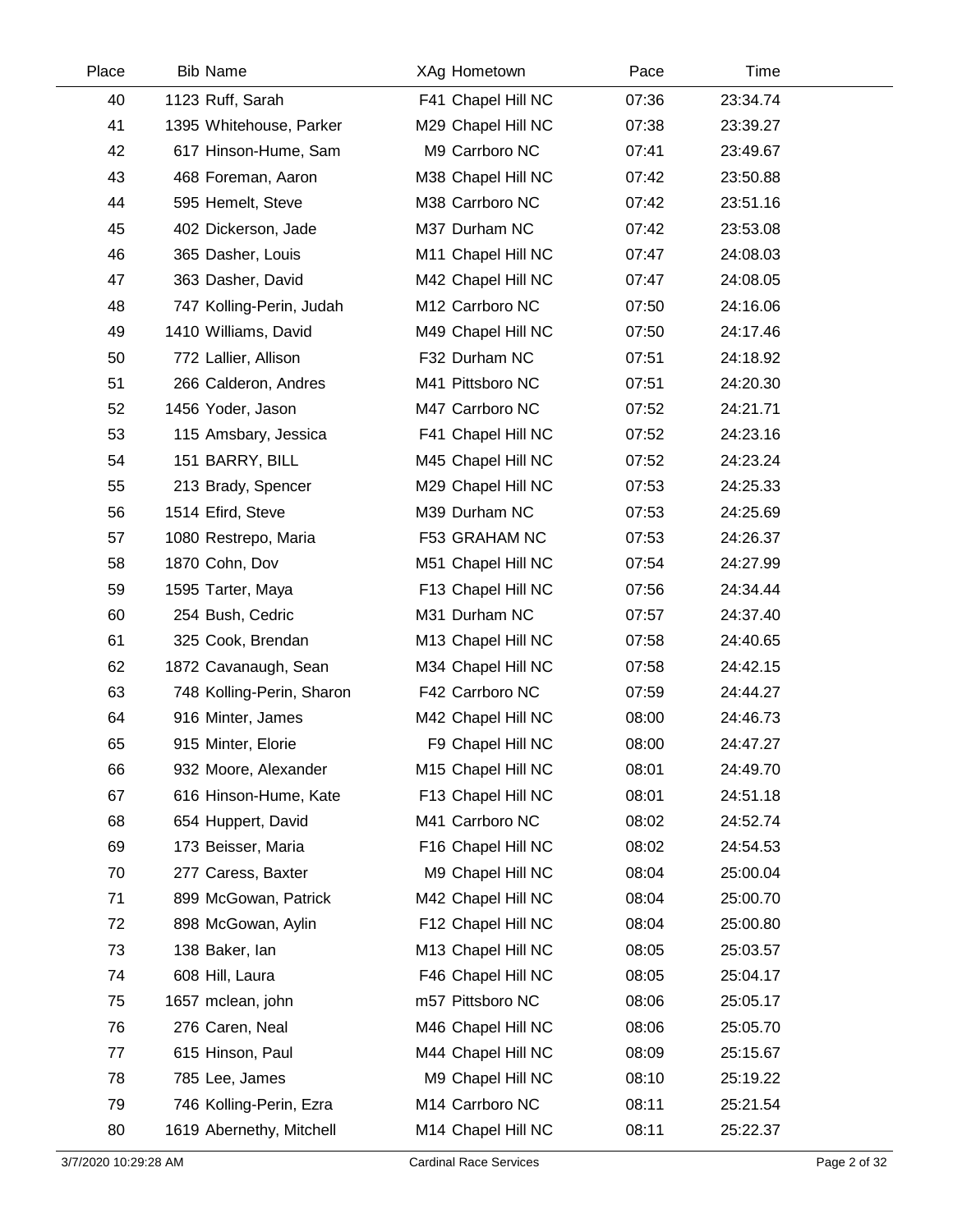| Place | <b>Bib Name</b>          | XAg Hometown       | Pace  | Time     |  |
|-------|--------------------------|--------------------|-------|----------|--|
| 81    | 650 Hunter, Felix        | M10 Durham NC      | 08:11 | 25:22.39 |  |
| 82    | 469 Foreman, Beamish     | M13 Chapel Hill NC | 08:12 | 25:23.95 |  |
| 83    | 268 Calderon, Jon Carlos | M14 Pittsboro NC   | 08:13 | 25:26.86 |  |
| 84    | 777 Lawrence, Marley     | F31 Chapel Hill NC | 08:13 | 25:27.58 |  |
| 85    | 1023 Phillips, Leyan     | M51 Chapel Hill NC | 08:13 | 25:28.31 |  |
| 86    | 870 Martin, Ken          | M51 Chapel Hill NC | 08:14 | 25:30.12 |  |
| 87    | 1122 Ruff, JW            | M43 Chapel Hill NC | 08:14 | 25:31.08 |  |
| 88    | 494 Furlong, Owen        | M18 Chapel Hill NC | 08:14 | 25:32.02 |  |
| 89    | 1629 Characklis, Kayla   | F18 Chapel Hill NC | 08:16 | 25:36.15 |  |
| 90    | 1232 sparkenbaugh, erica | f37 Chapel Hill NC | 08:16 | 25:36.65 |  |
| 91    | 1311 Trocki, Aaron       | M41 Carrboro NC    | 08:16 | 25:37.30 |  |
| 92    | 1051 Poss, Cameron       | M15 Durham NC      | 08:16 | 25:39.15 |  |
| 93    | 712 Kappelman, Alex      | M10 Chapel Hill NC | 08:17 | 25:40.72 |  |
| 94    | 335 Corliss, Olivia      | F12 Chapel Hill NC | 08:20 | 25:50.40 |  |
| 95    | 1273 Swingler, Max       | M10 Chapel Hill NC | 08:20 | 25:50.68 |  |
| 96    | 386 Dean, Scott          | M48 Chapel Hill NC | 08:21 | 25:53.80 |  |
| 97    | 732 Kerr, Erin           | F25 Carrboro NC    | 08:22 | 25:56.84 |  |
| 98    | 1476 Zeng, Colin         | M12 Chapel Hill NC | 08:23 | 25:58.29 |  |
| 99    | 487 Fram, Casey          | F30 Chapel Hill NC | 08:23 | 25:58.43 |  |
| 100   | 488 Fram, Matthew        | M33 Durham NC      | 08:23 | 25:58.66 |  |
| 101   | 1604 Watts, Virginia     | F13 Carrboro NC    | 08:24 | 26:02.90 |  |
| 102   | 640 Huff, Alan           | M18 Chapel Hill NC | 08:25 | 26:04.42 |  |
| 103   | 667 Jackson, Nik         | M23 Chapel Hill NC | 08:25 | 26:05.20 |  |
| 104   | 787 Lee, Julie           | F19 Cary NC        | 08:27 | 26:10.78 |  |
| 105   | 1423 Wilmoth, Silas      | M11 Chapel Hill NC | 08:29 | 26:19.21 |  |
| 106   | 1025 Phillips, Owen      | M10 Chapel Hill NC | 08:31 | 26:24.43 |  |
| 107   | 1477 Zhang, Daniel       | M16 Chapel Hill NC | 08:31 | 26:25.09 |  |
| 108   | 1021 Phillips, James     | M8 Chapel Hill NC  | 08:32 | 26:27.84 |  |
| 109   | 260 Buzzard, Peter       | M40 Carrboro NC    | 08:32 | 26:28.60 |  |
| 110   | 802 Levin, Bengt         | M12 Chapel Hill NC | 08:33 | 26:29.02 |  |
| 111   | 670 Jakubiak, Michael    | M42 Durham NC      | 08:33 | 26:30.04 |  |
| 112   | 735 Kim, Michelle        | F28 Carrboro NC    | 08:33 | 26:30.53 |  |
| 113   | 983 Noel, Nichole        | F18 Chapel Hill NC | 08:34 | 26:33.14 |  |
| 114   | 177 Berger, Sarah        | F33 Efland NC      | 08:34 | 26:33.76 |  |
| 115   | 647 Hume, Kara           | F45 Carrboro NC    | 08:35 | 26:37.90 |  |
| 116   | 642 Huffman, Katie       | F38 Chapel Hill NC | 08:36 | 26:40.38 |  |
| 117   | 930 Moon, Innkyu         | M26 Chapel Hill NC | 08:38 | 26:44.47 |  |
| 118   | 1479 Zhang, Wesley       | M49 Chapel Hill NC | 08:39 | 26:47.56 |  |
| 119   | 244 Burkhart, Jena       | F39 Chapel Hill NC | 08:40 | 26:51.53 |  |
| 120   | 885 McCabe, Adam         | M34 Chapel Hill NC | 08:41 | 26:54.33 |  |
| 121   | 1072 Rector, Owen        | M13 Chapel Hill NC | 08:42 | 26:57.40 |  |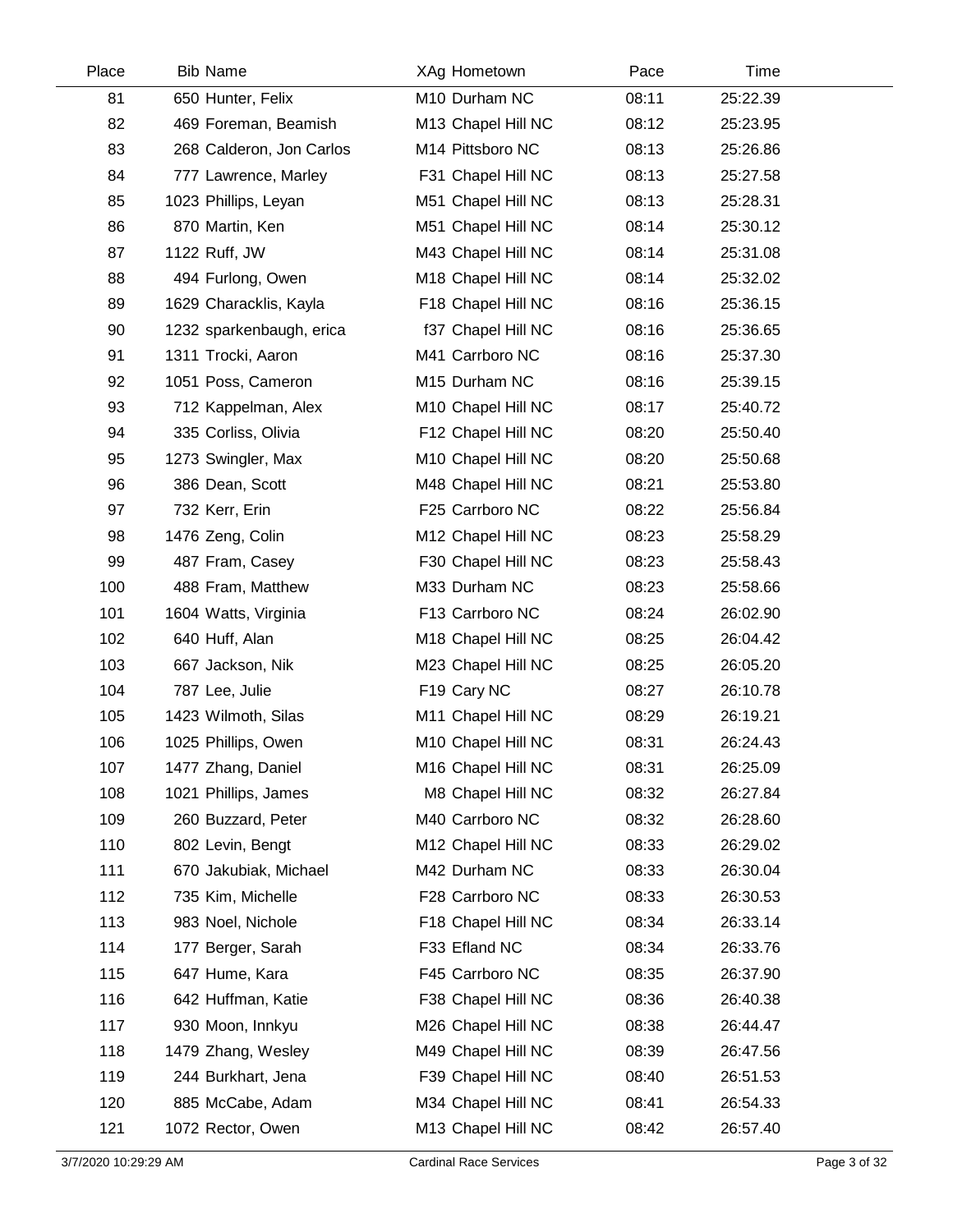| Place | <b>Bib Name</b>               | XAg Hometown       | Pace  | Time     |
|-------|-------------------------------|--------------------|-------|----------|
| 122   | 607 Hill, Dan                 | M43 Chapel Hill NC | 08:42 | 26:58.69 |
| 123   | 619 Holland, Holly            | F58 Chapel Hill NC | 08:43 | 27:01.28 |
| 124   | 786 Lee, Joseph               | M14 Chapel Hill NC | 08:44 | 27:04.87 |
| 125   | 791 Lee, Michael              | M42 Chapel Hill NC | 08:45 | 27:07.59 |
| 126   | 913 Mills, Walter             | M8 Chapel Hill NC  | 08:45 | 27:08.85 |
| 127   | 1381 Welch, Serena            | F11 Chapel Hill NC | 08:46 | 27:09.44 |
| 128   | 928 Moody, Cary               | F45 Carrboro NC    | 08:46 | 27:09.65 |
| 129   | 181 Bhansali, Andrew          | M9 Chapel Hill NC  | 08:46 | 27:10.46 |
| 130   | 868 Martin, Cohen             | M8 Carrboro NC     | 08:46 | 27:10.61 |
| 131   | 258 Buzzard, Caitlin          | F13 Carrboro NC    | 08:46 | 27:10.67 |
| 132   | 984 Noel, Richard             | M52 Chapel Hill NC | 08:47 | 27:14.11 |
| 133   | 652 Hunter, Rio               | M8 Durham NC       | 08:49 | 27:19.19 |
| 134   | 651 Hunter, Kym               | F37 Chapel Hill NC | 08:49 | 27:19.63 |
| 135   | 1713 Gladman, Christine       | F36 Chapel Hill NC | 08:49 | 27:21.07 |
| 136   | 1219 Smith, Richard           | M66 Chapel Hill NC | 08:50 | 27:23.83 |
| 137   | 1048 Porter, Logan            | M13 Chapel Hill NC | 08:53 | 27:31.13 |
| 138   | 498 Gad, Adam                 | M13 Chapel Hill NC | 08:54 | 27:34.69 |
| 139   | 1346 WAECHTER, RICK           | M57 CARY NC        | 08:54 | 27:36.23 |
| 140   | 1749 Kallepalli, Anya         | F11 Carrboro NC    | 08:54 | 27:36.24 |
| 141   | 443 Falk, Abigail             | F14 Chapel Hill NC | 08:56 | 27:40.16 |
| 142   | 1440 Woodbury, Stella         | F11 Chapel Hill NC | 08:56 | 27:41.83 |
| 143   | 444 Falk, Zoe                 | F14 Chapel Hill NC | 08:56 | 27:42.54 |
| 144   | 109 Allen, Kent               | M65 Chapel Hill NC | 08:56 | 27:42.74 |
| 145   | 229 Bross-Connaughton, Matias | M15 Durham NC      | 08:57 | 27:45.11 |
| 146   | 295 Cavender, Jennifer        | F44 Chapel Hill NC | 08:57 | 27:46.18 |
| 147   | 1746 Kallepalli, Satya        | M49 Carrboro NC    | 08:58 | 27:48.41 |
| 148   | 294 Cavanaugh, Mark           | m46 Chapel Hill NC | 08:58 | 27:48.98 |
| 149   | 1013 Perri, Todd              | M57 Chapel Hill NC | 08:59 | 27:51.78 |
| 150   | 1063 Ramirez, Flor            | F56 Chapel Hill NC | 09:01 | 27:56.26 |
| 151   | 1354 Wang, Dan                | F50 Chapel Hill NC | 09:02 | 27:59.95 |
| 152   | 1334 Venema, Kirsten          | F50 Chapel Hill NC | 09:03 | 28:02.02 |
| 153   | 902 McNeill, Philip           | M12 Chapel Hill NC | 09:05 | 28:09.77 |
| 154   | 1083 Reyes, Bella Lani        | F12 Carrboro NC    | 09:06 | 28:11.72 |
| 155   | 1491 Bradley, Paloma          | F12 Carrboro NC    | 09:06 | 28:12.66 |
| 156   | 1142 Sarria, Rodrigo          | M53 Chapel Hill NC | 09:06 | 28:13.12 |
| 157   | 379 De Brigard, Adrianne      | F42 Chapel Hill NC | 09:07 | 28:16.29 |
| 158   | 393 Deen, Susan               | F44 Chapel Hill NC | 09:10 | 28:24.26 |
| 159   | 292 Catellier, Diane          | F52 Chapel Hill NC | 09:10 | 28:24.73 |
| 160   | 707 Kalavsky, Bryer           | M10 Carrboro NC    | 09:13 | 28:34.05 |
| 161   | 1594 Tarter, Julian           | M8 Chapel Hill NC  | 09:14 | 28:37.23 |
| 162   | 576 Hardin, Will              | M12 Chapel Hill NC | 09:15 | 28:39.50 |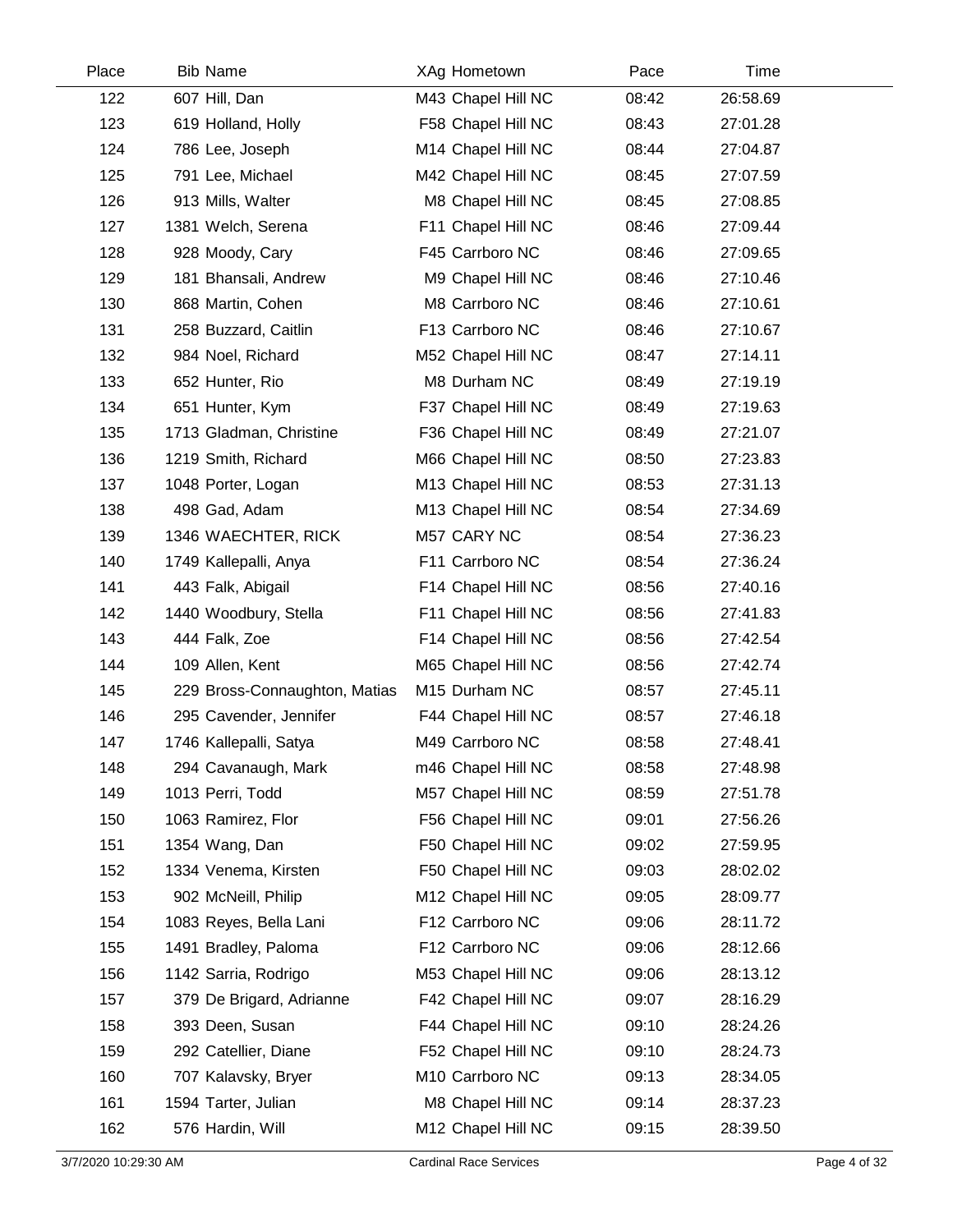| Place | <b>Bib Name</b>            | XAg Hometown         | Pace  | Time     |  |
|-------|----------------------------|----------------------|-------|----------|--|
| 163   | 1592 Tarter, Aaron         | M43 Chapel Hill NC   | 09:15 | 28:40.63 |  |
| 164   | 299 Chang, Elliott         | M24 San Francisco CA | 09:15 | 28:41.72 |  |
| 165   | 1037 Platts-mills, Laurel  | F7 Chapel Hill NC    | 09:16 | 28:43.91 |  |
| 166   | 948 Munera, Luis Felipe    | M42 Carrboro NC      | 09:16 | 28:44.90 |  |
| 167   | 1049 Porter, Warren        | M50 Chapel Hill NC   | 09:17 | 28:46.92 |  |
| 168   | 674 Jesse, Andrew          | M42 Chapel Hill NC   | 09:18 | 28:50.92 |  |
| 169   | 1366 Warshofsky, Josh      | M37 Carrboro NC      | 09:18 | 28:51.04 |  |
| 170   | 572 Harden, Liz            | F40 Chapel Hill NC   | 09:19 | 28:51.63 |  |
| 171   | 838 Lorenz, Anna           | F44 Chapel Hill NC   | 09:19 | 28:53.43 |  |
| 172   | 374 Davis, Elise           | F9 Chapel Hill NC    | 09:20 | 28:54.80 |  |
| 173   | 372 Davis, Bradley         | M41 Chapel Hill NC   | 09:20 | 28:55.28 |  |
| 174   | 1533 Hugelmeyer, Michael   | M41 Chapel Hill NC   | 09:20 | 28:55.39 |  |
| 175   | 517 Glass-Steel, John      | M10 Chapel Hill NC   | 09:21 | 28:57.57 |  |
| 176   | 895 McEntee, Christopher   | M10 Chapel Hill NC   | 09:21 | 28:57.77 |  |
| 177   | 662 Isenstein, Arin        | F41 Chapel Hill NC   | 09:21 | 28:57.91 |  |
| 178   | 245 Burns, Harriett        | F44 Chapel Hill NC   | 09:21 | 28:58.72 |  |
| 179   | 896 Mcentee, David         | M53 Chapel Hill NC   | 09:21 | 28:59.38 |  |
| 180   | 522 Goodman, Tom           | M37 Raleigh NC       | 09:22 | 29:00.88 |  |
| 181   | 499 Gad, Jennifer          | F43 Chapel Hill NC   | 09:23 | 29:03.82 |  |
| 182   | 1272 Swingler, Margaret    | F40 Chapel Hill NC   | 09:23 | 29:05.37 |  |
| 183   | 1198 Singh, Logan          | M10 Chapel Hill NC   | 09:23 | 29:05.44 |  |
| 184   | 1712 Francis, Julie        | F61 Durham NC        | 09:24 | 29:08.16 |  |
| 185   | 887 McConnell, Jerrod      | M40 Apex NC          | 09:24 | 29:08.69 |  |
| 186   | 1724 Green, Greg           | M9 Chapel Hill NC    | 09:24 | 29:08.76 |  |
| 187   | 570 Hanley, Ronan          | M30 Carrboro NC      | 09:24 | 29:09.07 |  |
| 188   | 283 Carter, Abby           | F30 Carrboro NC      | 09:24 | 29:09.15 |  |
| 189   | 1525 Harnischfeger, Aidan  | M10 Chapel Hill NC   | 09:27 | 29:17.75 |  |
| 190   | 192 Blackburn, Boyd        | M56 Chapel Hill NC   | 09:27 | 29:18.57 |  |
| 191   | 1261 Stolka, Kurt          | M39 Carrboro NC      | 09:27 | 29:18.74 |  |
| 192   | 1262 Stolka, Marek         | M8 Carrboro NC       | 09:28 | 29:19.26 |  |
| 193   | 1116 Ross, Nicki           | F26 Chapel Hill NC   | 09:28 | 29:20.37 |  |
| 194   | 1722 Orlofsky, Natalie     | F39 Chapel Hill NC   | 09:28 | 29:21.84 |  |
| 195   | 1580 Rodriguez, Emiliana   | F13 Carrboro NC      | 09:29 | 29:22.60 |  |
| 196   | 668 Jackson, Robert        | M38 Chapel Hill NC   | 09:29 | 29:23.53 |  |
| 197   | 1035 Pitts, Andrew         | M8 Chapel Hill NC    | 09:31 | 29:30.09 |  |
| 198   | 516 Glass-Steel, Christine | F45 Chapel Hill NC   | 09:31 | 29:30.76 |  |
| 199   | 1312 Trocki, Maren         | F40 Carrboro NC      | 09:31 | 29:31.06 |  |
| 200   | 702 Judson, Malcolm        | M8 Chapel Hill NC    | 09:32 | 29:32.12 |  |
| 201   | 1583 Schmidt, Amanda       | F47 Chapel Hill NC   | 09:32 | 29:32.52 |  |
| 202   | 703 Judson, Matt           | M40 Chapel Hill NC   | 09:32 | 29:32.66 |  |
| 203   | 1367 Waterhouse, Luna      | F11 Chapel Hill NC   | 09:33 | 29:35.70 |  |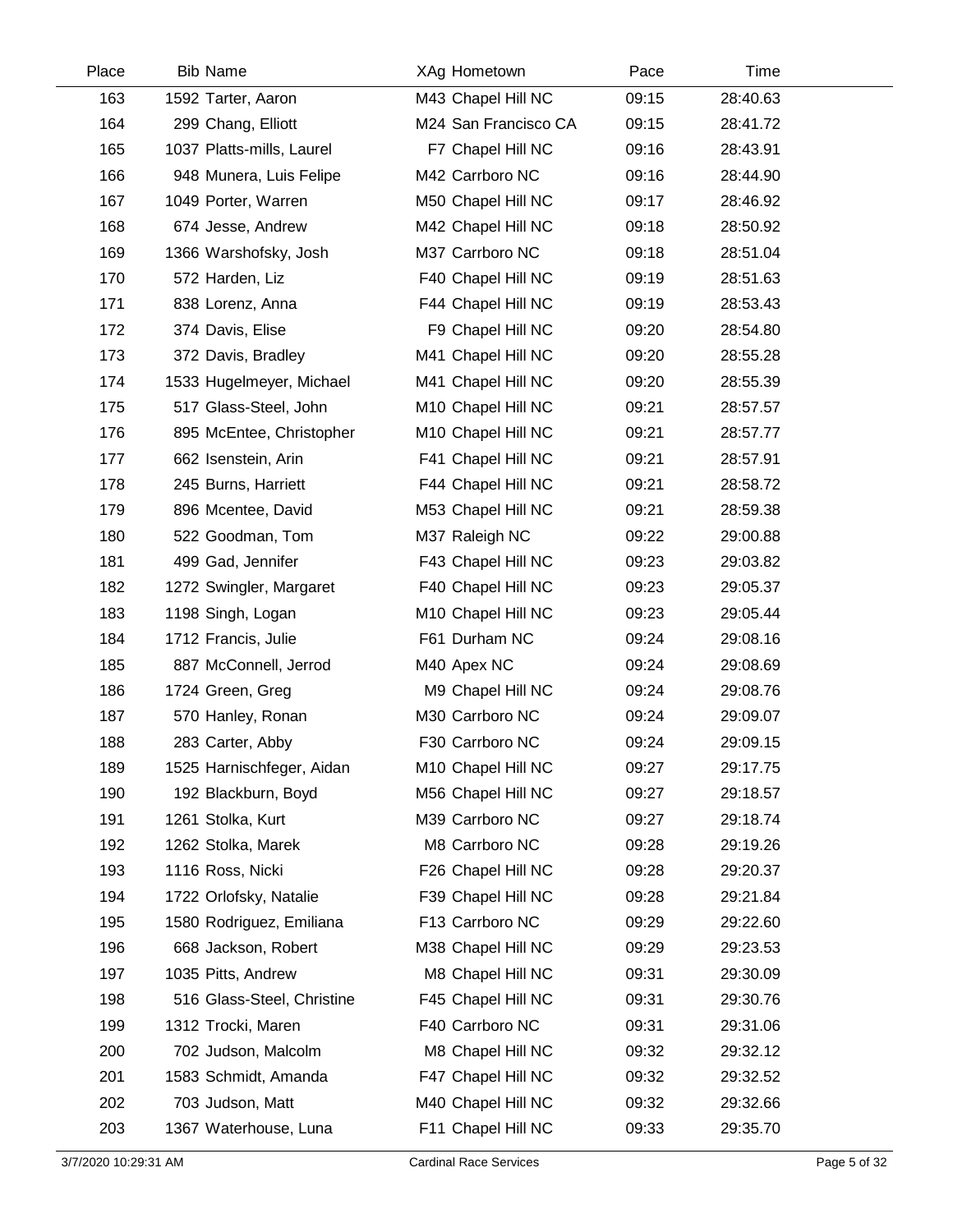| Place | <b>Bib Name</b>                  | XAg Hometown       | Pace  | Time     |  |
|-------|----------------------------------|--------------------|-------|----------|--|
| 204   | 1587 Sept, Doug                  | M50 Chapel Hill NC | 09:34 | 29:39.16 |  |
| 205   | 784 Lee, Jack                    | F13 Carrboro NC    | 09:34 | 29:39.39 |  |
| 206   | 1716 Bradley, Jonathan           | M47 Chapel Hill NC | 09:34 | 29:40.04 |  |
| 207   | 1287 Thompson, Gallion "Henry"   | M9 Chapel Hill NC  | 09:35 | 29:42.98 |  |
| 208   | 326 Cook, Davis                  | M10 Carrboro NC    | 09:36 | 29:45.86 |  |
| 209   | 329 Cook, Jonathon               | M44 Carrboro NC    | 09:37 | 29:47.37 |  |
| 210   | 1462 Yusko, Mark                 | M56 Chapel Hill NC | 09:38 | 29:52.48 |  |
| 211   | 275 Caranasos, Thomas            | M40 Chapel Hill NC | 09:39 | 29:54.92 |  |
| 212   | 1602 Wang, Henry                 | M12 Chapel Hill NC | 09:40 | 29:56.51 |  |
| 213   | 463 Fisher-Starzynski, Christian | M39 Chapel Hill NC | 09:40 | 29:58.23 |  |
| 214   | 464 Fisher-Starzynski, Oliver    | M8 Chapel Hill NC  | 09:40 | 29:58.79 |  |
| 215   | 966 NAFTEL, JACK                 | M9 Chapel Hill NC  | 09:42 | 30:04.13 |  |
| 216   | 809 Levy, Finn                   | M7 Chapel Hill NC  | 09:44 | 30:09.76 |  |
| 217   | 585 Hartzell, Jamie              | F37 Carrboro NC    | 09:44 | 30:11.04 |  |
| 218   | 331 Cook, Steven                 | M41 Chapel Hill NC | 09:44 | 30:11.29 |  |
| 219   | 793 Lee, Richard                 | M42 Chapel Hill NC | 09:45 | 30:12.37 |  |
| 220   | 811 Levy, Melissa                | F41 Chapel Hill NC | 09:45 | 30:13.91 |  |
| 221   | 970 Naftel, thomas               | M8 Chapel Hill NC  | 09:46 | 30:15.50 |  |
| 222   | 964 Naftel, Herman               | M40 Chapel Hill NC | 09:46 | 30:16.28 |  |
| 223   | 1043 Polk, Shane                 | M32 Mebane NC      | 09:46 | 30:17.81 |  |
| 224   | 1486 Beetham, Jodi               | F53 Chapel Hill NC | 09:47 | 30:21.11 |  |
| 225   | 506 Garlington, Max              | M7 Chapel Hill NC  | 09:48 | 30:21.75 |  |
| 226   | 507 Garlington, Molly            | F37 Chapel Hill NC | 09:48 | 30:22.29 |  |
| 227   | 505 Garlington, Brian            | M38 Chapel Hill NC | 09:48 | 30:22.80 |  |
| 228   | 774 Lange, Campbell              | F10 Chapel Hill NC | 09:49 | 30:25.76 |  |
| 229   | 1209 Skurski, Owen               | M11 Chapel Hill NC | 09:49 | 30:26.12 |  |
| 230   | 1196 Singh, Jaden                | M10 Chapel Hill NC | 09:49 | 30:26.57 |  |
| 231   | 259 Buzzard, Maxwell             | M12 Carrboro NC    | 09:50 | 30:30.55 |  |
| 232   | 963 Naftel, Anna                 | F10 Chapel Hill NC | 09:51 | 30:31.34 |  |
| 233   | 1342 von Amsberg, Eric           | M20 Waxhaw NC      | 09:51 | 30:32.06 |  |
| 234   | 969 Naftel, Signe                | F40 Chapel Hill NC | 09:51 | 30:32.80 |  |
| 235   | 1497 Butler, Anna                | F18 Chapel Hill NC | 09:51 | 30:33.50 |  |
| 236   | 1421 Williamson, Owen            | M17 Saxapahaw NC   | 09:51 | 30:33.51 |  |
| 237   | 1498 Butler, Erik                | M49 Chapel Hill NC | 09:52 | 30:35.99 |  |
| 238   | 922 Montenegro, Maria (Vicky)    | F52 Chapel Hill NC | 09:52 | 30:36.62 |  |
| 239   | 261 Buzzard, Rebecca             | F39 Carrboro NC    | 09:53 | 30:37.91 |  |
| 240   | 1197 Singh, Kim                  | F45 Chapel Hill NC | 09:53 | 30:38.88 |  |
| 241   | 676 Jeter, Chris                 | M44 Chapel Hill NC | 09:54 | 30:40.97 |  |
| 242   | 678 Jeter, Max                   | M8 Chapel Hill NC  | 09:54 | 30:41.78 |  |
| 243   | 1343 von Amsberg, Marc           | M55 Waxhaw NC      | 09:55 | 30:43.02 |  |
| 244   | 1069 Rector, Brandon             | M44 Chapel Hill NC | 09:56 | 30:46.49 |  |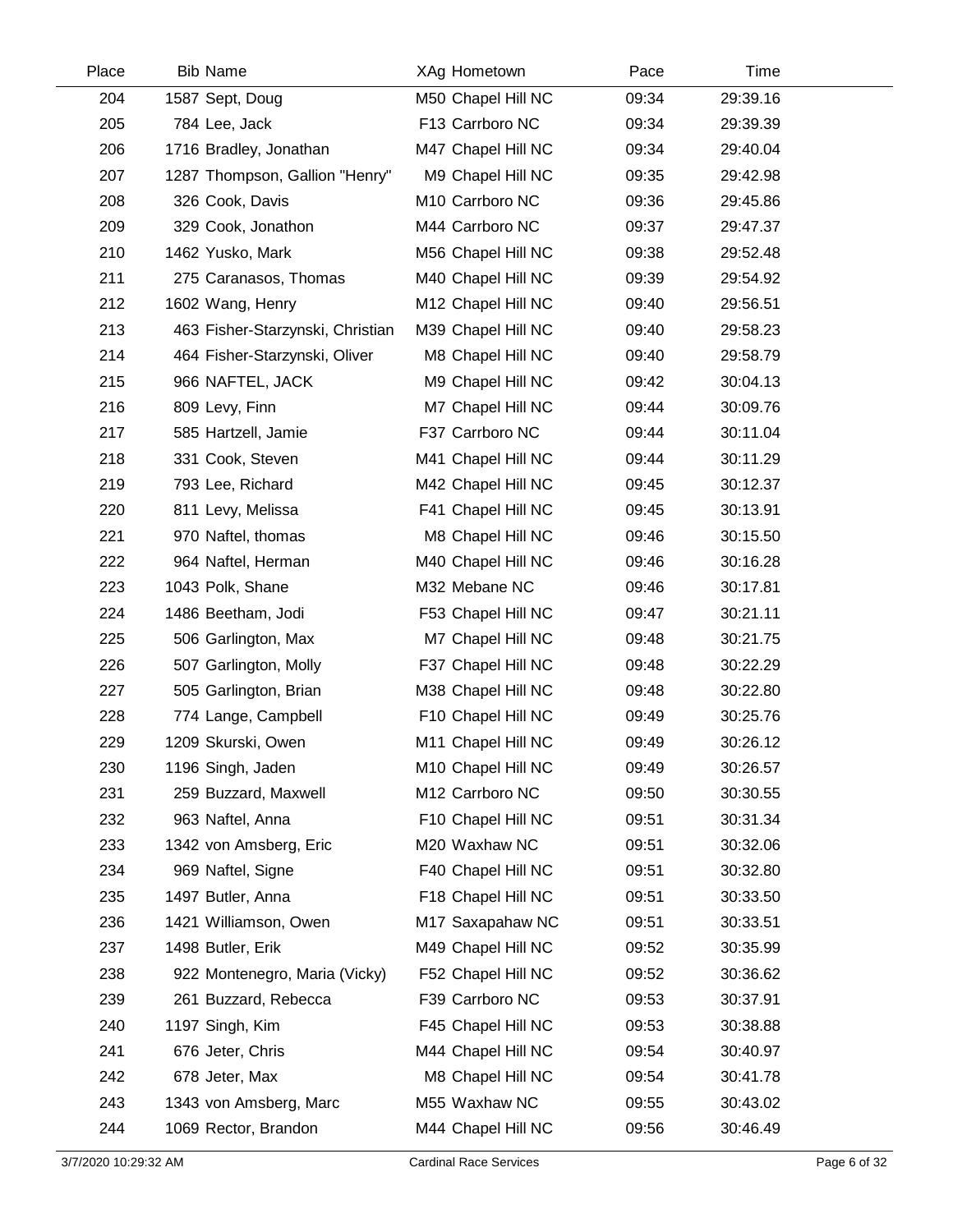| Place | <b>Bib Name</b>          | XAg Hometown        | Pace  | Time     |  |
|-------|--------------------------|---------------------|-------|----------|--|
| 245   | 227 Bross, Christopher   | M49 Durham NC       | 09:56 | 30:47.43 |  |
| 246   | 1710 Hansen, Gustav      | M11 Chapel Hill NC  | 09:57 | 30:50.54 |  |
| 247   | 1257 Stoda, Lindsay      | F37 Chapel Hill NC  | 09:58 | 30:53.94 |  |
| 248   | 301 Chatain, Miles       | M49 Chapel Hill NC  | 09:58 | 30:54.58 |  |
| 249   | 1003 Pacchioli, Nicholas | M30 Raleigh NC      | 10:00 | 30:59.24 |  |
| 250   | 1074 Reed, Shawn         | F31 Carrboro NC     | 10:00 | 31:00.56 |  |
| 251   | 127 Arias, Rossemary     | F34 Raleigh NC      | 10:00 | 31:00.85 |  |
| 252   | 392 Deen, Cody           | M46 Chapel Hill NC  | 10:00 | 31:01.38 |  |
| 253   | 1445 Woods, Zach         | M11 BURLINGTON NC   | 10:02 | 31:04.67 |  |
| 254   | 1747 Kallepalli, Aruna   | F49 Carrboro NC     | 10:02 | 31:06.76 |  |
| 255   | 552 Gucciardi, MaryAnne  | F57 CARY NC         | 10:02 | 31:06.80 |  |
| 256   | 1145 Saylor, Chris       | M36 Chapel Hill NC  | 10:03 | 31:08.61 |  |
| 257   | 1109 Rodermond, Lillian  | F38 Hillsborough NC | 10:03 | 31:10.08 |  |
| 258   | 1677 Slack, Luke         | M7 Chapel Hill NC   | 10:03 | 31:10.24 |  |
| 259   | 1195 Singh, Harpreet     | M53 Chapel Hill NC  | 10:04 | 31:10.89 |  |
| 260   | 1207 Skurski, Julia      | F8 Chapel Hill NC   | 10:04 | 31:11.99 |  |
| 261   | 1208 Skurski, Kevin      | M48 Chapel Hill NC  | 10:05 | 31:15.88 |  |
| 262   | 1704 Tarantino, Lisa     | F52 Chapel Hill NC  | 10:05 | 31:16.94 |  |
| 263   | 1651 Lange, Stacey       | F42 Chapel Hill NC  | 10:06 | 31:18.58 |  |
| 264   | 775 Lange, Colby         | M8 Chapel Hill NC   | 10:06 | 31:19.31 |  |
| 265   | 958 Musser, Ashley       | F40 Chapel Hill NC  | 10:06 | 31:19.45 |  |
| 266   | 1374 Weiner, Sarah       | F28 Chapel Hill NC  | 10:06 | 31:19.64 |  |
| 267   | 1623 Cabe, Cooper        | M8 Chapel Hill NC   | 10:07 | 31:20.24 |  |
| 268   | 749 Kornylak, Theo       | M10 Chapel Hill NC  | 10:07 | 31:20.48 |  |
| 269   | 1313 TRUE, Karin         | F47 Chapel Hill NC  | 10:07 | 31:20.57 |  |
| 270   | 267 Calderon, Angela     | F41 Pittsboro NC    | 10:07 | 31:21.05 |  |
| 271   | 1669 Schwab, Sarah       | F43 Chapel Hill NC  | 10:07 | 31:21.73 |  |
| 272   | 633 Howell, Liam         | M11 Chapel Hill NC  | 10:07 | 31:23.02 |  |
| 273   | 1237 Stang, Hannah       | F36 Carrboro NC     | 10:08 | 31:23.60 |  |
| 274   | 1518 Find, Gridt         | F11 Chapel Hill NC  | 10:08 | 31:24.09 |  |
| 275   | 904 Melnikas, Andrea     | F38 Carrboro NC     | 10:08 | 31:24.49 |  |
| 276   | 1361 Wark, Benjamin      | M6 Carrboro NC      | 10:08 | 31:24.96 |  |
| 277   | 1505 Combs, Chris        | M52 Chapel Hill NC  | 10:08 | 31:25.28 |  |
| 278   | 1315 Tvermoes, Edward    | M6 Chapel Hill NC   | 10:09 | 31:27.55 |  |
| 279   | 1316 Tvermoes, Nicolai   | M49 Chapel Hill NC  | 10:09 | 31:27.64 |  |
| 280   | 1507 Currin, Holly       | F36 Chapel Hill NC  | 10:09 | 31:27.76 |  |
| 281   | 348 Crothers, Candace    | F39 Chapel Hill NC  | 10:09 | 31:27.83 |  |
| 282   | 672 Jenkins, Jack        | M6 Chapel Hill NC   | 10:09 | 31:28.65 |  |
| 283   | 462 Fish, Michael        | M9 Chapel Hill NC   | 10:10 | 31:31.00 |  |
| 284   | 632 Howell, Brendan      | M43 Chapel Hill NC  | 10:10 | 31:31.66 |  |
| 285   | 206 Brach, Zachary       | M9 Chapel Hill NC   | 10:10 | 31:31.94 |  |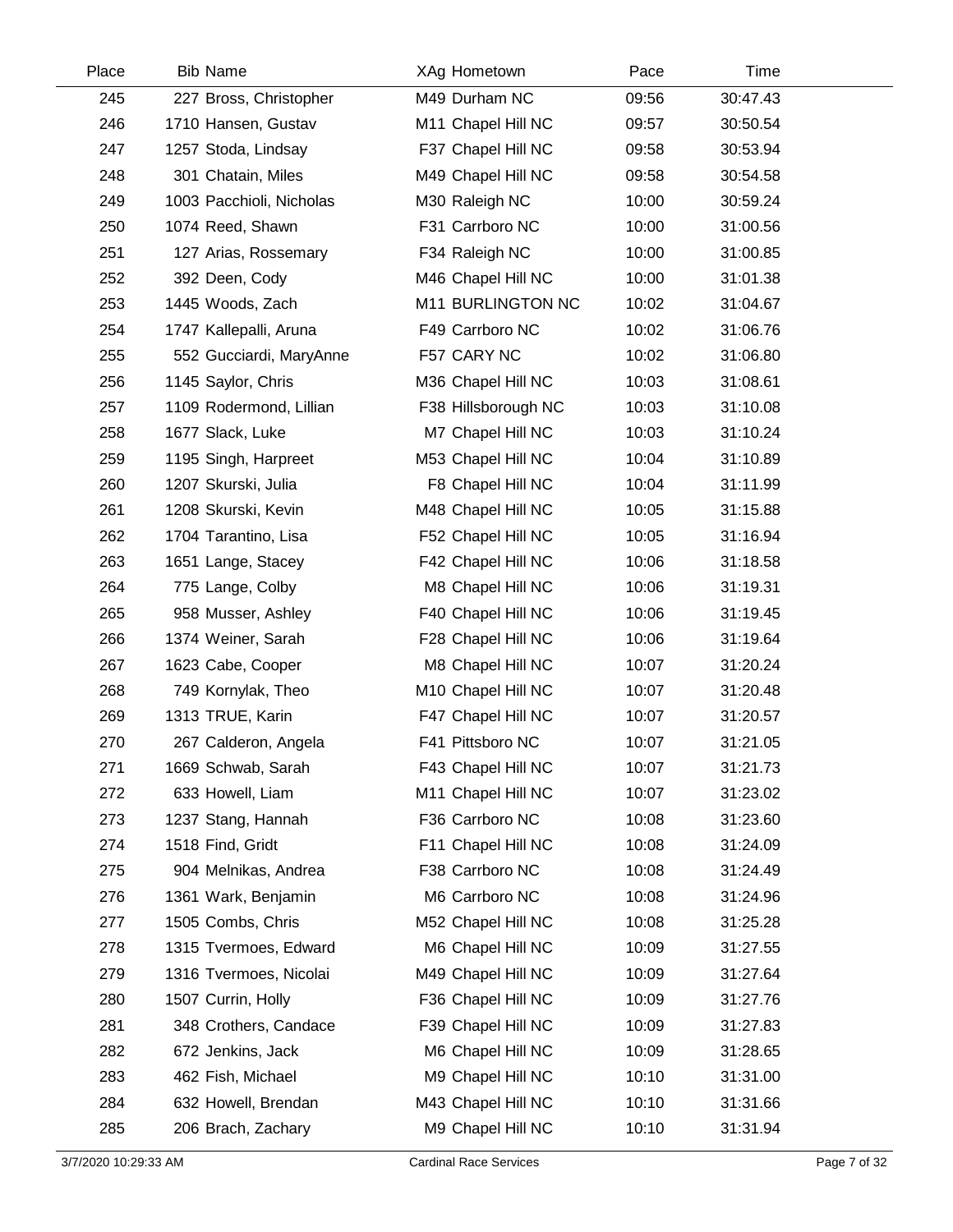| Place | <b>Bib Name</b>           | XAg Hometown       | Pace  | Time     |  |
|-------|---------------------------|--------------------|-------|----------|--|
| 286   | 1557 Mitchell, Mateo      | M10 Chapel Hill NC | 10:10 | 31:32.30 |  |
| 287   | 1624 Cabe, Ryan           | M10 Chapel Hill NC | 10:11 | 31:34.04 |  |
| 288   | 205 Brach, Paul           | M54 Chapel Hill NC | 10:11 | 31:35.57 |  |
| 289   | 1088 Rhee, Howard         | M44 Carrboro NC    | 10:14 | 31:43.84 |  |
| 290   | 919 Mir, Ellen            | F44 Chapel Hill NC | 10:15 | 31:45.30 |  |
| 291   | 1541 Langston, Owen       | M9 Chapel Hill NC  | 10:15 | 31:46.59 |  |
| 292   | 600 Henry, Ellis          | M11 Carrboro NC    | 10:15 | 31:47.03 |  |
| 293   | 675 Jesse, Anna           | F13 Chapel Hill NC | 10:15 | 31:48.03 |  |
| 294   | 1042 Polage, Sabrina      | F10 Chapel Hill NC | 10:16 | 31:49.56 |  |
| 295   | 1688 Williams, Grover     | M11 Carrboro NC    | 10:17 | 31:51.18 |  |
| 296   | 132 Backus, Bailey        | F25 Chapel Hill NC | 10:17 | 31:51.31 |  |
| 297   | 185 Bingham, Erin         | F24 Durham NC      | 10:17 | 31:51.98 |  |
| 298   | 750 Kornylak, Vera        | F45 Chapel Hill NC | 10:17 | 31:52.80 |  |
| 299   | 247 Burns, William        | M9 Chapel Hill NC  | 10:17 | 31:52.93 |  |
| 300   | 452 Finkral, Cale         | M9 Chapel Hill NC  | 10:18 | 31:55.34 |  |
| 301   | 1234 Stalker, Kayla       | F27 GRAHAM NC      | 10:18 | 31:55.53 |  |
| 302   | 246 Burns, Sara Ross      | F12 Chapel Hill NC | 10:18 | 31:55.54 |  |
| 303   | 198 Bosch, Angie          | F32 Chapel Hill NC | 10:18 | 31:55.92 |  |
| 304   | 1275 Szott, Lizzy         | F40 Chapel Hill NC | 10:19 | 31:58.08 |  |
| 305   | 1014 Petty, Emily         | F24 Shelby NC      | 10:19 | 32:00.15 |  |
| 306   | 377 Davis, Matthew        | M44 Chapel Hill NC | 10:21 | 32:04.43 |  |
| 307   | 373 Davis, Caroline       | F10 Chapel Hill NC | 10:21 | 32:04.56 |  |
| 308   | 597 Henderson, Laura      | F51 Carrboro NC    | 10:21 | 32:05.18 |  |
| 309   | 1601 Waites, Jeff         | M52 Chapel Hill NC | 10:21 | 32:06.63 |  |
| 310   | 182 Bhansali, Div         | M46 Chapel Hill NC | 10:22 | 32:09.50 |  |
| 311   | 973 Nelsen, Owen          | M10 Chapel Hill NC | 10:23 | 32:09.87 |  |
| 312   | 1302 Tompkins, matthew    | M34 Carrboro NC    | 10:23 | 32:12.44 |  |
| 313   | 436 Eshleman, Kristen     | F50 Davidson NC    | 10:23 | 32:12.63 |  |
| 314   | 1385 Wesner, Stephen      | M28 Durham NC      | 10:24 | 32:13.05 |  |
| 315   | 1384 Wesner, Mallory      | F29 Durham NC      | 10:24 | 32:13.21 |  |
| 316   | 1110 Rogers, Ben          | M30 Durham NC      | 10:24 | 32:13.79 |  |
| 317   | 1360 Wark, Aaron          | M37 Carrboro NC    | 10:24 | 32:14.27 |  |
| 318   | 1111 Rogers, Courtney     | F27 Durham NC      | 10:24 | 32:15.16 |  |
| 319   | 909 Meyn, Nate            | M11 Chapel Hill NC | 10:25 | 32:15.98 |  |
| 320   | 648 Humphrey, Hanna       | F31 Chapel Hill NC | 10:25 | 32:17.38 |  |
| 321   | 1309 Townsend, Lauren     | F30 Chapel Hill NC | 10:25 | 32:17.68 |  |
| 322   | 1162 Scott, Owen          | M9 Chapel Hill NC  | 10:26 | 32:21.43 |  |
| 323   | 1286 Thompson, Emma Scott | F11 Chapel Hill NC | 10:26 | 32:21.95 |  |
| 324   | 243 Burke, Melanie        | F41 DURHAM NC      | 10:27 | 32:23.85 |  |
| 325   | 351 Cruthirds, Pierson    | F10 Chapel Hill NC | 10:27 | 32:24.41 |  |
| 326   | 1676 Slack, Austyn        | F9 Chapel Hill NC  | 10:27 | 32:24.84 |  |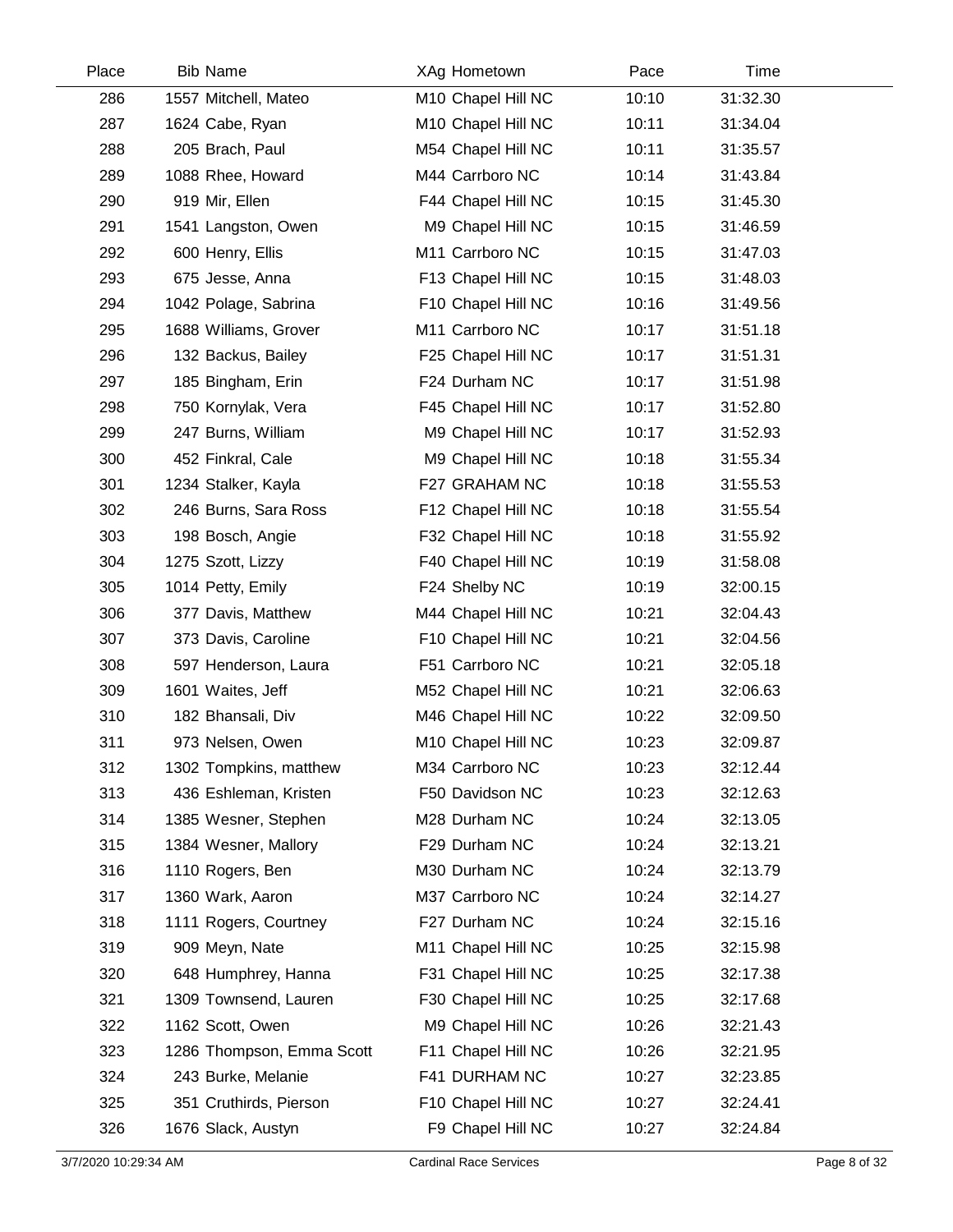| Place | <b>Bib Name</b>        | XAg Hometown        | Pace  | Time     |  |
|-------|------------------------|---------------------|-------|----------|--|
| 327   | 1675 Slack, Andrew     | M38 Chapel Hill NC  | 10:29 | 32:28.73 |  |
| 328   | 1301 Tompkins, joyce   | F64 Carrboro NC     | 10:29 | 32:30.49 |  |
| 329   | 1463 Yusko, Stacey     | F56 Chapel Hill NC  | 10:29 | 32:30.80 |  |
| 330   | 877 Martz, William     | M9 Chapel Hill NC   | 10:29 | 32:31.12 |  |
| 331   | 992 Nymick, Christy    | F22 Chapel Hill NC  | 10:30 | 32:31.65 |  |
| 332   | 340 Coward, Caden      | M8 Chapel Hill NC   | 10:30 | 32:31.78 |  |
| 333   | 274 Caranasos, Brienne | F40 Chapel Hill NC  | 10:30 | 32:33.47 |  |
| 334   | 726 Kelm, Jude         | M9 Chapel Hill NC   | 10:31 | 32:35.96 |  |
| 335   | 1161 Scott, Kate       | F40 Chapel Hill NC  | 10:31 | 32:36.74 |  |
| 336   | 727 Kelm, Katie        | F37 Chapel Hill NC  | 10:32 | 32:37.99 |  |
| 337   | 975 Neville, Tess      | F9 Chapel Hill NC   | 10:32 | 32:37.99 |  |
| 338   | 1699 Brown, Nora       | F10 Carrboro NC     | 10:32 | 32:40.06 |  |
| 339   | 1379 Welch, Daniel     | M9 Chapel Hill NC   | 10:32 | 32:40.25 |  |
| 340   | 535 grasso, courtney   | F10 Chapel Hill NC  | 10:32 | 32:40.30 |  |
| 341   | 974 Neville, Noel      | M9 Chapel Hill NC   | 10:33 | 32:40.99 |  |
| 342   | 1698 Brown, Austin     | M44 Carrboro NC     | 10:33 | 32:42.27 |  |
| 343   | 1218 Smith, Penny      | F10 Chapel Hill NC  | 10:34 | 32:44.52 |  |
| 344   | 352 Cruthirds, Reid    | M8 Chapel Hill NC   | 10:34 | 32:45.39 |  |
| 345   | 350 Cruthirds, Kristi  | F38 Chapel Hill NC  | 10:34 | 32:46.12 |  |
| 346   | 657 Ichnowski, Roy     | M9 Chapel Hill NC   | 10:35 | 32:47.20 |  |
| 347   | 1454 Yeung, Nikki      | F44 Chapel Hill NC  | 10:35 | 32:47.56 |  |
| 348   | 976 Neville, Timothy   | M48 Chapel Hill NC  | 10:35 | 32:47.74 |  |
| 349   | 240 Bulleri, Maeve     | F11 Chapel Hill NC  | 10:35 | 32:49.22 |  |
| 350   | 1038 Podkul, Benjamin  | M7 Chapel Hill NC   | 10:35 | 32:50.04 |  |
| 351   | 1430 Wojcik, Deborah   | F44 Chapel Hill NC  | 10:36 | 32:51.20 |  |
| 352   | 241 Bulleri, Michael   | M42 Chapel Hill NC  | 10:37 | 32:54.87 |  |
| 353   | 783 Lee, lan           | M11 Chapel Hill NC  | 10:37 | 32:55.90 |  |
| 354   | 1475 Zeidner, Alison   | F38 Chapel Hill NC  | 10:38 | 32:57.73 |  |
| 355   | 470 Foreman, Dagan     | M10 Chapel Hill NC  | 10:40 | 33:05.45 |  |
| 356   | 158 Bauserman, Faith   | F32 Chapel Hill NC  | 10:41 | 33:06.30 |  |
| 357   | 1333 Vecchia, Deanna   | F30 Hillsborough NC | 10:41 | 33:06.84 |  |
| 358   | 995 O'Brien, Gus       | M12 Chapel Hill NC  | 10:41 | 33:07.81 |  |
| 359   | 1748 Kallepalli, Aekta | F14 Carrboro NC     | 10:42 | 33:09.16 |  |
| 360   | 908 Merry, Clara       | F16 Carrboro NC     | 10:42 | 33:09.65 |  |
| 361   | 1597 Van Raay, Haley   | F20 Chapel Hill NC  | 10:42 | 33:10.38 |  |
| 362   | 1573 Pye, Havala       | F36 Carrboro NC     | 10:42 | 33:10.39 |  |
| 363   | 709 Kalavsky, Mickey   | M43 Carrboro NC     | 10:43 | 33:11.76 |  |
| 364   | 558 Gutierrez, Camila  | F10 Chapel Hill NC  | 10:43 | 33:14.14 |  |
| 365   | 708 Kalavsky, Griffin  | M8 Carrboro NC      | 10:43 | 33:14.58 |  |
| 366   | 1103 Roberts, Jason    | M44 Chapel Hill NC  | 10:44 | 33:15.83 |  |
| 367   | 1102 Roberts, Eleanor  | F6 Chapel Hill NC   | 10:44 | 33:15.98 |  |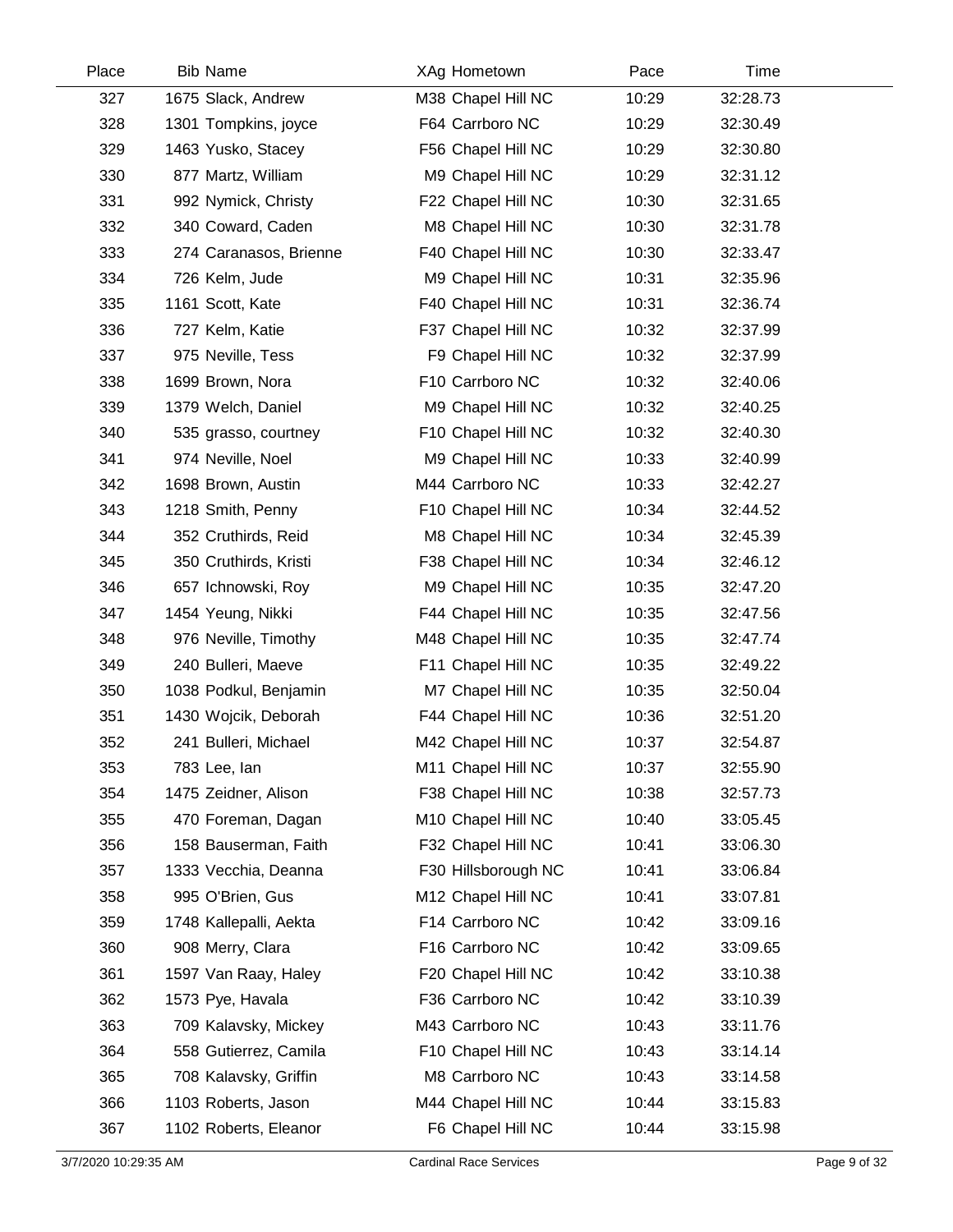| Place | <b>Bib Name</b>              | XAg Hometown       | Pace  | Time     |  |
|-------|------------------------------|--------------------|-------|----------|--|
| 368   | 278 Carey, Anthony           | M49 Chapel Hill NC | 10:45 | 33:18.15 |  |
| 369   | 531 Gotz, Isaac              | M9 Chapel Hill NC  | 10:45 | 33:19.06 |  |
| 370   | 530 Gotz, David              | M42 Chapel Hill NC | 10:45 | 33:19.38 |  |
| 371   | 333 Coon, Sherry             | F18 Chapel Hill NC | 10:45 | 33:19.49 |  |
| 372   | 334 Coon, Sophia             | F17 Chapel Hill NC | 10:45 | 33:19.76 |  |
| 373   | 1575 Reich, Jordan           | M37 Chapel Hill NC | 10:47 | 33:24.85 |  |
| 374   | 1576 Reich, Matilda          | F10 Chapel Hill NC | 10:47 | 33:25.08 |  |
| 375   | 556 GuerreroC, Sebastian     | M14 Chapel Hill NC | 10:48 | 33:29.20 |  |
| 376   | 1369 Watson, Ada             | F11 Carrboro NC    | 10:51 | 33:37.34 |  |
| 377   | 1535 Kaminski, Noah          | M10 Carrboro NC    | 10:51 | 33:38.15 |  |
| 378   | 1248 STEWART, HARRISON       | M7 Chapel Hill NC  | 10:51 | 33:38.90 |  |
| 379   | 1253 STEWART, VALERIE        | F41 Chapel Hill NC | 10:52 | 33:42.42 |  |
| 380   | 280 Carey, Laura             | F42 Chapel Hill NC | 10:53 | 33:45.39 |  |
| 381   | 1100 Robe, Margaret          | F42 Carrboro NC    | 10:53 | 33:45.60 |  |
| 382   | 1605 Weller, Lynn            | F53 Carrboro NC    | 10:54 | 33:47.19 |  |
| 383   | 417 Drain, Alison            | F42 Chapel Hill NC | 10:55 | 33:50.12 |  |
| 384   | 1439 Woodbury, David         | M45 Chapel Hill NC | 10:56 | 33:53.33 |  |
| 385   | 1438 Woodbury, Ben           | M8 Chapel Hill NC  | 10:56 | 33:53.51 |  |
| 386   | 122 Anderson, Kristin        | F32 DURHAM NC      | 10:56 | 33:54.12 |  |
| 387   | 1147 Schaefer, David         | F9 Chapel Hill NC  | 10:57 | 33:56.22 |  |
| 388   | 1618 Yarbrough, Tinsley      | F9 Chapel Hill NC  | 10:57 | 33:56.53 |  |
| 389   | 627 Horrigan, Shaun          | M38 Chapel Hill NC | 10:57 | 33:56.73 |  |
| 390   | 543 Greer, Polk              | M8 Chapel Hill NC  | 10:57 | 33:56.89 |  |
| 391   | 1371 Watson, Philip          | M40 Carrboro NC    | 10:57 | 33:57.21 |  |
| 392   | 1330 Vaughn, Nick            | M41 Chapel Hill NC | 10:57 | 33:57.61 |  |
| 393   | 1370 Watson, Morgan          | M8 Carrboro NC     | 10:57 | 33:58.07 |  |
| 394   | 380 De Brigard, David        | M9 Chapel Hill NC  | 10:58 | 34:01.22 |  |
| 395   | 1700 Mills, Nathaniel        | M18 Chapel Hill NC | 10:59 | 34:02.61 |  |
| 396   | 789 Lee, Madoc               | M13 Carrboro NC    | 11:00 | 34:06.06 |  |
| 397   | 1579 Rhee, Wilson            | M12 Charlotte NC   | 11:01 | 34:07.62 |  |
| 398   | 1577 Rhee, Harrison          | M48 Charlotte NC   | 11:01 | 34:08.22 |  |
| 399   | 694 Jones, Corbin            | M50 Carrboro NC    | 11:01 | 34:08.28 |  |
| 400   | 1182 Sheridan-Jones, Bridget | F8 Carrboro NC     | 11:01 | 34:08.87 |  |
| 401   | 1863 Joshi, Parixit          | M44 Chapel Hill NC | 11:01 | 34:10.22 |  |
| 402   | 1150 Schaefer, Rebecca       | F40 Chapel Hill NC | 11:02 | 34:12.38 |  |
| 403   | 1303 Toney, Raymond          | M56 Chapel Hill NC | 11:02 | 34:13.64 |  |
| 404   | 1701 Mills, Noah             | M17 Chapel Hill NC | 11:03 | 34:15.61 |  |
| 405   | 1572 Pedrosa, Luisa          | F42 Carrboro NC    | 11:04 | 34:17.45 |  |
| 406   | 1086 Reyes, Heathe           | F43 Carrboro NC    | 11:04 | 34:18.10 |  |
| 407   | 1649 Kennealy, Liam          | M8 Chapel Hill NC  | 11:04 | 34:19.11 |  |
| 408   | 1656 Maze, Lizzy             | F15 Chapel Hill NC | 11:05 | 34:21.17 |  |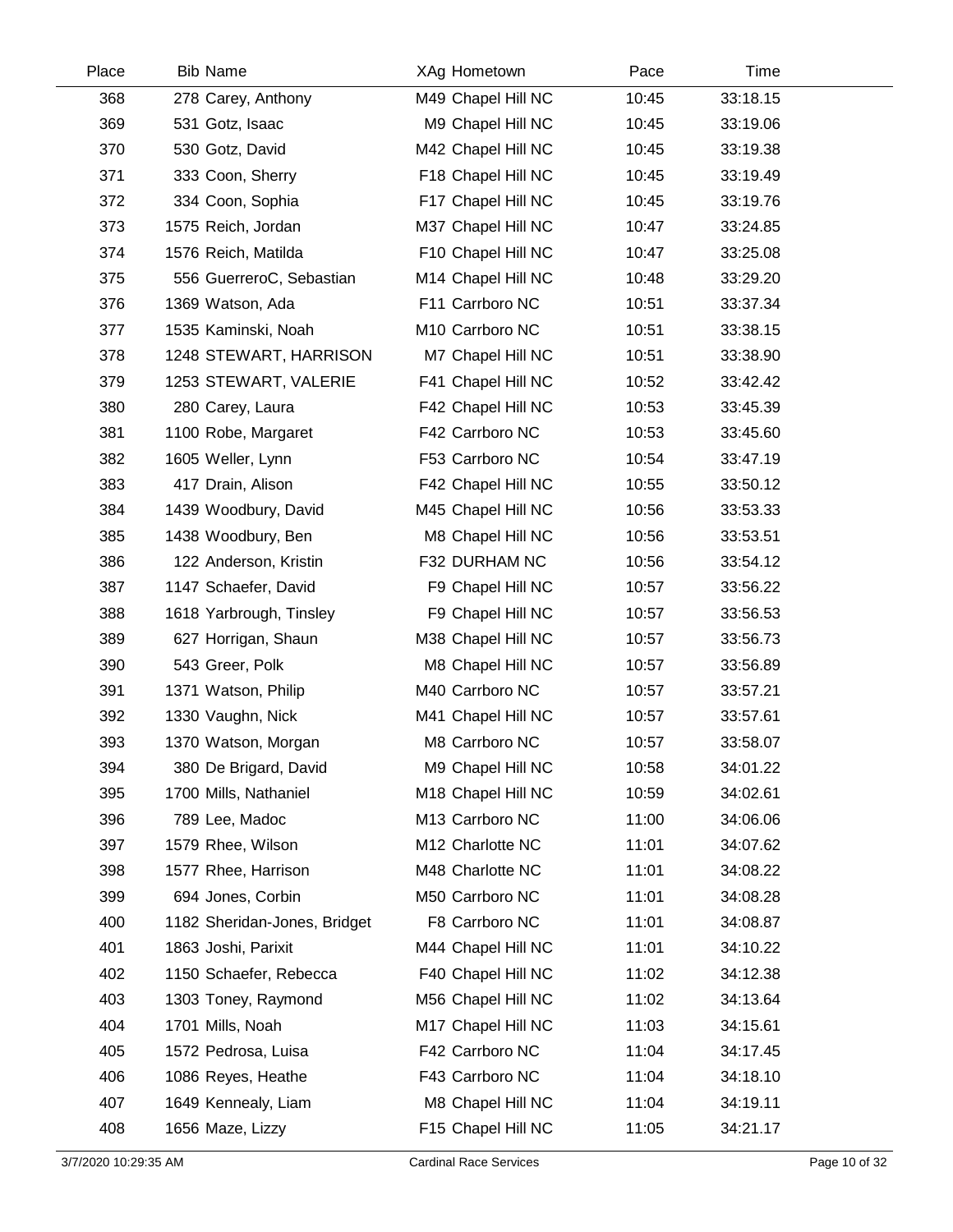| Place | <b>Bib Name</b>               | XAg Hometown       | Pace  | Time     |  |
|-------|-------------------------------|--------------------|-------|----------|--|
| 409   | 1004 Park, Hannah             | F31 CARY NC        | 11:05 | 34:21.32 |  |
| 410   | 1711 Alexander, Whitby        | F16 Chapel Hill NC | 11:05 | 34:22.84 |  |
| 411   | 1648 Kennealy, Heather        | F43 Chapel Hill NC | 11:06 | 34:23.93 |  |
| 412   | 1641 Gillette, Aidan          | M14 Chapel Hill NC | 11:06 | 34:24.22 |  |
| 413   | 764 Kurup, Avik               | M7 Chapel Hill NC  | 11:06 | 34:25.72 |  |
| 414   | 917 Minter, Jamie             | M6 Chapel Hill NC  | 11:06 | 34:25.77 |  |
| 415   | 529 Gotz, Anne                | F42 Chapel Hill NC | 11:07 | 34:28.47 |  |
| 416   | 888 McConnell, Kristin        | F35 Apex NC        | 11:07 | 34:28.51 |  |
| 417   | 1264 Sudzina Schut, Christine | F41 Chapel Hill NC | 11:08 | 34:29.70 |  |
| 418   | 439 Fabrizio, Alex            | M10 Chapel Hill NC | 11:08 | 34:29.75 |  |
| 419   | 1159 Schut, Timothy           | M9 Chapel Hill NC  | 11:08 | 34:30.10 |  |
| 420   | 918 Minter, Stephanie         | F42 Chapel Hill NC | 11:08 | 34:32.12 |  |
| 421   | 403 Dickerson, Karyn          | F38 Durham NC      | 11:09 | 34:32.91 |  |
| 422   | 1508 Dasher, Meredith         | F46 Charlotte NC   | 11:09 | 34:33.26 |  |
| 423   | 716 Kathard, Haresh           | M58 Chapel Hill NC | 11:10 | 34:36.42 |  |
| 424   | 1225 Soth, Kristen            | F46 Chapel Hill NC | 11:10 | 34:36.77 |  |
| 425   | 630 Hotchkiss, Kelly          | F37 DURHAM NC      | 11:11 | 34:39.10 |  |
| 426   | 929 Moody, Sara               | F39 Chapel Hill NC | 11:11 | 34:40.58 |  |
| 427   | 660 Ingram, Jacob             | M5 Chapel Hill NC  | 11:13 | 34:47.46 |  |
| 428   | 812 Lewis, Kristen            | F34 Chapel Hill NC | 11:13 | 34:47.51 |  |
| 429   | 412 dotters-katz, sarah       | F36 Chapel Hill NC | 11:14 | 34:48.33 |  |
| 430   | 285 Carter, Logan             | M54 Carrboro NC    | 11:14 | 34:48.48 |  |
| 431   | 990 Novotny, Jaclyn           | F35 Durham NC      | 11:14 | 34:49.09 |  |
| 432   | 219 Bridges, Jim              | M49 Chapel Hill NC | 11:14 | 34:49.21 |  |
| 433   | 218 Bridges, Hana             | F12 Chapel Hill NC | 11:14 | 34:49.62 |  |
| 434   | 1117 Rowe, Molly              | F39 Durham NC      | 11:16 | 34:56.03 |  |
| 435   | 1419 Williams, Samantha       | F28 Durham NC      | 11:16 | 34:56.92 |  |
| 436   | 288 Casler, Kiran             | M8 Chapel Hill NC  | 11:17 | 34:57.76 |  |
| 437   | 404 Dillavou, Ellen           | F51 Chapel Hill NC | 11:17 | 34:58.34 |  |
| 438   | 441 Fabrizio, Max             | M7 Chapel Hill NC  | 11:17 | 34:59.25 |  |
| 439   | 440 Fabrizio, Aniko           | F43 Chapel Hill NC | 11:17 | 35:00.04 |  |
| 440   | 1654 Maze, Ivan               | M10 Chapel Hill NC | 11:18 | 35:00.79 |  |
| 441   | 1655 Maze, Jeff               | M44 Chapel Hill NC | 11:18 | 35:02.39 |  |
| 442   | 1500 Canady, Megan            | F42                | 11:19 | 35:03.47 |  |
| 443   | 1024 Phillips, Nathan         | M11 Chapel Hill NC | 11:19 | 35:03.53 |  |
| 444   | 1499 Canady, Jill             | F9 Chapel Hill NC  | 11:19 | 35:04.71 |  |
| 445   | 1552 Mcbride, Courtney        | F53 Chapel Hill NC | 11:20 | 35:06.93 |  |
| 446   | 1553 McBride, Nelson          | M11 Chapel Hill NC | 11:20 | 35:07.49 |  |
| 447   | 1520 frank, keri              | f44 Efland NC      | 11:20 | 35:07.64 |  |
| 448   | 323 Connaughton, Tania        | F44 Durham NC      | 11:21 | 35:10.45 |  |
| 449   | 489 Frangipane, Lisa          | F49 Durham NC      | 11:21 | 35:12.33 |  |
|       |                               |                    |       |          |  |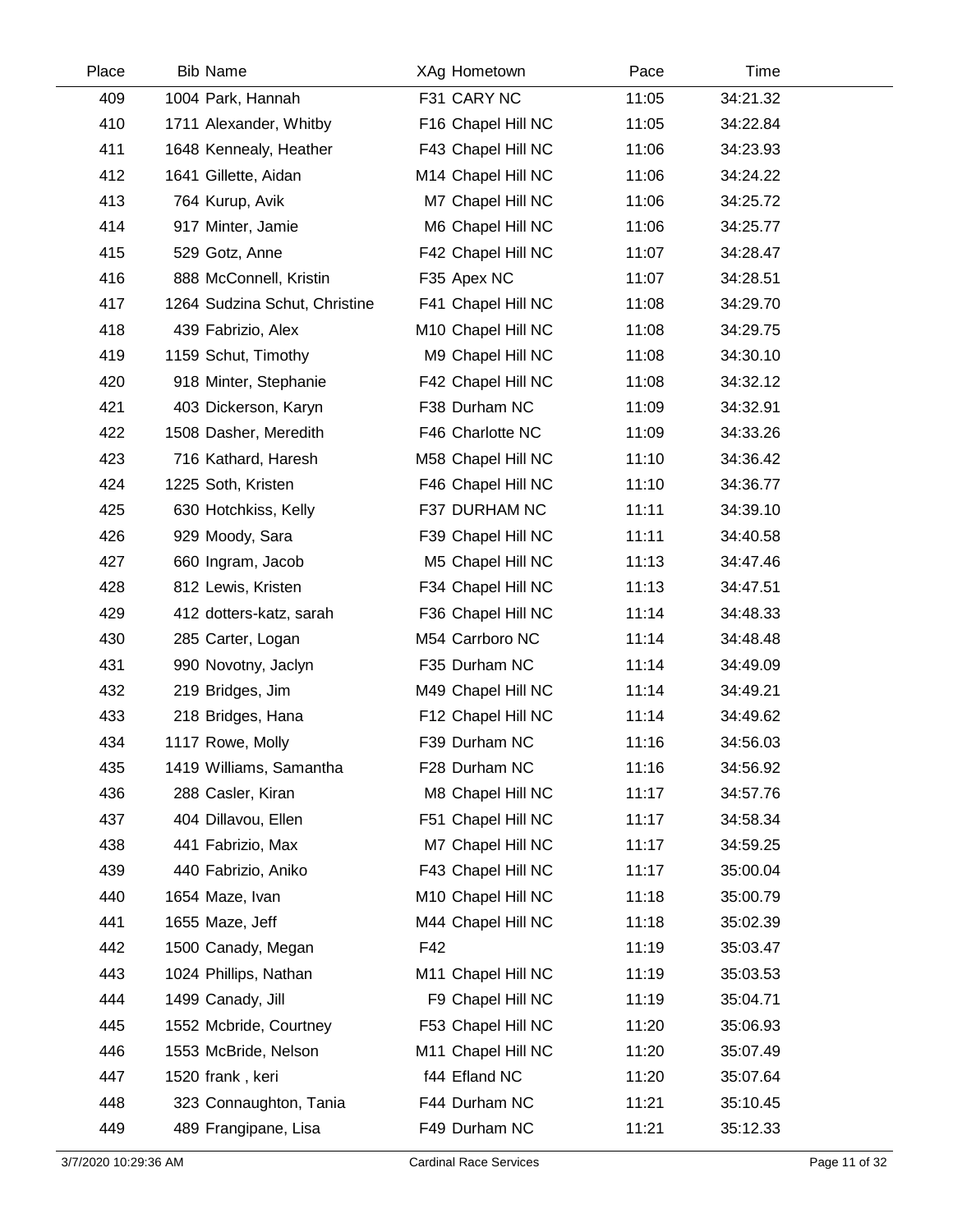| Place | <b>Bib Name</b>               | XAg Hometown       | Pace  | Time     |  |
|-------|-------------------------------|--------------------|-------|----------|--|
| 450   | 1447 Woolman, Lisa            | F41 Chapel Hill NC | 11:22 | 35:12.80 |  |
| 451   | 1446 Woolman, Eli             | M8 Chapel Hill NC  | 11:22 | 35:15.55 |  |
| 452   | 1344 vota, amy                | F46 Chapel Hill NC | 11:23 | 35:17.95 |  |
| 453   | 659 Ingram, Dave              | M44 Chapel Hill NC | 11:23 | 35:17.96 |  |
| 454   | 1345 Vota, Hanalei            | F11 Chapel Hill NC | 11:23 | 35:18.50 |  |
| 455   | 847 Lynch, Michael            | M39 Chapel Hill NC | 11:25 | 35:22.28 |  |
| 456   | 510 Gellin, David             | M10 Chapel Hill NC | 11:25 | 35:23.45 |  |
| 457   | 1526 Hawkins, Beth            | F47 Carrboro NC    | 11:25 | 35:23.82 |  |
| 458   | 317 Cohn, Christine           | f51 Chapel Hill NC | 11:27 | 35:30.34 |  |
| 459   | 714 Kass, Catherine           | F47 DURHAM NC      | 11:27 | 35:31.22 |  |
| 460   | 103 Alexander, Kelly          | F39 Chapel Hill NC | 11:29 | 35:36.10 |  |
| 461   | 816 Lindley, Alexa            | F9 Chapel Hill NC  | 11:30 | 35:38.60 |  |
| 462   | 370 Daughters, Stacey         | F43 Chapel Hill NC | 11:30 | 35:38.95 |  |
| 463   | 1642 Guidry, Velo             | M10 Chapel Hill NC | 11:31 | 35:41.46 |  |
| 464   | 163 Becker, Misha             | F47 Chapel Hill NC | 11:33 | 35:46.76 |  |
| 465   | 252 Burrill, Emily            | F44 Carrboro NC    | 11:33 | 35:47.15 |  |
| 466   | 827 Litel, Kayla              | F7 Chapel Hill NC  | 11:33 | 35:48.28 |  |
| 467   | 826 Litel, Jason              | M34 Chapel Hill NC | 11:33 | 35:48.34 |  |
| 468   | 583 Harrison, William         | M14 Chapel Hill NC | 11:33 | 35:48.73 |  |
| 469   | 599 Henley, Lucy              | F12 Chapel Hill NC | 11:33 | 35:49.31 |  |
| 470   | 598 Henley, Amanda            | F44 Chapel Hill NC | 11:33 | 35:49.40 |  |
| 471   | 479 Foster, Sheila            | F41 Chapel Hill NC | 11:34 | 35:50.43 |  |
| 472   | 474 Foster, Charlie           | M7 Chapel Hill NC  | 11:34 | 35:50.61 |  |
| 473   | 521 Gonzalez, Anastacia       | F22 Chapel Hill NC | 11:35 | 35:53.03 |  |
| 474   | 1625 Cabe, Samantha           | F44 Chapel Hill NC | 11:35 | 35:55.59 |  |
| 475   | 157 Bastian-Itano, Benjamin   | M6 Chapel Hill NC  | 11:36 | 35:58.03 |  |
| 476   | 1643 Guidry, Virginia         | F43 Chapel Hill NC | 11:36 | 35:58.39 |  |
| 477   | 156 Bastian, Kevin            | M35 Chapel Hill NC | 11:36 | 35:58.56 |  |
| 478   | 611 Hinden, Anna              | F27 Durham NC      | 11:37 | 36:00.17 |  |
| 479   | 805 Levin, Karenna            | F20 Chapel Hill NC | 11:37 | 36:00.49 |  |
| 480   | 1192 Singer, David            | M39 Chapel Hill NC | 11:38 | 36:03.02 |  |
| 481   | 1194 Singer, William          | M9 Chapel Hill NC  | 11:38 | 36:03.64 |  |
| 482   | 465 Flance, Cami              | F26 Chapel Hill NC | 11:40 | 36:09.66 |  |
| 483   | 228 Bross-Connaughton, Alessa | M10 Durham NC      | 11:40 | 36:10.28 |  |
| 484   | 894 McEntee, Amy              | F53 Chapel Hill NC | 11:40 | 36:10.64 |  |
| 485   | 781 Lee, Caroline             | F11 Chapel Hill NC | 11:41 | 36:13.83 |  |
| 486   | 1022 Phillips, Laura          | F41 Chapel Hill NC | 11:42 | 36:15.21 |  |
| 487   | 614 Hinkson, Steven           | M39 Chapel Hill NC | 11:42 | 36:16.28 |  |
| 488   | 612 Hinkson, Ava              | F6 Chapel Hill NC  | 11:42 | 36:16.52 |  |
| 489   | 429 Eckard, Tyler             | M30 Durham NC      | 11:42 | 36:17.55 |  |
| 490   | 1731 Lauver, Kenyon           | M7 Chapel Hill NC  | 11:43 | 36:19.11 |  |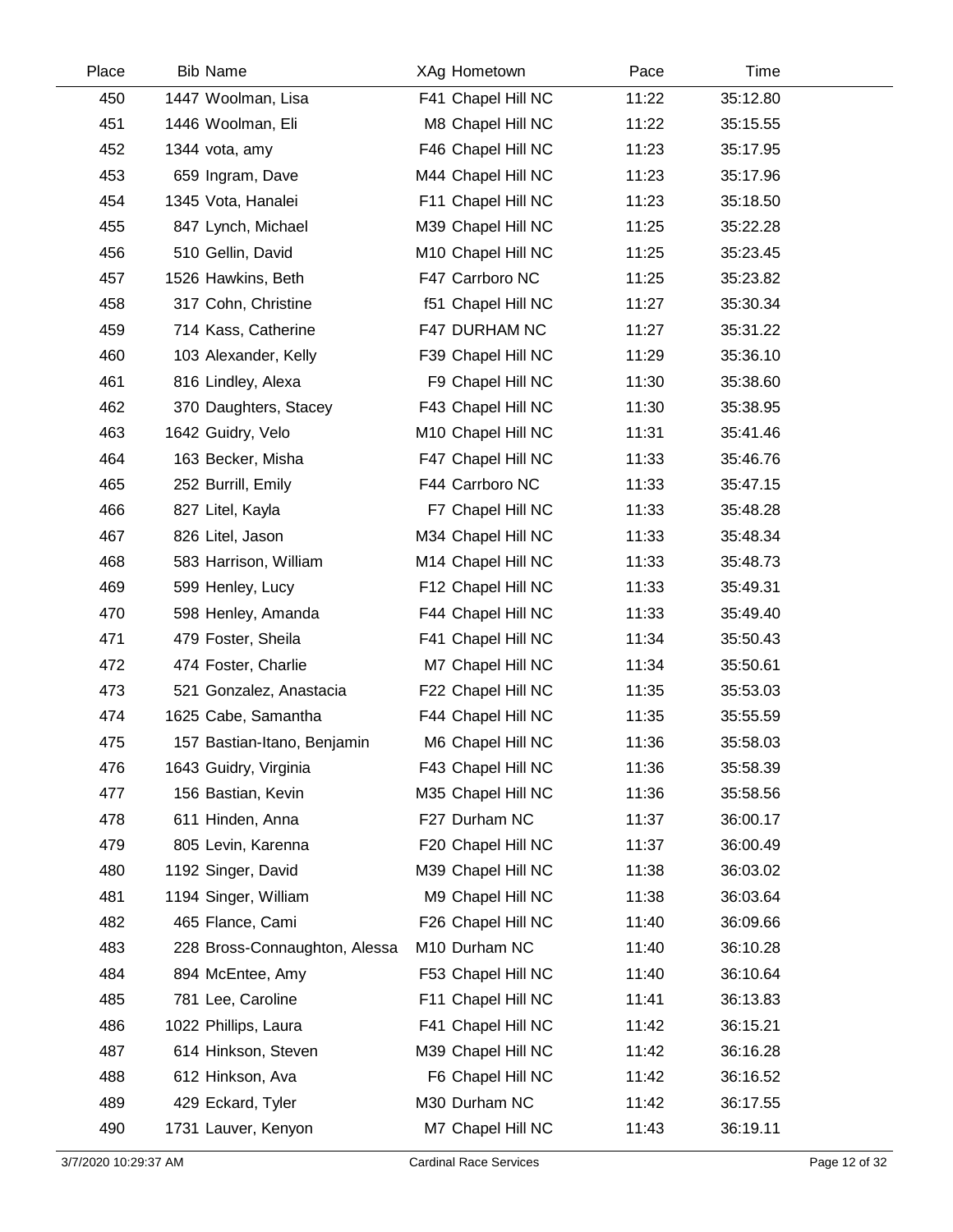| Place | <b>Bib Name</b>          | XAg Hometown        | Pace  | Time     |
|-------|--------------------------|---------------------|-------|----------|
| 491   | 1732 Lauver, Kyle        | M36 Chapel Hill NC  | 11:43 | 36:20.30 |
| 492   | 298 Chang, Elise         | F13 Chapel Hill NC  | 11:46 | 36:27.95 |
| 493   | 164 Becker, Ryan         | M12 Chapel Hill NC  | 11:46 | 36:29.71 |
| 494   | 1398 Whitmore, Tyler     | M31 Chapel Hill NC  | 11:46 | 36:29.77 |
| 495   | 1031 Pipkin, Clare       | F46 Chapel Hill NC  | 11:47 | 36:30.47 |
| 496   | 1061 Raja, Abi           | F37 Carrboro NC     | 11:47 | 36:31.08 |
| 497   | 1397 Whitmore, Morgan    | F30 Chapel Hill NC  | 11:47 | 36:31.08 |
| 498   | 568 Hanemann, Gertrude   | F7 Chapel Hill NC   | 11:47 | 36:31.31 |
| 499   | 445 Farel, Lily          | F40 Chapel Hill NC  | 11:47 | 36:31.63 |
| 500   | 1368 Waters, Marcey      | F50 Carrboro NC     | 11:47 | 36:32.06 |
| 501   | 434 Epps, Crystal        | F53 Chapel Hill NC  | 11:48 | 36:33.60 |
| 502   | 378 Davis, Molly         | F42 Chapel Hill NC  | 11:48 | 36:36.06 |
| 503   | 186 Birchfield, Charlie  | M6 Chapel Hill NC   | 11:50 | 36:39.68 |
| 504   | 1555 Meunier, Elizabeth  | F41 Carrboro NC     | 11:50 | 36:39.88 |
| 505   | 187 Birchfield, David    | M44 Chapel Hill NC  | 11:50 | 36:39.99 |
| 506   | 1554 MEUNIER, ANNABELLE  | F6 Carrboro NC      | 11:50 | 36:40.45 |
| 507   | 118 Anderson, Barbara    | F62 Cary NC         | 11:51 | 36:42.61 |
| 508   | 1740 DePasquale, Sabine  | F10 Chapel Hill NC  | 11:52 | 36:48.55 |
| 509   | 426 Durrance, Christine  | F40 Chapel Hill NC  | 11:53 | 36:49.36 |
| 510   | 1738 DePasquale, Rebecca | F43 Chapel Hill NC  | 11:53 | 36:50.29 |
| 511   | 1119 Royster, Christina  | F44 Cary NC         | 11:54 | 36:54.01 |
| 512   | 427 Durrance, Emily      | F10 Chapel Hill NC  | 11:54 | 36:54.01 |
| 513   | 971 Najera, Cristin      | F41 Hillsborough NC | 11:54 | 36:54.10 |
| 514   | 623 Hoopes, GiGi         | F14 Carrboro NC     | 11:55 | 36:55.21 |
| 515   | 710 Kalies, Elizabeth    | F43 Chapel Hill NC  | 11:55 | 36:55.99 |
| 516   | 848 Lynch, Rowan         | M9 Chapel Hill NC   | 11:56 | 36:58.44 |
| 517   | 408 DORN, Emily          | F42 Chapel Hill NC  | 11:56 | 36:58.92 |
| 518   | 1078 Reitzes, Lisa       | F43 Chapel Hill NC  | 11:56 | 36:59.65 |
| 519   | 191 Bishton, Kanaloa     | M8 Chapel Hill NC   | 11:56 | 37:00.79 |
| 520   | 231 Brown, Luke          | M9 Chapel Hill NC   | 11:56 | 37:01.15 |
| 521   | 1187 Siburt, Jacob       | M8 Chapel Hill NC   | 11:58 | 37:04.49 |
| 522   | 939 Morgan, Alden        | F11 Durham NC       | 11:59 | 37:09.30 |
| 523   | 941 Morgan, Neal         | M41 Durham NC       | 11:59 | 37:09.43 |
| 524   | 1005 Parrilla, Rebecca   | F49 Chapel Hill NC  | 12:00 | 37:11.72 |
| 525   | 153 Bartone, Jack        | M11 Chapel Hill NC  | 12:00 | 37:13.37 |
| 526   | 154 Bartone, John        | M42 Chapel Hill NC  | 12:01 | 37:14.12 |
| 527   | 1646 Janz, Ari           | M9 Chapel Hill NC   | 12:02 | 37:17.66 |
| 528   | 1678 Snead, Kevin        | M46 Durham NC       | 12:02 | 37:18.10 |
| 529   | 1680 Snead, William      | M12 Durham NC       | 12:02 | 37:18.14 |
| 530   | 1679 Snead, Lynley       | F10 Durham NC       | 12:02 | 37:18.80 |
| 531   | 1314 Tulchin, Lisa       | F51 Chapel Hill NC  | 12:03 | 37:20.27 |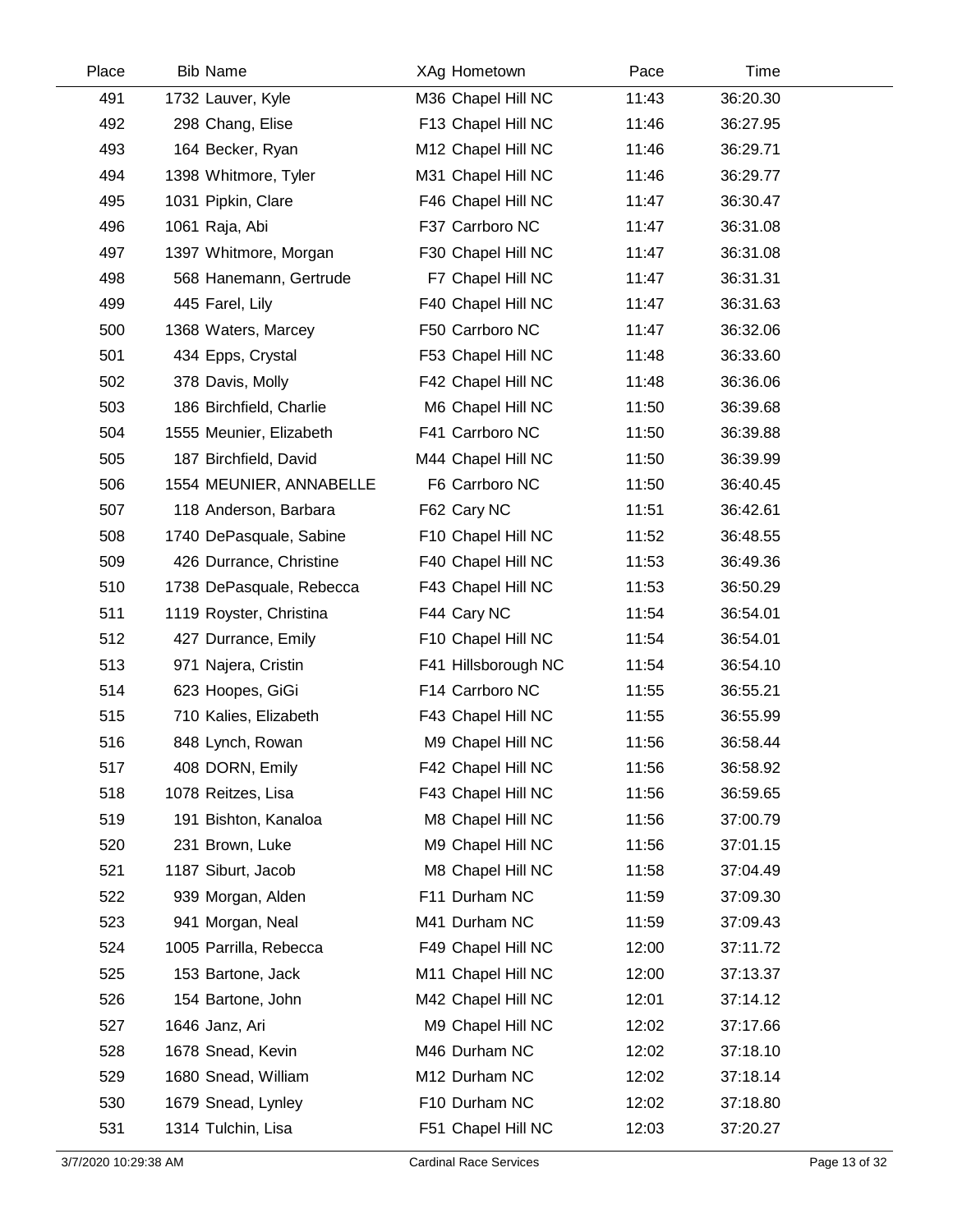| Place | <b>Bib Name</b>          | XAg Hometown                   | Pace  | Time     |  |
|-------|--------------------------|--------------------------------|-------|----------|--|
| 532   | 644 Huggins, Ben         | M12 Chapel Hill NC             | 12:04 | 37:23.13 |  |
| 533   | 645 Huggins, Lisa        | F43 Chapel Hill NC             | 12:04 | 37:25.05 |  |
| 534   | 1348 Wagner, Elaine      | F12 Chapel Hill NC             | 12:05 | 37:26.02 |  |
| 535   | 1216 Smith, Jacob        | M14 Chapel Hill NC             | 12:05 | 37:28.01 |  |
| 536   | 1214 Smith, Daniel       | M12 Chapel Hill NC             | 12:05 | 37:28.14 |  |
| 537   | 1129 Sabesan, Latha      | F55 Chapel Hill NC             | 12:06 | 37:30.35 |  |
| 538   | 397 Dempsey, Michael     | M60 Hillsborough NC            | 12:06 | 37:30.75 |  |
| 539   | 131 Aves, Alison         | F44 Chapel Hill NC             | 12:07 | 37:32.87 |  |
| 540   | 925 Montgomery, Ranee    | F48 Chapel Hill NC             | 12:09 | 37:40.27 |  |
| 541   | 926 Montgomery, Sean     | M48 Chapel Hill NC             | 12:09 | 37:40.31 |  |
| 542   | 923 Montgomery, Maya     | F17 Chapel Hill NC             | 12:09 | 37:40.95 |  |
| 543   | 1338 Vinas, Sarah        | F38 Chapel Hill NC             | 12:10 | 37:41.90 |  |
| 544   | 1336 Vinas, Anabel       | F6 Chapel Hill NC              | 12:10 | 37:41.97 |  |
| 545   | 509 Gellin, Clara        | F6 Chapel Hill NC              | 12:10 | 37:44.12 |  |
| 546   | 511 Gellin, Jon          | M39 Chapel Hill NC             | 12:11 | 37:45.26 |  |
| 547   | 1551 MacKay, George      | M8 Carrboro NC                 | 12:14 | 37:54.58 |  |
| 548   | 1509 Dayton, Alexander   | M10 Carrboro NC                | 12:16 | 38:00.39 |  |
| 549   | 1160 Scott, Gifford      | M54 Chapel Hill NC             | 12:16 | 38:02.90 |  |
| 550   | 190 Bishton, Gabe        | M43 Chapel Hill NC             | 12:18 | 38:06.32 |  |
| 551   | 1235 Stambaugh, Chris    | M44 Chapel Hill NC             | 12:21 | 38:16.75 |  |
| 552   | 290 Casler, Leena        | F10 Chapel Hill NC             | 12:21 | 38:17.03 |  |
| 553   | 819 Lindley, Samantha    | F7 Chapel Hill NC              | 12:21 | 38:17.71 |  |
| 554   | 289 Casler, Lance        | M47 Chapel Hill NC             | 12:22 | 38:19.10 |  |
| 555   | 1236 Stambaugh, Vincent  | M10 Chapel Hill NC             | 12:22 | 38:19.48 |  |
| 556   | 1193 Singer, Eliora      | F11 Chapel Hill NC             | 12:22 | 38:20.04 |  |
| 557   | 287 Carvallo, Gracia     | F45 Chapel Hill NC             | 12:23 | 38:22.89 |  |
| 558   | 555 Guerrero, Sebastian  | M48 Chapel Hill NC             | 12:23 | 38:23.15 |  |
| 559   | 1158 Schut, Jameson      | M11 Chapel Hill NC             | 12:25 | 38:29.19 |  |
| 560   | 1157 Schut, Jaap         | M47 Chapel Hill NC             | 12:25 | 38:31.00 |  |
| 561   | 725 Kelleher, Kim        | F64 Chapel Hill NC             | 12:26 | 38:31.05 |  |
| 562   | 1283 Taylor, Eric        | M41 Chapel Hill NC             | 12:26 | 38:33.13 |  |
| 563   | 202 Boyer, Stacie        | F33 Durham NC                  | 12:26 | 38:33.62 |  |
| 564   | 580 Harrison, Emma       | F6 Chapel Hill NC              | 12:26 | 38:33.96 |  |
| 565   | 1548 Lim, Chaehyun       | M <sub>10</sub> Chapel Hill NC | 12:29 | 38:40.37 |  |
| 566   | 1170 Sellers, Subhashini | F36 Durham NC                  | 12:29 | 38:41.03 |  |
| 567   | 1549 Lim, Donghoon       | M48 Chapel Hill NC             | 12:29 | 38:42.07 |  |
| 568   | 1247 Stewart, Bill       | M50 Chapel Hill NC             | 12:29 | 38:42.70 |  |
| 569   | 661 Irick, Caroline      | F41 Carrboro NC                | 12:29 | 38:43.02 |  |
| 570   | 1390 Westerlund, Mahlon  | M6 Chapel Hill NC              | 12:30 | 38:43.72 |  |
| 571   | 1154 Schmaling, Will     | M9 Carrboro NC                 | 12:30 | 38:44.11 |  |
| 572   | 1251 Stewart, Luke       | M10 Chapel Hill NC             | 12:30 | 38:44.50 |  |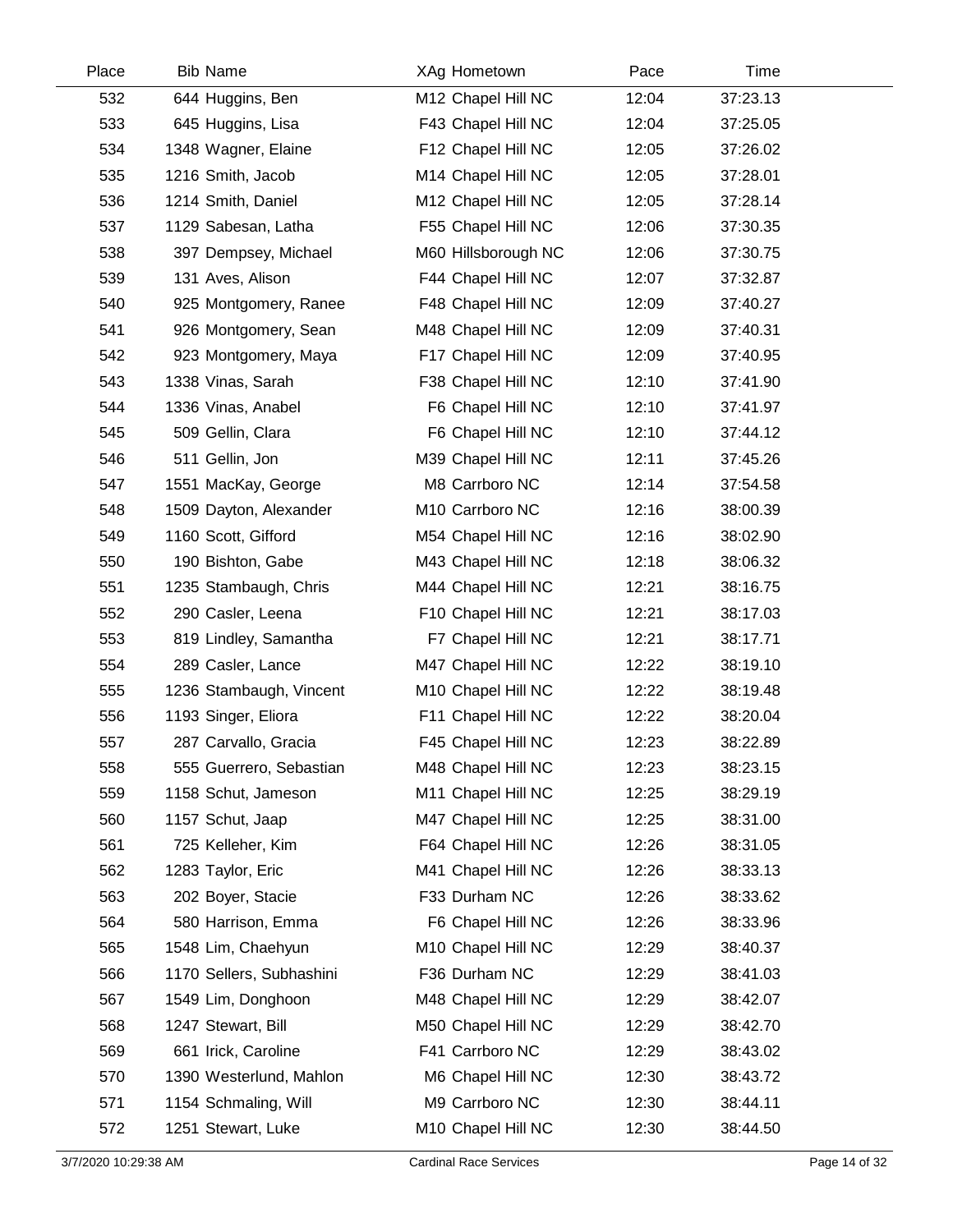| Place | <b>Bib Name</b>               | XAg Hometown        | Pace  | Time     |  |
|-------|-------------------------------|---------------------|-------|----------|--|
| 573   | 1388 Westerlund, Karina       | F10 Chapel Hill NC  | 12:30 | 38:44.86 |  |
| 574   | 790 Lee, Matthew              | M21 Indian Trail NC | 12:30 | 38:46.14 |  |
| 575   | 1389 Westerlund, Lance        | M41 Chapel Hill NC  | 12:31 | 38:48.19 |  |
| 576   | 524 Gordek, Harper            | M42 Chapel Hill NC  | 12:31 | 38:48.79 |  |
| 577   | 525 Gordek, Hattie            | F9 Chapel Hill NC   | 12:31 | 38:49.60 |  |
| 578   | 1067 Ratner, Shana            | F40 Carrboro NC     | 12:32 | 38:50.59 |  |
| 579   | 996 O'Brien, Iris             | F9 Chapel Hill NC   | 12:32 | 38:52.05 |  |
| 580   | 1153 Schmaling, Brooke        | F45 Carrboro NC     | 12:32 | 38:52.18 |  |
| 581   | 897 McGaha, Lauren            | F30 Chapel Hill NC  | 12:32 | 38:52.46 |  |
| 582   | 1185 Siburt, Evan             | M4 Chapel Hill NC   | 12:33 | 38:54.08 |  |
| 583   | 1186 Siburt, Hannah           | F37 Chapel Hill NC  | 12:33 | 38:55.19 |  |
| 584   | 1070 Rector, Cooper           | M11 Chapel Hill NC  | 12:33 | 38:55.70 |  |
| 585   | 1149 Schaefer, Mike           | M40 Chapel Hill NC  | 12:35 | 39:01.93 |  |
| 586   | 1408 Williams, Chase          | M7 Chapel Hill NC   | 12:36 | 39:02.49 |  |
| 587   | 1148 Schaefer, Henry          | M6 Chapel Hill NC   | 12:36 | 39:02.60 |  |
| 588   | 1862 Greene, Reagan           | F43 Chapel Hill NC  | 12:36 | 39:05.11 |  |
| 589   | 1053 Powers, Bill             | m85 Chapel Hill NC  | 12:37 | 39:07.65 |  |
| 590   | 497 Futch, Maggie             | F8 Chapel Hill NC   | 12:38 | 39:09.13 |  |
| 591   | 105 Allam, Jonah              | M9 Chapel Hill NC   | 12:38 | 39:09.19 |  |
| 592   | 1172 Sepulveda-Nazario, Josue | M9 Carrboro NC      | 12:38 | 39:10.52 |  |
| 593   | 496 Futch, Gail               | F37 Chapel Hill NC  | 12:38 | 39:10.68 |  |
| 594   | 993 OBrien, Delia             | F6 Chapel Hill NC   | 12:38 | 39:11.02 |  |
| 595   | 396 dempsey, kathryn          | F63 Hillsborough NC | 12:41 | 39:20.03 |  |
| 596   | 937 Moore, Wyatt              | M10 Chapel Hill NC  | 12:41 | 39:20.56 |  |
| 597   | 934 Moore, Eli                | M6 Chapel Hill NC   | 12:42 | 39:21.17 |  |
| 598   | 1417 Williams, Logan          | F10 Chapel Hill NC  | 12:42 | 39:22.10 |  |
| 599   | 1411 Williams, Durward        | M48 Chapel Hill NC  | 12:42 | 39:22.39 |  |
| 600   | 453 Finkral, Pri              | F11 Chapel Hill NC  | 12:44 | 39:29.49 |  |
| 601   | 1737 DePasquale, Michael      | M44 Chapel Hill NC  | 12:44 | 39:29.61 |  |
| 602   | 1739 DePasquale, Alyssandra   | F13 Chapel Hill NC  | 12:45 | 39:30.39 |  |
| 603   | 362 Dasher, Bert              | M9 Chapel Hill NC   | 12:45 | 39:32.31 |  |
| 604   | 1578 Rhee, Lila               | F14 Charlotte NC    | 12:46 | 39:33.42 |  |
| 605   | 1744 Reveles, Pele            | M10 Carrboro NC     | 12:47 | 39:38.57 |  |
| 606   | 1667 Ramsay, Jayson           | M44 Chapel Hill NC  | 12:49 | 39:43.78 |  |
| 607   | 905 Meredith, Marne           | F50 Carrboro NC     | 12:50 | 39:48.06 |  |
| 608   | 711 Kaplan, Mira              | F10 Carrboro NC     | 12:51 | 39:49.44 |  |
| 609   | 871 Martin, Stephanie         | F44 Carrboro NC     | 12:52 | 39:54.58 |  |
| 610   | 1099 Robbins, Cole            | M34 Chapel Hill NC  | 12:53 | 39:55.16 |  |
| 611   | 959 Muthler, Eleanor          | F11 Chapel Hill NC  | 12:53 | 39:56.21 |  |
| 612   | 1310 Treese, Kaylee           | F31 BURLINGTON NC   | 12:54 | 39:59.88 |  |
| 613   | 1865 Joshi, Siena             | F11 Chapel Hill NC  | 12:54 | 40:00.33 |  |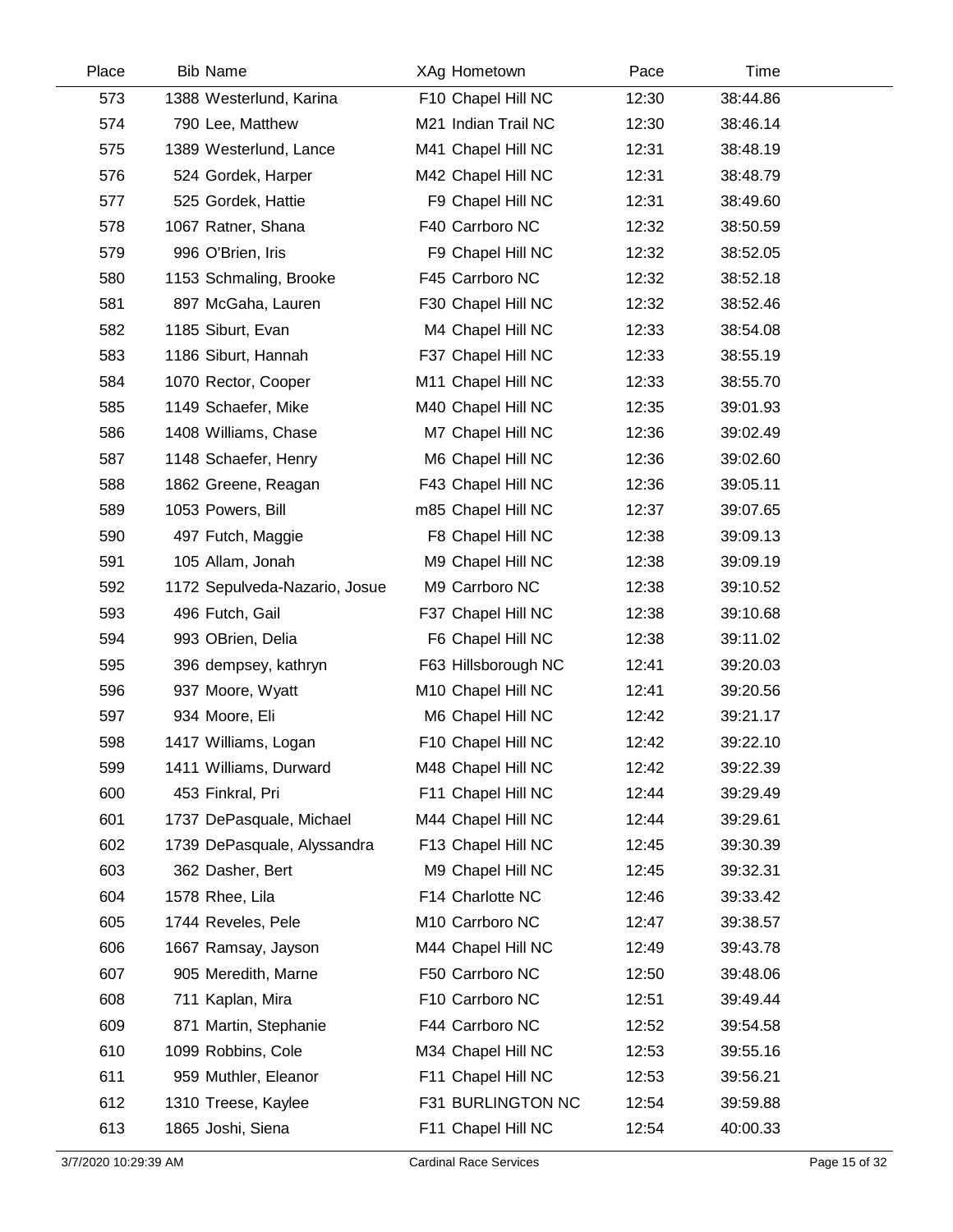| Place | <b>Bib Name</b>              | XAg Hometown       | Pace  | Time     |  |
|-------|------------------------------|--------------------|-------|----------|--|
| 614   | 960 Muthler, Sarah           | F40 Chapel Hill NC | 12:54 | 40:00.81 |  |
| 615   | 634 Howell, Wyatt            | M8 Chapel Hill NC  | 12:55 | 40:01.59 |  |
| 616   | 739 Kistler, Christine       | F43 Chapel Hill NC | 12:56 | 40:06.81 |  |
| 617   | 656 Ichnowski, Carl          | M6 Chapel Hill NC  | 12:57 | 40:07.72 |  |
| 618   | 461 Fish, Eric               | M47 Chapel Hill NC | 12:57 | 40:07.90 |  |
| 619   | 1647 Janz, Toni              | M42 Chapel Hill NC | 12:57 | 40:08.36 |  |
| 620   | 620 Homan, Dianne            | F64 Chapel Hill NC | 12:58 | 40:12.21 |  |
| 621   | 161 Becker, Jeff             | M45 Chapel Hill NC | 12:59 | 40:16.00 |  |
| 622   | 162 Becker, Julie            | F50 Chapel Hill NC | 13:00 | 40:16.57 |  |
| 623   | 882 Matute, Ramona           | F6 Chapel Hill NC  | 13:00 | 40:18.15 |  |
| 624   | 881 Matute, Daniel           | M37 Chapel Hill NC | 13:00 | 40:18.28 |  |
| 625   | 684 Jin, Jason               | M20 Cary NC        | 13:01 | 40:22.26 |  |
| 626   | 814 Lin, Joseph              | M20 Matthews NC    | 13:02 | 40:25.59 |  |
| 627   | 1305 Tooloee, Leila          | F8 Chapel Hill NC  | 13:03 | 40:26.32 |  |
| 628   | 1582 Rosen, Ella             | F11 Chapel Hill NC | 13:03 | 40:26.37 |  |
| 629   | 1304 Tooloee, Landon         | M5 Chapel Hill NC  | 13:03 | 40:27.15 |  |
| 630   | 1307 Tooloee, Rasam          | M47 Chapel Hill NC | 13:03 | 40:27.42 |  |
| 631   | 1481 zhou, tianyue           | F9 Chapel Hill NC  | 13:04 | 40:29.19 |  |
| 632   | 1668 Rosen, Adam             | M43 Chapel Hill NC | 13:04 | 40:29.26 |  |
| 633   | 230 Brown, Gabriel           | M7 Chapel Hill NC  | 13:04 | 40:29.70 |  |
| 634   | 1482 zhou, zhipeng           | M40 Chapel Hill NC | 13:04 | 40:31.86 |  |
| 635   | 1480 zheng, liangliang       | F40 Chapel Hill NC | 13:04 | 40:31.93 |  |
| 636   | 1660 Murdoch, Lucas          | M10 Chapel Hill NC | 13:05 | 40:32.52 |  |
| 637   | 537 grasso, margaret         | F43 Chapel Hill NC | 13:05 | 40:34.05 |  |
| 638   | 1658 Murdoch, David          | M46 Chapel Hill NC | 13:05 | 40:34.58 |  |
| 639   | 232 Brown, Nicole            | F40 Chapel Hill NC | 13:06 | 40:37.81 |  |
| 640   | 1666 Pugliese, Rachel        | F66 Chapel Hill NC | 13:07 | 40:40.28 |  |
| 641   | 803 Levin, Eric              | M52 Chapel Hill NC | 13:10 | 40:49.59 |  |
| 642   | 621 Hoodiman-Beaudin, Debbie | F45 Chapel Hill NC | 13:13 | 40:58.61 |  |
| 643   | 761 Kuritzky, Ethan          | M6 Chapel Hill NC  | 13:14 | 41:01.33 |  |
| 644   | 762 Kuritzky, Melanie        | F36 Chapel Hill NC | 13:14 | 41:02.20 |  |
| 645   | 1510 Dayton, Emma            | F8 Carrboro NC     | 13:15 | 41:03.53 |  |
| 646   | 1511 Dayton, Paul            | m47 Carrboro NC    | 13:15 | 41:03.90 |  |
| 647   | 1871 Berman, Jonah           | M12 Chapel Hill NC | 13:16 | 41:07.87 |  |
| 648   | 433 Endi, Teresita           | F40 Chapel Hill NC | 13:17 | 41:10.71 |  |
| 649   | 1227 Sotres, Daniela         | F46 Chapel Hill NC | 13:17 | 41:10.94 |  |
| 650   | 1376 Weinert, Philip         | M8 Chapel Hill NC  | 13:17 | 41:11.71 |  |
| 651   | 1571 Paslov, Jonathan        | M51 Chapel Hill NC | 13:18 | 41:12.92 |  |
| 652   | 867 Marsh, Issac             | M46 Pittsboro NC   | 13:19 | 41:16.72 |  |
| 653   | 1718 Bozymski, Abigail       | F12 Chapel Hill NC | 13:20 | 41:20.30 |  |
| 654   | 1850 Adams, Drew             | M48 Chapel Hill NC | 13:22 | 41:25.76 |  |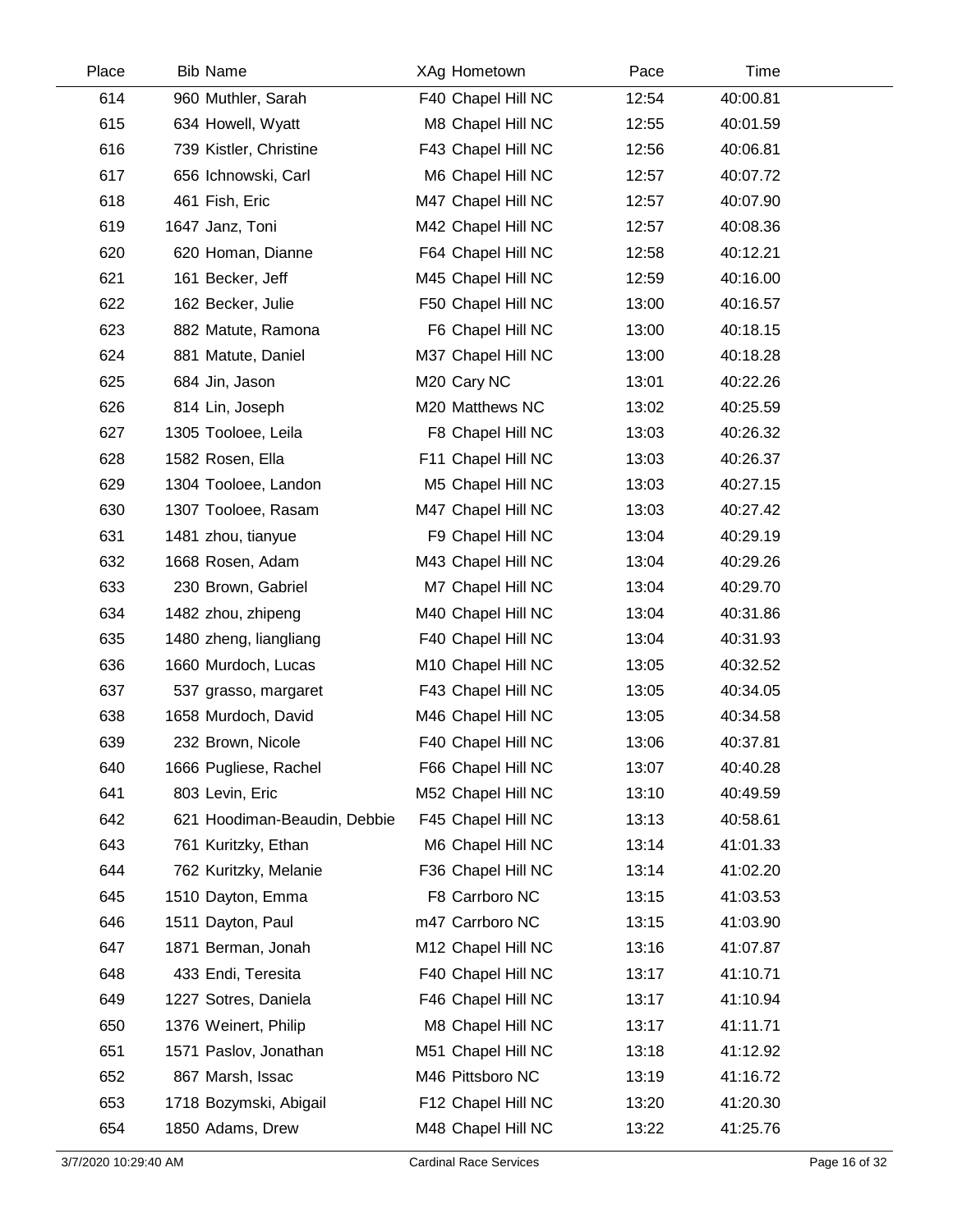| Place | <b>Bib Name</b>               | XAg Hometown       | Pace  | Time     |  |
|-------|-------------------------------|--------------------|-------|----------|--|
| 655   | 375 Davis, Graham             | M10 Chapel Hill NC | 13:23 | 41:28.58 |  |
| 656   | 1450 Wright, Eaden            | M10 Chapel Hill NC | 13:23 | 41:28.73 |  |
| 657   | 641 Huffman, Ada              | F6 Chapel Hill NC  | 13:24 | 41:31.47 |  |
| 658   | 1483 Zwaryczuk, Claire        | F10 Chapel Hill NC | 13:24 | 41:32.73 |  |
| 659   | 687 Johnson, Helen            | F7 Chapel Hill NC  | 13:25 | 41:34.11 |  |
| 660   | 643 Huffman, Noah             | M39 Chapel Hill NC | 13:26 | 41:38.23 |  |
| 661   | 1065 Rappold, Martina         | F7 Chapel Hill NC  | 13:26 | 41:39.04 |  |
| 662   | 1484 Zwaryczuk, Michael       | M43 Chapel Hill NC | 13:27 | 41:41.72 |  |
| 663   | 875 Martz, Reagan             | F13 Chapel Hill NC | 13:27 | 41:41.73 |  |
| 664   | 1532 Hugelmeyer, Lance        | M10 Chapel Hill NC | 13:27 | 41:41.83 |  |
| 665   | 1064 Rappold, Ana             | F45 Chapel Hill NC | 13:27 | 41:42.25 |  |
| 666   | 1531 Hugelmeyer, Isabella     | F12 Chapel Hill NC | 13:28 | 41:44.23 |  |
| 667   | 688 Johnson, Margaret         | M39 Chapel Hill NC | 13:28 | 41:45.62 |  |
| 668   | 1299 Tompkins, Bailey         | F9 Carrboro NC     | 13:29 | 41:46.92 |  |
| 669   | 601 Henry, Susana             | F9 Carrboro NC     | 13:30 | 41:50.92 |  |
| 670   | 1300 Tompkins, Jennifer       | F41 Carrboro NC    | 13:31 | 41:54.91 |  |
| 671   | 760 Kumar, Prabhat            | M44 Chapel Hill NC | 13:32 | 41:57.40 |  |
| 672   | 573 Hardin, Annelise          | F42 Chapel Hill NC | 13:32 | 41:57.58 |  |
| 673   | 680 Jha, Tvisha               | F8 Chapel Hill NC  | 13:32 | 41:57.89 |  |
| 674   | 553 Guerrero, Juanita         | F12 Chapel Hill NC | 13:32 | 41:58.36 |  |
| 675   | 574 Hardin, Charlotte         | F10 Chapel Hill NC | 13:33 | 41:58.84 |  |
| 676   | 1534 Kaminski, Luca           | F14 Carrboro NC    | 13:33 | 41:59.13 |  |
| 677   | 1437 Wood, Michelle           | F49 Chapel Hill NC | 13:33 | 41:59.68 |  |
| 678   | 1453 Wynne, Elijah            | M10 Chapel Hill NC | 13:33 | 41:59.97 |  |
| 679   | 951 Murley, Ben               | M6 Chapel Hill NC  | 13:33 | 42:01.63 |  |
| 680   | 1735 Greer, D                 | M43 Chapel Hill NC | 13:34 | 42:03.96 |  |
| 681   | 954 Murley, Matt              | F44 Chapel Hill NC | 13:35 | 42:05.37 |  |
| 682   | 544 Greer, Wats               | M5 Chapel Hill NC  | 13:35 | 42:05.81 |  |
| 683   | 677 Jeter, Claire             | F9 Chapel Hill NC  | 13:36 | 42:08.86 |  |
| 684   | 1308 Toro, Patricia           | F32 Carrboro NC    | 13:36 | 42:09.15 |  |
| 685   | 195 Blunden, Bleecker         | M8 Chapel Hill NC  | 13:36 | 42:09.56 |  |
| 686   | 528 Gordon, Julia             | F8 Chapel Hill NC  | 13:36 | 42:10.15 |  |
| 687   | 160 Baxter, Nancy             | F7 Chapel Hill NC  | 13:37 | 42:13.65 |  |
| 688   | 159 Baxter, Charlie           | M44 Chapel Hill NC | 13:37 | 42:13.91 |  |
| 689   | 1176 Sheahan, Isla            | F8 Chapel Hill NC  | 13:38 | 42:14.99 |  |
| 690   | 1444 Woods, Michael           | M43 BURLINGTON NC  | 13:38 | 42:15.16 |  |
| 691   | 1443 Woods, Amy               | F42 BURLINGTON NC  | 13:38 | 42:15.35 |  |
| 692   | 1181 Sheran-Andrews, Michelle | F46 Chapel Hill NC | 13:38 | 42:16.49 |  |
| 693   | 631 Howell, Bethany           | F48 Chapel Hill NC | 13:39 | 42:17.53 |  |
| 694   | 526 Gordon, Anne              | F41 Chapel Hill NC | 13:39 | 42:18.29 |  |
| 695   | 1745 Andrews, Luke            | M11 Chapel Hill NC | 13:39 | 42:19.04 |  |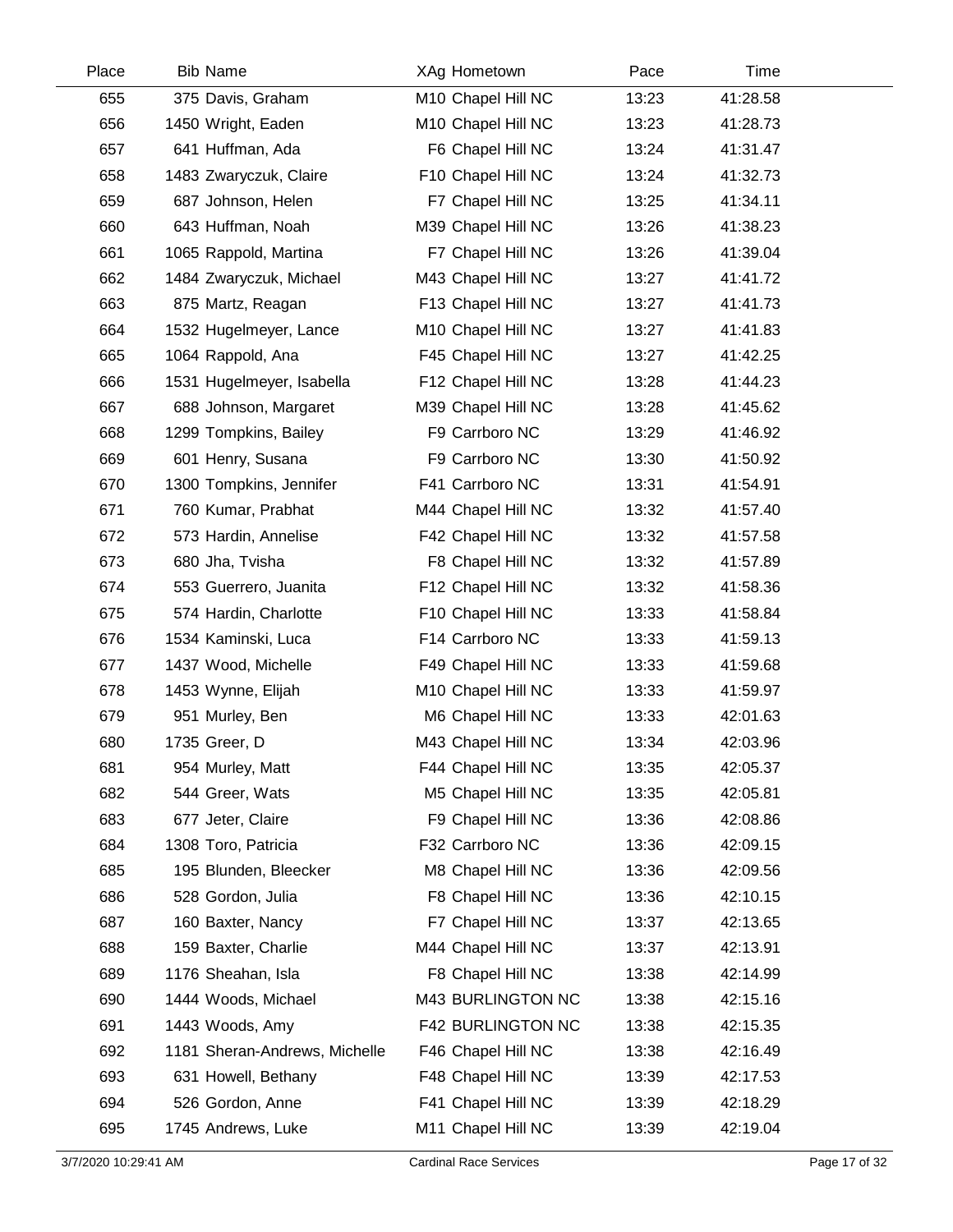| Place | <b>Bib Name</b>             | XAg Hometown                   | Pace  | Time     |  |
|-------|-----------------------------|--------------------------------|-------|----------|--|
| 696   | 1546 LeBlanc, Mason         | M10 Chapel Hill NC             | 13:39 | 42:19.08 |  |
| 697   | 391 Dee, Phoebe             | F47 Chapel Hill NC             | 13:39 | 42:20.06 |  |
| 698   | 1501 Carter, Andy           | M48 Pittsboro NC               | 13:40 | 42:22.87 |  |
| 699   | 1715 Perin, Joshua          | M47 Carrboro NC                | 13:41 | 42:24.72 |  |
| 700   | 1073 Reed, Cathy Lee        | F56 BURLINGTON NC              | 13:41 | 42:25.26 |  |
| 701   | 745 Kolling-Perin, Caleb    | M16 Carrboro NC                | 13:41 | 42:25.97 |  |
| 702   | 381 De Brigard, Felipe      | M40 Chapel Hill NC             | 13:43 | 42:30.72 |  |
| 703   | 1506 Comella, Alec          | M22 Chapel Hill NC             | 13:43 | 42:32.25 |  |
| 704   | 1502 Casey-Summers, Sarah   | F21 Chapel Hill NC             | 13:43 | 42:32.30 |  |
| 705   | 382 De Brigard, Julia       | F4 Chapel Hill NC              | 13:43 | 42:32.65 |  |
| 706   | 554 Guerrero, Lucas         | M <sub>10</sub> Chapel Hill NC | 13:44 | 42:35.48 |  |
| 707   | 300 Chang, Jamison          | M44 Chapel Hill NC             | 13:45 | 42:37.38 |  |
| 708   | 297 Chang, Clara            | F9 Chapel Hill NC              | 13:45 | 42:37.78 |  |
| 709   | 1318 Vaccarelli, Lisa       | F52 Chapel Hill NC             | 13:46 | 42:39.92 |  |
| 710   | 1472 Zarzar, Daniel         | M6 Chapel Hill NC              | 13:48 | 42:45.66 |  |
| 711   | 1277 Szott, Mike            | F45 Chapel Hill NC             | 13:48 | 42:47.41 |  |
| 712   | 264 Cabrera-Nazario, Amaris | F18 Carrboro NC                | 13:48 | 42:47.99 |  |
| 713   | 1278 Szott, Vivienne        | F7 Chapel Hill NC              | 13:49 | 42:48.44 |  |
| 714   | 880 Mascenik, Ayla          | F10 Carrboro NC                | 13:50 | 42:53.41 |  |
| 715   | 878 Mascenik, Angela        | F41 Carrboro NC                | 13:51 | 42:55.35 |  |
| 716   | 879 Mascenik, Arlo          | M6 Carrboro NC                 | 13:51 | 42:55.55 |  |
| 717   | 635 Howes, Cathy            | F57 Chapel Hill NC             | 13:51 | 42:57.17 |  |
| 718   | 1126 Russell, Owen          | M6 Chapel Hill NC              | 13:51 | 42:57.28 |  |
| 719   | 1127 Russell, Terrell       | M42 Chapel Hill NC             | 13:52 | 42:58.09 |  |
| 720   | 1184 Shindledecker, Erin    | F43 Chapel Hill NC             | 13:52 | 42:58.84 |  |
| 721   | 1537 Keirsey, Kent          | M38 Chapel Hill NC             | 13:53 | 43:01.34 |  |
| 722   | 724 Keirsey, Kent           | M7 Chapel Hill NC              | 13:53 | 43:01.55 |  |
| 723   | 624 Hoopes, Kyle            | M43 Carrboro NC                | 13:54 | 43:04.23 |  |
| 724   | 1586 Schultz, Owen          | M4 Chapel Hill NC              | 13:54 | 43:04.48 |  |
| 725   | 1584 Schultz, Christopher   | M41 Chapel Hill NC             | 13:55 | 43:08.37 |  |
| 726   | 1842 Hopkins, Samuel        | M9 Chapel Hill NC              | 13:56 | 43:12.94 |  |
| 727   | 1522 Govey, David           | M46 Chapel Hill NC             | 13:57 | 43:13.99 |  |
| 728   | 1523 Govey, Emma            | F9 Chapel Hill NC              | 13:57 | 43:14.49 |  |
| 729   | 1323 Van Hoy, Isabelle      | F9 Chapel Hill NC              | 13:58 | 43:18.02 |  |
| 730   | 1325 Van Hoy, Kari          | F41 Chapel Hill NC             | 13:58 | 43:18.72 |  |
| 731   | 912 Mills, Sarah            | F40 Chapel Hill NC             | 13:59 | 43:20.24 |  |
| 732   | 140 Baker, Robert           | M73 GRAHAM NC                  | 13:59 | 43:20.46 |  |
| 733   | 1322 Van hoy, Dylan         | M7 Chapel Hill NC              | 13:59 | 43:21.41 |  |
| 734   | 807 Levins, Shelba          | F38 CARY NC                    | 13:59 | 43:21.56 |  |
| 735   | 1697 Parrilla, Ava          | F9 Chapel Hill NC              | 13:59 | 43:21.64 |  |
| 736   | 542 Greene, Jessica         | F47 Chapel Hill NC             | 14:01 | 43:26.87 |  |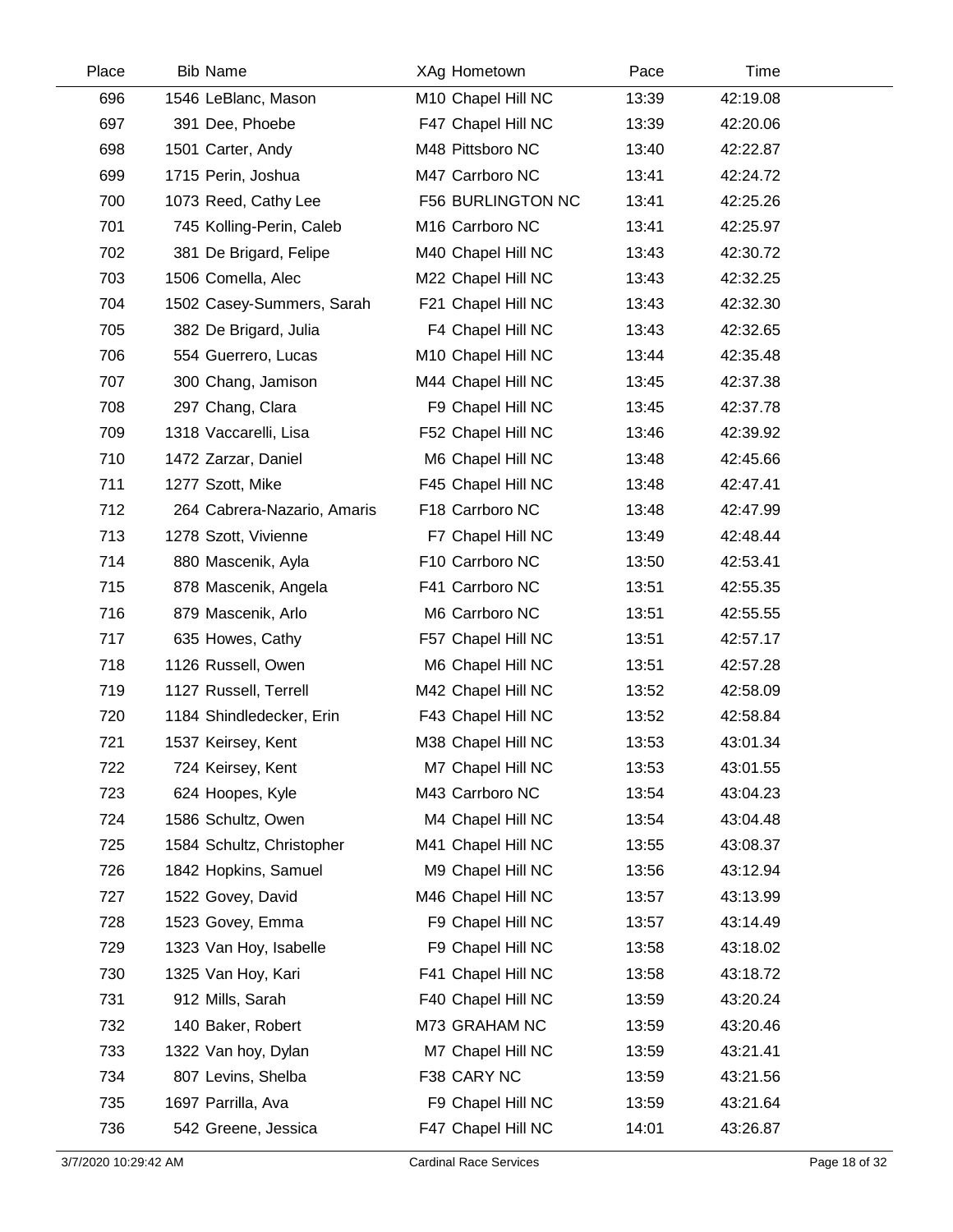| Place | <b>Bib Name</b>         | XAg Hometown       | Pace  | Time     |  |
|-------|-------------------------|--------------------|-------|----------|--|
| 737   | 1141 Santana, Franklin  | M51 Chapel Hill NC | 14:01 | 43:27.13 |  |
| 738   | 1140 Santana, Frances   | F9 Chapel Hill NC  | 14:01 | 43:27.40 |  |
| 739   | 1422 Wilmoth, Eileen    | F8 Chapel Hill NC  | 14:04 | 43:37.33 |  |
| 740   | 1570 Paslov, Alex       | M9 Chapel Hill NC  | 14:04 | 43:37.53 |  |
| 741   | 1293 Thompson, Kristie  | F49 Chapel Hill NC | 14:05 | 43:38.20 |  |
| 742   | 1288 Thompson, Harper   | M13 Chapel Hill NC | 14:05 | 43:38.26 |  |
| 743   | 467 Fleming, Alexandra  | F50 Chapel Hill NC | 14:07 | 43:44.28 |  |
| 744   | 1848 Schultz, Heather   | F41 Chapel Hill NC | 14:07 | 43:47.02 |  |
| 745   | 1585 Schultz, Ethan     | F6 Chapel Hill NC  | 14:08 | 43:47.89 |  |
| 746   | 1250 Stewart, Joshua    | M8 Chapel Hill NC  | 14:10 | 43:56.33 |  |
| 747   | 1254 STEWART, WESLEY    | M7 Chapel Hill NC  | 14:11 | 43:56.61 |  |
| 748   | 1134 Safir, Ophelia     | F10 Carrboro NC    | 14:11 | 43:57.88 |  |
| 749   | 845 Lubbers, Heidi      | F9 Efland NC       | 14:11 | 43:58.32 |  |
| 750   | 1125 Russell, Eli       | M8 Chapel Hill NC  | 14:12 | 44:00.25 |  |
| 751   | 866 Marks, Kelly        | F41 Chapel Hill NC | 14:12 | 44:00.29 |  |
| 752   | 1517 Everton, Laura     | F47 Chapel Hill NC | 14:13 | 44:03.01 |  |
| 753   | 1516 Everton, Kiah      | M6 Chapel Hill NC  | 14:13 | 44:03.60 |  |
| 754   | 981 Nieuwsma, Ava       | F8 Chapel Hill NC  | 14:14 | 44:05.85 |  |
| 755   | 982 Nieuwsma, Jason     | M38 Chapel Hill NC | 14:14 | 44:06.39 |  |
| 756   | 199 Bosman, Naomi       | F8 Chapel Hill NC  | 14:16 | 44:13.45 |  |
| 757   | 200 Bosman, Renee       | F41 Chapel Hill NC | 14:16 | 44:13.51 |  |
| 758   | 891 McDaniel, Philip    | M43 Chapel Hill NC | 14:17 | 44:16.34 |  |
| 759   | 1702 Mills, Jonathan    | M53 Chapel Hill NC | 14:18 | 44:18.40 |  |
| 760   | 890 McDaniel, Benjamin  | M8 Chapel Hill NC  | 14:18 | 44:18.72 |  |
| 761   | 876 Martz, Tanya        | F48 Chapel Hill NC | 14:20 | 44:26.13 |  |
| 762   | 137 Baker, Ajalyn       | F35 Whitsett NC    | 14:21 | 44:28.13 |  |
| 763   | 938 Moran, Michael      | M58 Durham NC      | 14:26 | 44:43.72 |  |
| 764   | 967 naftel, jackson     | M38 Chapel Hill NC | 14:26 | 44:44.19 |  |
| 765   | 965 NAFTEL, ISLA        | F7 Chapel Hill NC  | 14:26 | 44:44.20 |  |
| 766   | 808 Levitt, Joan        | F62 Efland NC      | 14:26 | 44:44.76 |  |
| 767   | 1059 Rafetto, Danielle  | F31 Carrboro NC    | 14:27 | 44:48.33 |  |
| 768   | 920 Mittal, Manisha     | F40 Chapel Hill NC | 14:27 | 44:48.96 |  |
| 769   | 1332 Vaughn, Wally      | M5 Chapel Hill NC  | 14:28 | 44:49.97 |  |
| 770   | 1682 Vaughn, Hank       | M12 Chapel Hill NC | 14:28 | 44:50.48 |  |
| 771   | 1045 Porras, Nereida    | F24 Chapel Hill NC | 14:29 | 44:52.75 |  |
| 772   | 1012 Peralta, Jasmine   | F21 Chapel Hill NC | 14:29 | 44:52.76 |  |
| 773   | 1540 Langston, Carter   | M12 Chapel Hill NC | 14:29 | 44:53.27 |  |
| 774   | 679 Jeter, Sarah        | F43 Chapel Hill NC | 14:30 | 44:56.62 |  |
| 775   | 364 Dasher, Leigh Ann   | F41 Chapel Hill NC | 14:30 | 44:57.02 |  |
| 776   | 1165 Seepolmuang, Paxon | M8 Chapel Hill NC  | 14:30 | 44:57.04 |  |
| 777   | 366 Dasher, Yvette      | F7 Chapel Hill NC  | 14:30 | 44:57.25 |  |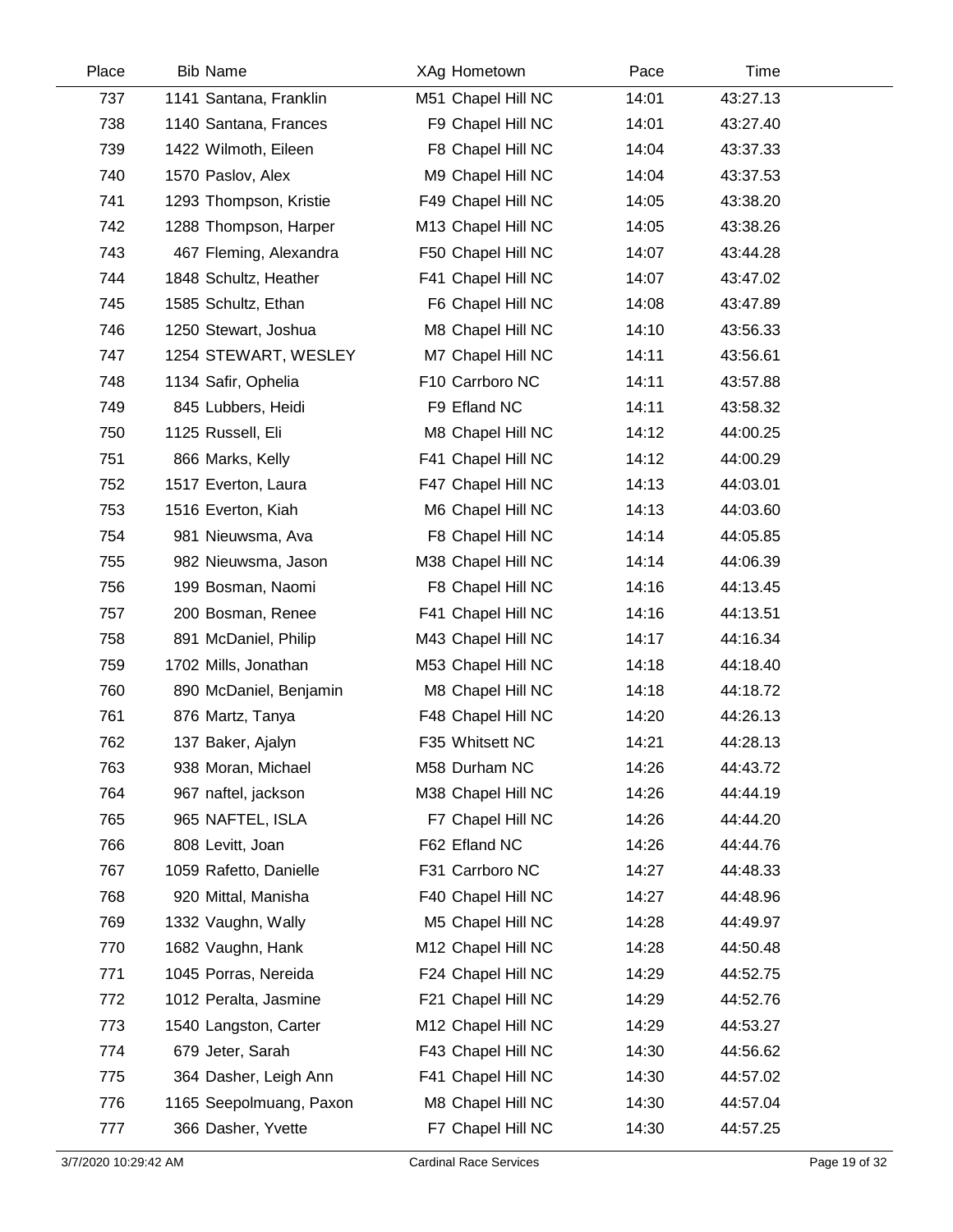| Place | <b>Bib Name</b>         | XAg Hometown       | Pace  | Time     |  |
|-------|-------------------------|--------------------|-------|----------|--|
| 778   | 1734 Eskenazi, Sophie   | F16 Chapel Hill NC | 14:30 | 44:57.72 |  |
| 779   | 1631 Eskenazi, Daniel   | M56 Chapel Hill NC | 14:31 | 44:58.89 |  |
| 780   | 768 Kushnir, Lilia      | F10 Chapel Hill NC | 14:31 | 45:00.97 |  |
| 781   | 1849 Raleigh, Cecilia   | F10 Chapel Hill NC | 14:31 | 45:01.61 |  |
| 782   | 1167 Seepolmuang, Xuan  | F41 Chapel Hill NC | 14:32 | 45:01.72 |  |
| 783   | 862 Manning, Sebastian  | M5 Chapel Hill NC  | 14:32 | 45:02.25 |  |
| 784   | 860 Manning, Jaklyn     | F34 Chapel Hill NC | 14:32 | 45:03.17 |  |
| 785   | 861 Manning, Matthew    | M39 Chapel Hill NC | 14:33 | 45:05.13 |  |
| 786   | 358 Dallhoff, Matt      | M29 Raleigh NC     | 14:34 | 45:10.38 |  |
| 787   | 549 Griffith, Emma      | F40 Chapel Hill NC | 14:34 | 45:10.74 |  |
| 788   | 565 Hairfield, Kathleen | F29 Raleigh NC     | 14:35 | 45:11.05 |  |
| 789   | 548 Griffith, Elijah    | M6 Chapel Hill NC  | 14:35 | 45:12.64 |  |
| 790   | 588 Hayden, Liam        | M7 Chapel Hill NC  | 14:35 | 45:13.45 |  |
| 791   | 587 hayden, james       | M49 Chapel Hill NC | 14:35 | 45:13.57 |  |
| 792   | 721 Kaylie, Sebastian   | M13 Chapel Hill NC | 14:36 | 45:16.95 |  |
| 793   | 1606 West, Braxton      | M17 Chapel Hill NC | 14:41 | 45:32.00 |  |
| 794   | 1607 West, Fletcher     | M7 Chapel Hill NC  | 14:41 | 45:32.28 |  |
| 795   | 1877 West, Davis        | M7 Chapel Hill NC  | 14:44 | 45:39.38 |  |
| 796   | 1876 West, George       | M4 Chapel Hill NC  | 14:44 | 45:41.03 |  |
| 797   | 1386 West, Claire       | F40 Chapel Hill NC | 14:44 | 45:41.18 |  |
| 798   | 1608 West, Jen          | F44 Chapel Hill NC | 14:46 | 45:47.70 |  |
| 799   | 428 DuVal, Allison      | F34 Raleigh NC     | 14:47 | 45:49.37 |  |
| 800   | 1101 Roberts, Catherine | F4 Chapel Hill NC  | 14:48 | 45:52.47 |  |
| 801   | 1105 Roberts, Sarah     | F38 Chapel Hill NC | 14:48 | 45:53.12 |  |
| 802   | 578 Harris, Leonne      | F70 Chapel Hill NC | 14:49 | 45:57.27 |  |
| 803   | 579 Harris, Robert      | M70 Chapel Hill NC | 14:49 | 45:57.44 |  |
| 804   | 669 Jacobson, Willow    | F43 Chapel Hill NC | 14:50 | 46:00.09 |  |
| 805   | 422 Dunmire, David      | M44 Chapel Hill NC | 14:51 | 46:01.39 |  |
| 806   | 423 Dunmire, Ian        | M8 Chapel Hill NC  | 14:51 | 46:02.82 |  |
| 807   | 424 Dunmire, Spencer    | M8 Chapel Hill NC  | 14:52 | 46:04.37 |  |
| 808   | 1474 Zarzar, Ted        | M39 Chapel Hill NC | 14:52 | 46:04.45 |  |
| 809   | 1132 Safir, Lucy        | F12 Carrboro NC    | 14:52 | 46:04.58 |  |
| 810   | 234 Browne, Liam        | M11 Chapel Hill NC | 14:52 | 46:06.72 |  |
| 811   | 1350 Walsh, Catherine   | F43 Chapel Hill NC | 14:55 | 46:14.24 |  |
| 812   | 1425 Wimoth, Marion     | F6 Chapel Hill NC  | 14:55 | 46:14.25 |  |
| 813   | 1144 Saylor, Bonner     | F36 Chapel Hill NC | 14:58 | 46:23.08 |  |
| 814   | 1331 Vaughn, Violet     | F6 Chapel Hill NC  | 14:58 | 46:23.81 |  |
| 815   | 1681 Vaughn, Ellie      | F12 Chapel Hill NC | 14:58 | 46:23.94 |  |
| 816   | 1721 Green, Adam        | M48 Chapel Hill NC | 14:59 | 46:27.71 |  |
| 817   | 1276 Szott, Marco       | M11 Chapel Hill NC | 14:59 | 46:27.81 |  |
| 818   | 1723 Green, Ben         | M11 Chapel Hill NC | 15:00 | 46:31.50 |  |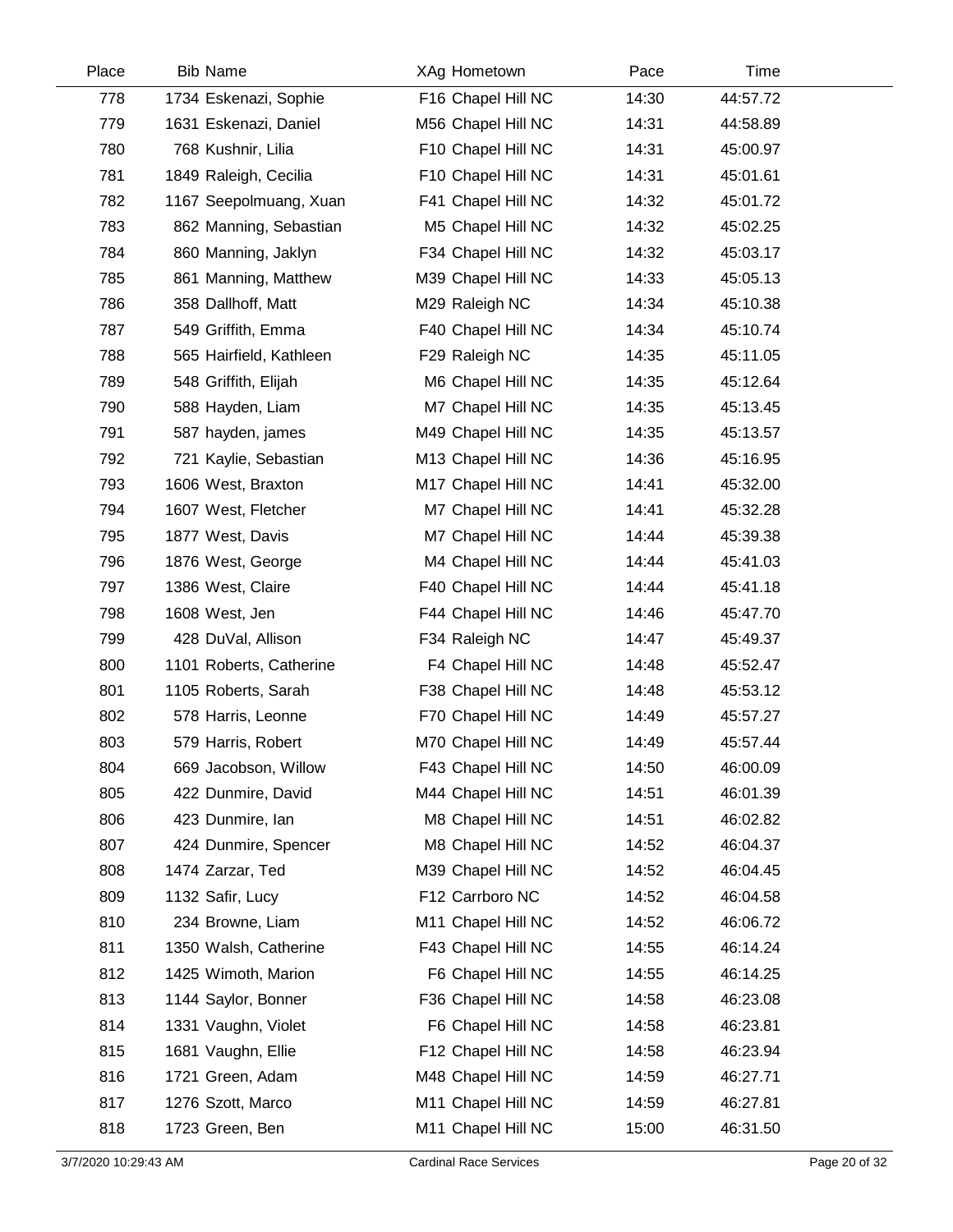| Place | <b>Bib Name</b>                  | XAg Hometown       | Pace  |          | Time |
|-------|----------------------------------|--------------------|-------|----------|------|
| 819   | 125 Anderson, Soren              | F12 Chapel Hill NC | 15:06 | 46:49.32 |      |
| 820   | 119 Anderson, Elena              | F10 Chapel Hill NC | 15:07 | 46:52.22 |      |
| 821   | 1451 Wright, Elsa                | F8 Chapel Hill NC  | 15:08 | 46:54.64 |      |
| 822   | 1574 Rao-Dayton, Sheila          | f48 Carrboro NC    | 15:09 | 46:56.68 |      |
| 823   | 1452 Wright, Rebecca             | F39 Chapel Hill NC | 15:09 | 46:56.88 |      |
| 824   | 689 Johnson, Matthew             | M39 Chapel Hill NC | 15:09 | 46:57.69 |      |
| 825   | 715 Kass, David                  | M55 DURHAM NC      | 15:09 | 46:58.46 |      |
| 826   | 550 Griffith, Jordan             | F38 Chapel Hill NC | 15:09 | 46:59.05 |      |
| 827   | 1636 Gallegos Gatlin, Lorenz     | M7 Carrboro NC     | 15:11 | 47:03.56 |      |
| 828   | 1581 Rodriguez Olarte, Katherine | F32 Durham NC      | 15:11 | 47:04.60 |      |
| 829   | 1590 Stout, Andrew               | M33 Durham NC      | 15:11 | 47:04.73 |      |
| 830   | 840 Lowe, Addison                | F10 Mebane NC      | 15:16 | 47:20.04 |      |
| 831   | 730 Kent, Grace                  | F9 Chapel Hill NC  | 15:16 | 47:20.53 |      |
| 832   | 385 Dean, Juliann                | F43 Chapel Hill NC | 15:17 | 47:21.16 |      |
| 833   | 136 Bajpai, Geetika              | F41 Chapel Hill NC | 15:19 | 47:28.20 |      |
| 834   | 729 Kent, Erin                   | F41 Chapel Hill NC | 15:19 | 47:29.86 |      |
| 835   | 256 Bushnell, Maslan             | F8 Chapel Hill NC  | 15:19 | 47:29.97 |      |
| 836   | 1728 Bushnell, Chris             | M46 Chapel Hill NC | 15:19 | 47:30.39 |      |
| 837   | 1868 Hasan, Zoha                 | F8 Chapel Hill NC  | 15:20 | 47:30.61 |      |
| 838   | 1011 Pearson, Oliver             | M8 Chapel Hill NC  | 15:20 | 47:31.64 |      |
| 839   | 731 Kent, Nora                   | F6 Chapel Hill NC  | 15:20 | 47:32.58 |      |
| 840   | 1040 Polage, Christopher         | M50 Chapel Hill NC | 15:20 | 47:32.86 |      |
| 841   | 1041 Polage, Lauren              | F8 Chapel Hill NC  | 15:21 | 47:34.60 |      |
| 842   | 1473 Zarzar, Lucy                | F10 Chapel Hill NC | 15:21 | 47:34.82 |      |
| 843   | 1471 Zarzar, Caroline            | F40 Chapel Hill NC | 15:21 | 47:35.11 |      |
| 844   | 571 Hannon, Emily                | F46 Chapel Hill NC | 15:21 | 47:35.20 |      |
| 845   | 1686 Vavalle, Sofia              | F8 Chapel Hill NC  | 15:23 | 47:40.13 |      |
| 846   | 586 Hayden, Elizabeth            | F41 Chapel Hill NC | 15:23 | 47:41.75 |      |
| 847   | 1614 Wright, Stephanie           | F13 Chapel Hill NC | 15:25 | 47:48.67 |      |
| 848   | 1683 Vavalle, Emily              | F41 Chapel Hill NC | 15:26 | 47:51.51 |      |
| 849   | 799 Lepinski, Alena              | F8 Chapel Hill NC  | 15:26 | 47:51.63 |      |
| 850   | 1071 Rector, Kaylie              | F7 Chapel Hill NC  | 15:26 | 47:51.93 |      |
| 851   | 1684 Vavalle, Gianluca           | M12 Chapel Hill NC | 15:27 | 47:54.14 |      |
| 852   | 249 Burr, Henry                  | M9 Carrboro NC     | 15:27 | 47:54.31 |      |
| 853   | 1674 Shveyd, Matthew             | M5 Chapel Hill NC  | 15:27 | 47:55.07 |      |
| 854   | 1239 Stark, Helena               | F8 Chapel Hill NC  | 15:28 | 47:55.94 |      |
| 855   | 1240 Stark, Jennifer             | F40 Chapel Hill NC | 15:28 | 47:57.74 |      |
| 856   | 613 Hinkson, Jack                | M6 Chapel Hill NC  | 15:29 | 48:00.20 |      |
| 857   | 1714 Hinkson, Alissa             | F39 Chapel Hill NC | 15:29 | 48:01.03 |      |
| 858   | 1068 Rector, Aimee               | F42 Chapel Hill NC | 15:30 | 48:03.36 |      |
| 859   | 800 Lepinski, Emrah              | F43 Chapel Hill NC | 15:30 | 48:04.15 |      |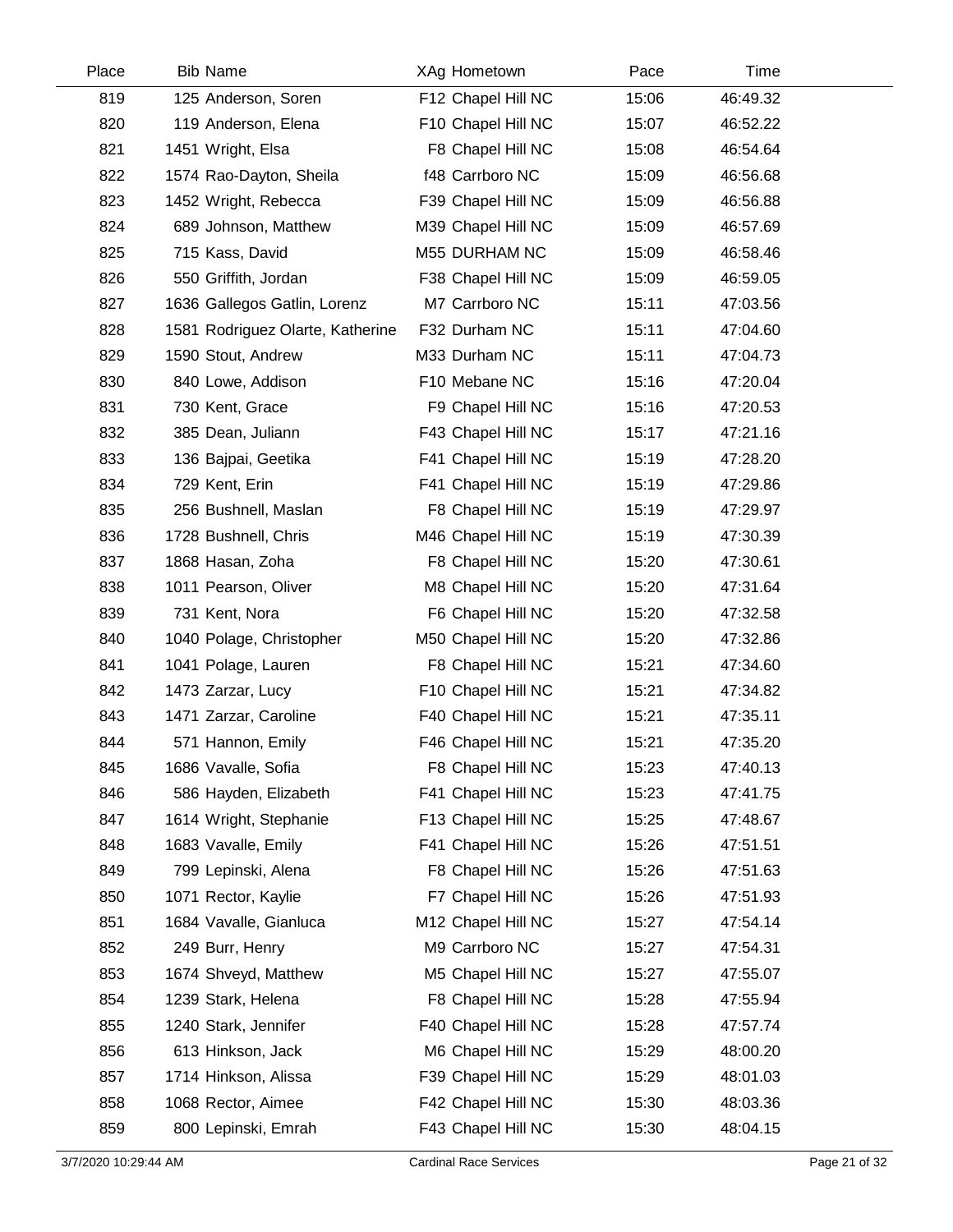| Place | <b>Bib Name</b>                  |                | XAg Hometown         | Pace  |          | Time |  |
|-------|----------------------------------|----------------|----------------------|-------|----------|------|--|
| 860   | 1638 Gallegos Gatlin, Sesasi     | M3             |                      | 15:32 | 48:07.78 |      |  |
| 861   | 857 Makowenskyj, Geneane         |                | F38 Chapel Hill NC   | 15:32 | 48:08.25 |      |  |
| 862   | 856 Makowenskyj, Anika           |                | F6 Chapel Hill NC    | 15:32 | 48:09.53 |      |  |
| 863   | 1639 Gatlin, Lorena              | U40            |                      | 15:32 | 48:09.75 |      |  |
| 864   | 1637 Gallegos Gatlin, Rafael     | M <sub>6</sub> |                      | 15:32 | 48:09.96 |      |  |
| 865   | 250 Burr, Matt                   |                | M40 Carrboro NC      | 15:32 | 48:10.23 |      |  |
| 866   | 251 Burr, Miles                  |                | M7 Carrboro NC       | 15:32 | 48:10.57 |      |  |
| 867   | 418 Dudley, Laura                |                | F57 Chapel Hill NC   | 15:34 | 48:15.92 |      |  |
| 868   | 1298 Tolmie, Zoe                 |                | F8 Carrboro NC       | 15:37 | 48:23.24 |      |  |
| 869   | 1341 von Amsberg, Beth           |                | F53 Waxhaw NC        | 15:37 | 48:25.25 |      |  |
| 870   | 1671 Schwantes, Tim              |                | M39 Chapel Hill NC   | 15:38 | 48:26.58 |      |  |
| 871   | 817 Lindley, Chris               |                | M42 Chapel Hill NC   | 15:38 | 48:27.29 |      |  |
| 872   | 818 Lindley, Dylan               |                | F5 Chapel Hill NC    | 15:38 | 48:28.00 |      |  |
| 873   | 1146 Saylor, Sam                 |                | M5 Chapel Hill NC    | 15:38 | 48:29.07 |      |  |
| 874   | 1564 Moreno, Tomas               |                | M11 Chapel Hill NC   | 15:39 | 48:29.39 |      |  |
| 875   | 1252 Stewart, Mary               |                | F6 Chapel Hill NC    | 15:41 | 48:35.93 |      |  |
| 876   | 349 Crowley, Colleen             |                | F46 Chapel Hill NC   | 15:41 | 48:36.40 |      |  |
| 877   | 1845 Walsh, Michae-              |                | M79 Holly Springs NC | 15:41 | 48:36.44 |      |  |
| 878   | 734 Khan, Shahnaz                |                | F48 Cary NC          | 15:44 | 48:47.32 |      |  |
| 879   | 1062 Raja, Sheena                |                | F36 Cary NC          | 15:45 | 48:48.14 |      |  |
| 880   | 859 Malinchock, Wes              |                | M23 Chapel Hill NC   | 15:45 | 48:50.91 |      |  |
| 881   | 956 Murphy, Maura                |                | F58 Chapel Hill NC   | 15:47 | 48:55.76 |      |  |
| 882   | 269 Calderon, Tania              |                | F11 Chapel Hill NC   | 15:47 | 48:56.47 |      |  |
| 883   | 1416 Williams, Laura Jane        |                | F11 Chapel Hill NC   | 15:48 | 48:58.37 |      |  |
| 884   | 1673 Shveyd, Joe                 |                | M8 Chapel Hill NC    | 15:50 | 49:03.82 |      |  |
| 885   | 1691 Zurenda, Lauren             |                | F40 Chapel Hill NC   | 15:50 | 49:04.15 |      |  |
| 886   | 1175 Shaw, Ally                  |                | F23 Chapel Hill NC   | 15:52 | 49:10.37 |      |  |
| 887   | 1406 Willard, Rowan              |                | F8 Carrboro NC       | 15:52 | 49:12.71 |      |  |
| 888   | 210 Brady, Ella                  |                | F9 Carrboro NC       | 15:52 | 49:12.73 |      |  |
| 889   | 1413 Williams, Emma              |                | F8 Chapel Hill NC    | 15:53 | 49:12.82 |      |  |
| 890   | 1404 Willard, Andrew             |                | M43 Carrboro NC      | 15:53 | 49:13.48 |      |  |
| 891   | 824 Litel, Christy               |                | F36 Chapel Hill NC   | 15:53 | 49:15.07 |      |  |
| 892   | 825 Litel, Hannah                |                | F5 Chapel Hill NC    | 15:54 | 49:18.12 |      |  |
| 893   | 486 Fox-Parrilla, Diego Fox-Parr |                | M9 Chapel Hill NC    | 15:59 | 49:34.20 |      |  |
| 894   | 1133 safir, melanie              |                | f44 Carrboro NC      | 15:59 | 49:34.24 |      |  |
| 895   | 1188 Simmons, Joe                |                | M46 Durham NC        | 16:01 | 49:40.10 |      |  |
| 896   | 318 Cole, Yakisha                |                | F43 Durham NC        | 16:02 | 49:41.13 |      |  |
| 897   | 188 Birdsong, Elias              |                | M7 Carrboro NC       | 16:03 | 49:46.15 |      |  |
| 898   | 189 Birdsong, Laurie B.          |                | F46 Carrboro NC      | 16:03 | 49:46.34 |      |  |
| 899   | 1562 Moreno, Gonzalo             |                | M40 Chapel Hill NC   | 16:04 | 49:47.21 |      |  |
| 900   | 1563 Moreno, Sofia               |                | F9 Chapel Hill NC    | 16:04 | 49:49.58 |      |  |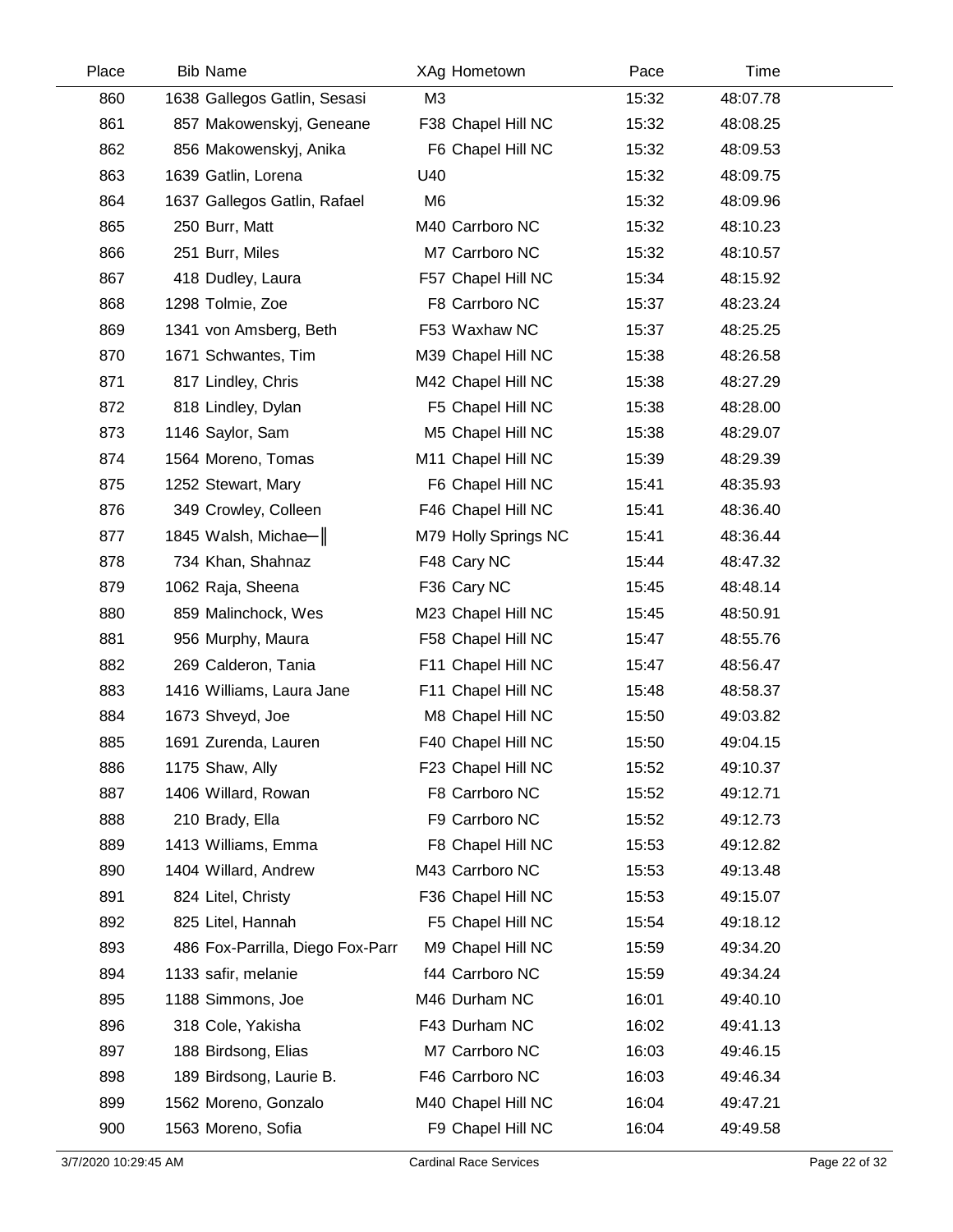| Place | <b>Bib Name</b>         | XAg Hometown       | Pace  | Time     |  |
|-------|-------------------------|--------------------|-------|----------|--|
| 901   | 836 Lopez Endi, Gustavo | M8 Chapel Hill NC  | 16:04 | 49:49.73 |  |
| 902   | 1878 Wojdynski, Bart    | M40 athens GA      | 16:04 | 49:49.75 |  |
| 903   | 639 Huchko, Megan       | M44 Chapel Hill NC | 16:05 | 49:51.72 |  |
| 904   | 1010 Pearson, Linnea    | F5 Chapel Hill NC  | 16:05 | 49:52.59 |  |
| 905   | 1229 Southwell, Ellerie | F6 Chapel Hill NC  | 16:07 | 49:58.12 |  |
| 906   | 1228 Southwell, Brian   | M45 Chapel Hill NC | 16:07 | 49:58.29 |  |
| 907   | 1231 Southwell, Jessica | F37 Chapel Hill NC | 16:08 | 49:59.86 |  |
| 908   | 262 Byars, Knox         | M6 Chapel Hill NC  | 16:08 | 50:00.06 |  |
| 909   | 1670 Schwantes, Sam     | M6 Chapel Hill NC  | 16:08 | 50:01.77 |  |
| 910   | 1373 Watterson, Bergen  | F39 Chapel Hill NC | 16:08 | 50:02.12 |  |
| 911   | 482 Fowler, Linda       | F63 Chapel Hill NC | 16:10 | 50:05.71 |  |
| 912   | 485 Fox, Virginia       | F35 Chapel Hill NC | 16:10 | 50:06.07 |  |
| 913   | 622 Hoopes, Evie        | F11 Carrboro NC    | 16:17 | 50:27.69 |  |
| 914   | 129 Asher, Kelly        | F52 DURHAM NC      | 16:18 | 50:30.63 |  |
| 915   | 130 Asher, Lily         | F9 DURHAM NC       | 16:18 | 50:31.67 |  |
| 916   | 1503 Chimuzinga, Taka   | M14 Chapel Hill NC | 16:19 | 50:33.41 |  |
| 917   | 178 Bergey, Ronald      | M59 Chapel Hill NC | 16:19 | 50:33.67 |  |
| 918   | 1409 Williams, Daniel   | M6 Chapel Hill NC  | 16:21 | 50:41.64 |  |
| 919   | 1407 Williams, Caroline | F40 Chapel Hill NC | 16:21 | 50:41.71 |  |
| 920   | 625 Hoopes, Lori        | F41 Carrboro NC    | 16:24 | 50:51.24 |  |
| 921   | 1124 Ruff, Savannah     | F9 Chapel Hill NC  | 16:25 | 50:54.40 |  |
| 922   | 947 Mullis, Randy       | M59 Carrboro NC    | 16:25 | 50:54.85 |  |
| 923   | 769 Kushnir, Melissa    | F46 Chapel Hill NC | 16:29 | 51:05.14 |  |
| 924   | 767 Kushnir, Anastasia  | F7 Chapel Hill NC  | 16:29 | 51:07.21 |  |
| 925   | 874 Martz, Michael      | M11 Chapel Hill NC | 16:31 | 51:11.44 |  |
| 926   | 1260 Stolka, Kristen    | F39 Carrboro NC    | 16:32 | 51:13.99 |  |
| 927   | 1076 Reisdorf, Carri    | F40 Carrboro NC    | 16:32 | 51:14.47 |  |
| 928   | 1259 Stolka, Greta      | F6 Carrboro NC     | 16:32 | 51:14.94 |  |
| 929   | 1297 Tolmie, Lochlan    | M5 Carrboro NC     | 16:32 | 51:16.34 |  |
| 930   | 1736 Porter, Heather    | F28 Chapel Hill NC | 16:32 | 51:16.58 |  |
| 931   | 1851 Lauver, Charlotte  | F5 Chapel Hill NC  | 16:33 | 51:18.44 |  |
| 932   | 1730 Lauvee, Amber      | F34 Chapel Hill NC | 16:33 | 51:19.48 |  |
| 933   | 410 Dorn, Mischa        | F11 Chapel Hill NC | 16:34 | 51:20.72 |  |
| 934   | 1143 Sayag, Natalie     | F30 Chapel Hill NC | 16:34 | 51:20.93 |  |
| 935   | 893 McElwee, Chelsey    | F30 Chapel Hill NC | 16:34 | 51:21.05 |  |
| 936   | 257 Bushnell, Megan     | F42 Chapel Hill NC | 16:34 | 51:22.78 |  |
| 937   | 454 Finkral, Quinn      | F5 Chapel Hill NC  | 16:34 | 51:22.85 |  |
| 938   | 451 Finkral, Alex       | M49 Chapel Hill NC | 16:35 | 51:23.26 |  |
| 939   | 255 Bushnell, Eleanor   | F5 Chapel Hill NC  | 16:35 | 51:23.86 |  |
| 940   | 1612 Wright, Alex       | M9 Chapel Hill NC  | 16:35 | 51:24.62 |  |
| 941   | 1743 Siracusa, Everett  | M4 Chapel Hill NC  | 16:35 | 51:25.65 |  |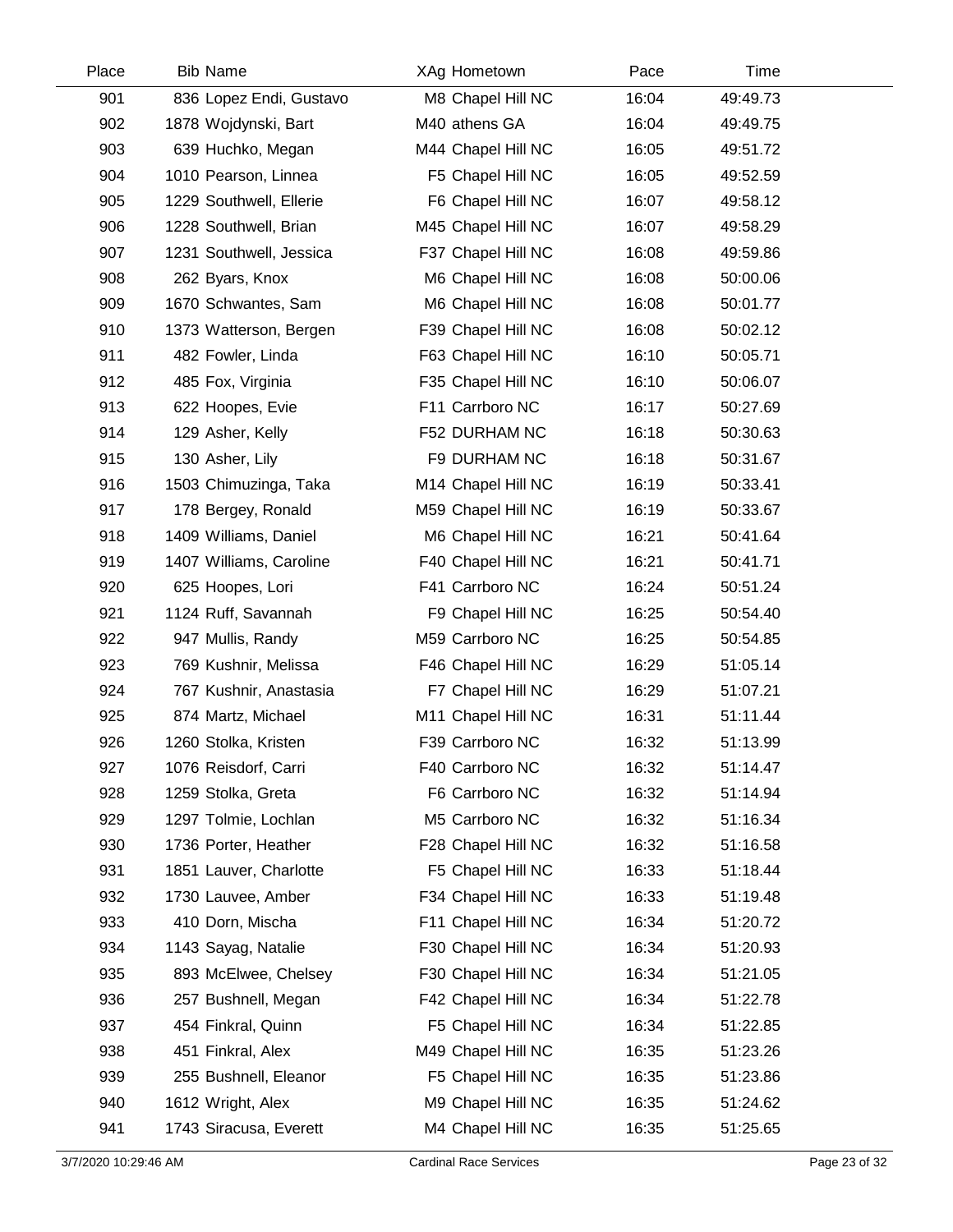| Place | <b>Bib Name</b>                 | XAg Hometown        | Pace  | Time     |
|-------|---------------------------------|---------------------|-------|----------|
| 942   | 1742 Holt, Emily                | F38 Chapel Hill NC  | 16:35 | 51:25.67 |
| 943   | 1741 Siracusa, Lillian          | F6 Chapel Hill NC   | 16:36 | 51:26.98 |
| 944   | 1613 Wright, Miranda            | F46 Chapel Hill NC  | 16:36 | 51:27.21 |
| 945   | 1057 Puri, Mala                 | F44 Chapel Hill NC  | 16:37 | 51:29.64 |
| 946   | 1205 Skowronek, Irene           | F38 Durham NC       | 16:37 | 51:30.19 |
| 947   | 1206 Skowronek, Lilla           | F6 Durham NC        | 16:37 | 51:30.88 |
| 948   | 701 Judson, Erin                | F40 Chapel Hill NC  | 16:38 | 51:32.48 |
| 949   | 700 Judson, Edythe              | F5 Chapel Hill NC   | 16:38 | 51:33.04 |
| 950   | 1044 Pope, Virginia             | F50 GRAHAM NC       | 16:38 | 51:33.08 |
| 951   | 843 Loy, Jill                   | F51 GRAHAM NC       | 16:38 | 51:33.36 |
| 952   | 411 Dotson, Shelby              | F28 Chapel Hill NC  | 16:38 | 51:34.05 |
| 953   | 978 Nickerson, Nick             | M74 Chapel Hill NC  | 16:38 | 51:34.94 |
| 954   | 977 Nickerson, Adam             | M30 Chapel Hill NC  | 16:39 | 51:35.97 |
| 955   | 512 Gesiotto-Traywick, Carli An | F27 Raleigh NC      | 16:39 | 51:36.75 |
| 956   | 1524 Greenway, Sally            | F29 Efland NC       | 16:41 | 51:43.74 |
| 957   | 1392 Whaley, Jennifer           | F46 Chapel Hill NC  | 16:42 | 51:46.68 |
| 958   | 500 Gaffney, Katie              | F33 Chapel Hill NC  | 16:42 | 51:47.73 |
| 959   | 384 de la Paz, Caitlin          | F30 Chapel Hill NC  | 16:43 | 51:49.01 |
| 960   | 1653 Marett, Laine              | F31 Morrisville NC  | 16:44 | 51:51.45 |
| 961   | 1387 West, Donna                | F69 Chapel Hill NC  | 16:44 | 51:52.81 |
| 962   | 1652 Marett, Brandon            | M34 Morrisville NC  | 16:46 | 51:58.40 |
| 963   | 1521 Gordon, Evelyn             | F52 Carrboro NC     | 16:52 | 52:17.86 |
| 964   | 1665 Plumley, Courtney          | F39 Durham NC       | 16:53 | 52:20.11 |
| 965   | 593 Hayes, Beverly              | F52 Hillsborough NC | 16:55 | 52:25.97 |
| 966   | 594 Hayes, Chasity              | F25 Hillsborough NC | 16:55 | 52:26.87 |
| 967   | 226 Broome, Spencer             | M10 Chapel Hill NC  | 16:56 | 52:28.69 |
| 968   | 1204 Sivak, Rachel              | F5 Chapel Hill NC   | 16:56 | 52:29.00 |
| 969   | 1114 roland, alison             | F39 Chapel Hill NC  | 16:56 | 52:29.29 |
| 970   | 1320 Van der Westhuizen, Meira  | F8 Chapel Hill NC   | 16:56 | 52:30.53 |
| 971   | 1321 Van der Westhuizen, Roxan  | F28 Chapel Hill NC  | 16:56 | 52:30.65 |
| 972   | 935 Moore, Emily                | F27 Durham NC       | 16:59 | 52:40.35 |
| 973   | 1556 Mitchell, David            | M49 Chapel Hill NC  | 17:01 | 52:46.10 |
| 974   | 837 Loraine-Grews, Wayne        | M60 Chapel Hill NC  | 17:02 | 52:48.28 |
| 975   | 1869 Hasan, Anum                | F4 Chapel Hill NC   | 17:02 | 52:48.77 |
| 976   | 1867 Hasan, Alifia              | F33 Chapel Hill NC  | 17:02 | 52:48.81 |
| 977   | 1528 Hopkins, Aundrea           | F37 Chapel Hill NC  | 17:02 | 52:49.48 |
| 978   | 1591 Sullivan, Kate             | F42 Chapel Hill NC  | 17:03 | 52:50.61 |
| 979   | 1542 Leach, Esme                | F8 Chapel Hill NC   | 17:03 | 52:51.46 |
| 980   | 1544 Leach, William             | M6 Chapel Hill NC   | 17:03 | 52:51.84 |
| 981   | 1543 Leach, Max                 | M42 Chapel Hill NC  | 17:03 | 52:51.85 |
| 982   | 1840 Parrott, Jeff              | M51 Chapel Hill NC  | 17:04 | 52:53.66 |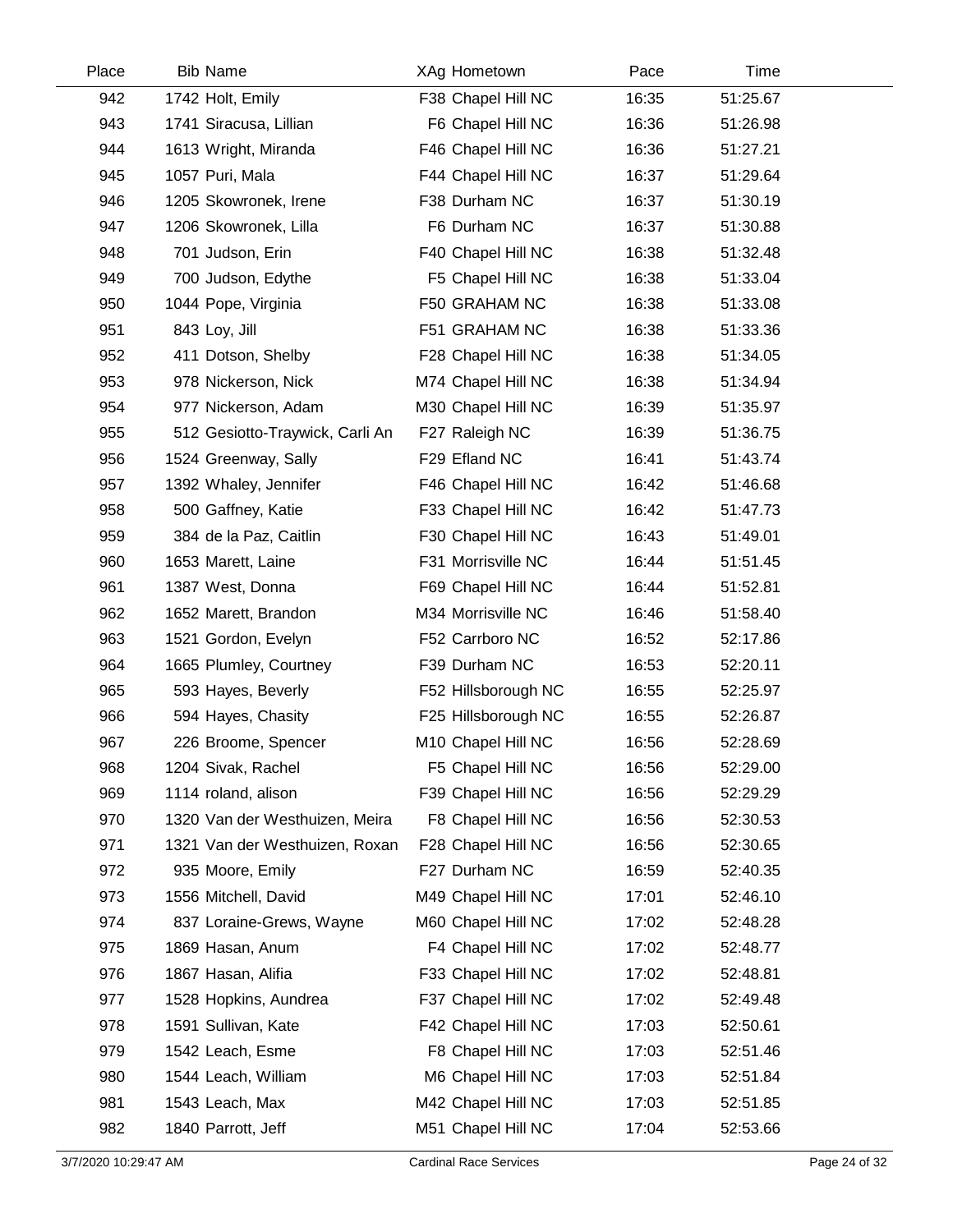| Place | <b>Bib Name</b>            |     | XAg Hometown       | Pace  | Time     |  |
|-------|----------------------------|-----|--------------------|-------|----------|--|
| 983   | 1720 Agler, Ellen          |     | F47 Chapel Hill NC | 17:04 | 52:54.42 |  |
| 984   | 609 Hill, Marley           |     | F7 Chapel Hill NC  | 17:05 | 52:56.09 |  |
| 985   | 1442 Wooding, Kiera        |     | F23 Chapel Hill NC | 17:05 | 52:56.82 |  |
| 986   | 1418 Williams, Misti       |     | F52 Chapel Hill NC | 17:05 | 52:57.45 |  |
| 987   | 223 Broome, Evelyn         |     | F7 Chapel Hill NC  | 17:05 | 52:57.88 |  |
| 988   | 1441 Wooding, Hasana       |     | F23 Chapel Hill NC | 17:10 | 53:12.71 |  |
| 989   | 271 Campbell, Henri        |     | M3 Chapel Hill NC  | 17:10 | 53:13.45 |  |
| 990   | 143 Baldwin, Pam           |     | F47 Chapel Hill NC | 17:10 | 53:14.37 |  |
| 991   | 272 Campbell, Matthieu     |     | M39 Chapel Hill NC | 17:11 | 53:14.98 |  |
| 992   | 270 campbell, christen     |     | f35 Chapel Hill NC | 17:11 | 53:15.09 |  |
| 993   | 618 Hipps, Anna            |     | F41 Chapel Hill NC | 17:11 | 53:15.53 |  |
| 994   | 1703 Lim, Jewoo            |     | M6 Chapel Hill NC  | 17:14 | 53:26.31 |  |
| 995   | 458 Finnegan, Sam          |     | M7 Chapel Hill NC  | 17:15 | 53:28.02 |  |
| 996   | 316 Coder, Chad            |     | M45 Chapel Hill NC | 17:15 | 53:29.45 |  |
| 997   | 886 McCann, Pamela         |     | F48 Raleigh NC     | 17:19 | 53:41.26 |  |
| 998   | 997 O'Donovan, Jessica     |     | F49 Raleigh NC     | 17:19 | 53:41.78 |  |
| 999   | 116 Anbar, Sara            |     | F50 Chapel Hill NC | 17:20 | 53:42.97 |  |
| 1000  | 1513 Duncan, Emily         |     | F32 Carrboro NC    | 17:20 | 53:43.25 |  |
| 1001  | 339 Cotton, Jacqueline     |     | F33 Chapel Hill NC | 17:20 | 53:43.84 |  |
| 1002  | 1432 Wolfe, Brayden        |     | M15 Chapel Hill NC | 17:23 | 53:53.35 |  |
| 1003  | 1094 RIGGSBEE, THEODORA    | U62 |                    | 17:27 | 54:06.13 |  |
| 1004  | 459 Finnegan, Will         |     | M5 Chapel Hill NC  | 17:28 | 54:10.18 |  |
| 1005  | 455 Finnegan, Erin         |     | F36 Chapel Hill NC | 17:29 | 54:10.86 |  |
| 1006  | 170 Befumo, Alanna         |     | F7 Chapel Hill NC  | 17:30 | 54:14.61 |  |
| 1007  | 172 Befumo, David          |     | M39 Chapel Hill NC | 17:30 | 54:14.77 |  |
| 1008  | 171 Befumo, Cecelia        |     | F9 Chapel Hill NC  | 17:30 | 54:16.38 |  |
| 1009  | 126 Andrews, Karen         |     | F64 Chapel Hill NC | 17:31 | 54:16.84 |  |
| 1010  | 985 Noell, Doug            |     | M63 Chapel Hill NC | 17:31 | 54:17.90 |  |
| 1011  | 1166 Seepolmuang, Ponglert |     | M41 Chapel Hill NC | 17:31 | 54:18.52 |  |
| 1012  | 1164 Seepolmuang, Emery    |     | F7 Chapel Hill NC  | 17:31 | 54:19.49 |  |
| 1013  | 1238 Stark, Amelia         |     | F5 Chapel Hill NC  | 17:32 | 54:20.96 |  |
| 1014  | 1603 Washburn, Merri       |     | F52 Stoneville NA  | 17:32 | 54:21.13 |  |
| 1015  | 1241 Stark, Justin         |     | M40 Chapel Hill NC | 17:32 | 54:21.19 |  |
| 1016  | 1242 Stark, Madison        |     | F8 Chapel Hill NC  | 17:32 | 54:21.83 |  |
| 1017  | 1435 Wolfe, Matthew        |     | M38 Chapel Hill NC | 17:33 | 54:24.18 |  |
| 1018  | 1434 Wolfe, Everett        |     | M2 Chapel Hill NC  | 17:33 | 54:24.57 |  |
| 1019  | 1431 Wolfe, Ali            |     | F36 Chapel Hill NC | 17:33 | 54:25.57 |  |
| 1020  | 1433 Wolfe, Clara          |     | F11 Chapel Hill NC | 17:34 | 54:26.75 |  |
| 1021  | 430 EDWARDS, BENITA        | U58 |                    | 17:35 | 54:29.68 |  |
| 1022  | 338 Cotton, Cary           |     | M33 Chapel Hill NC | 17:36 | 54:33.51 |  |
| 1023  | 1858 Kline, Michael        |     | M52 Chapel Hill NC | 17:37 | 54:37.44 |  |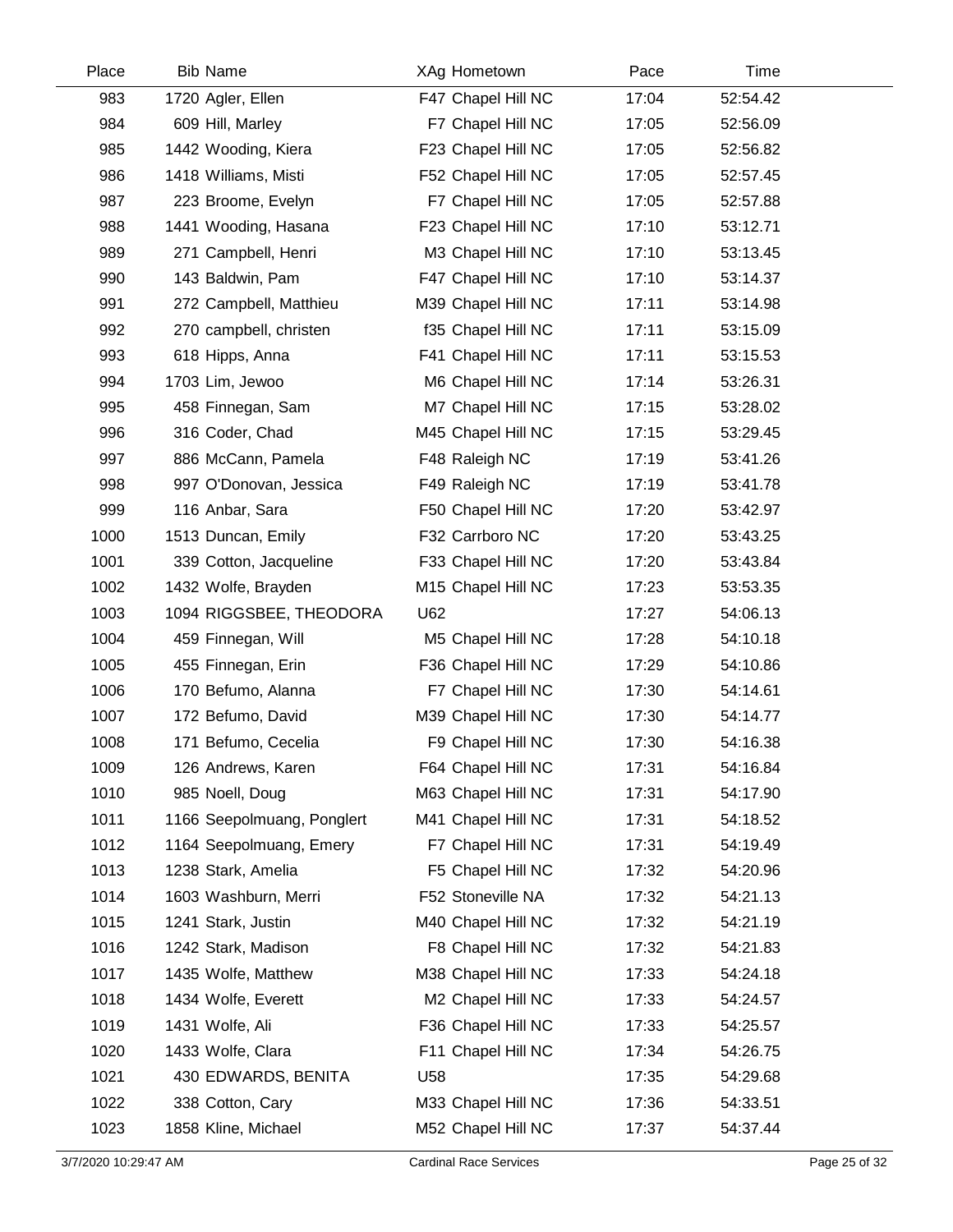| Place | <b>Bib Name</b>             | XAg Hometown       | Pace  | Time     |  |
|-------|-----------------------------|--------------------|-------|----------|--|
| 1024  | 1859 Kline, Susan           | F42 Chapel Hill NC | 17:37 | 54:37.58 |  |
| 1025  | 666 Jackson, Lilian         | F11 Chapel Hill NC | 17:40 | 54:45.11 |  |
| 1026  | 503 Garland, Ruby Mae       | F10 Chapel Hill NC | 17:40 | 54:45.35 |  |
| 1027  | 407 Dooling, Eva            | F11 Carrboro NC    | 17:40 | 54:46.78 |  |
| 1028  | 1378 Weinert, Verena        | F44 Chapel Hill NC | 17:43 | 54:54.27 |  |
| 1029  | 1375 Weinert, Peter         | M37 Chapel Hill NC | 17:43 | 54:55.15 |  |
| 1030  | 1377 Weinert, Thea          | F10 Chapel Hill NC | 17:44 | 54:59.68 |  |
| 1031  | 1719 Parrott, Calissa       | F10 Chapel Hill NC | 17:44 | 54:59.76 |  |
| 1032  | 1725 Morgan, Alston         | F36 Chapel Hill NC | 17:48 | 55:11.76 |  |
| 1033  | 940 Morgan, Emily           | F10 Chapel Hill NC | 17:50 | 55:18.54 |  |
| 1034  | 945 Motta, Stephen          | M63 Chapel Hill NC | 17:51 | 55:18.56 |  |
| 1035  | 944 Motta, Helen            | F57 Chapel Hill NC | 17:54 | 55:27.86 |  |
| 1036  | 1705 Grant, Kate            | F23 Chapel Hill NC | 17:54 | 55:28.60 |  |
| 1037  | 532 Grant, Gordon           | M55 Chapel Hill NC | 17:54 | 55:29.04 |  |
| 1038  | 371 Davidson, Christina     | F38 Chapel Hill NC | 17:54 | 55:30.13 |  |
| 1039  | 533 Grant, Holly            | F58 Chapel Hill NC | 17:54 | 55:30.29 |  |
| 1040  | 1861 Kline, Conrad          | M9 Chapel Hill NC  | 17:55 | 55:32.38 |  |
| 1041  | 665 Jackson, Kristin        | F39 Chapel Hill NC | 17:59 | 55:43.90 |  |
| 1042  | 1470 Zang, William          | M28 Carrboro NC    | 17:59 | 55:45.40 |  |
| 1043  | 388 DeCamp, John            | M12 Chapel Hill NC | 17:59 | 55:46.20 |  |
| 1044  | 166 Becknell, Gretchen      | F41 GRAHAM NC      | 17:59 | 55:46.22 |  |
| 1045  | 389 DeCamp, Victoria        | F39 Chapel Hill NC | 18:00 | 55:47.11 |  |
| 1046  | 225 Broome, Richie          | M43 Chapel Hill NC | 18:00 | 55:47.49 |  |
| 1047  | 224 Broome, Lisa            | F39 Chapel Hill NC | 18:00 | 55:47.50 |  |
| 1048  | 979 Nielsen, Jenna          | F28 Carrboro NC    | 18:00 | 55:48.18 |  |
| 1049  | 1529 Hopkins, Michael       | M41 Chapel Hill NC | 18:03 | 55:58.75 |  |
| 1050  | 165 Becknell, Evie          | F13 GRAHAM NC      | 18:06 | 56:05.75 |  |
| 1051  | 387 DeCamp, James           | M10 Chapel Hill NC | 18:06 | 56:07.00 |  |
| 1052  | 1841 Hopkins, Hazel         | F7 Chapel Hill NC  | 18:09 | 56:15.70 |  |
| 1053  | 104 Allam, Chantal          | F44 Chapel Hill NC | 18:10 | 56:17.57 |  |
| 1054  | 834 Lopez, Susana           | F6 Carrboro NC     | 18:10 | 56:17.72 |  |
| 1055  | 1029 Pike, Sylvie           | F7 Chapel Hill NC  | 18:10 | 56:18.73 |  |
| 1056  | 475 Foster, Dan             | M37 Chapel Hill NC | 18:10 | 56:19.70 |  |
| 1057  | 312 Chiancone, Claire       | F7 Chapel Hill NC  | 18:11 | 56:20.66 |  |
| 1058  | 390 DeCoste-Lopez, Jennifer | F32 Carrboro NC    | 18:11 | 56:21.24 |  |
| 1059  | 477 Foster, Molly           | F5 Chapel Hill NC  | 18:11 | 56:21.77 |  |
| 1060  | 311 Chiancone, Allison      | F38 Chapel Hill NC | 18:11 | 56:21.81 |  |
| 1061  | 705 Jung, Dahlia            | F52 Chapel Hill NC | 18:15 | 56:35.73 |  |
| 1062  | 1054 Price, Cat             | F26 Cary NC        | 18:16 | 56:36.35 |  |
| 1063  | 1567 Myles, Lisa            | F46 Chapel Hill NC | 18:16 | 56:36.74 |  |
| 1064  | 490 FRENCH, ANNETTE         | U51                | 18:16 | 56:38.03 |  |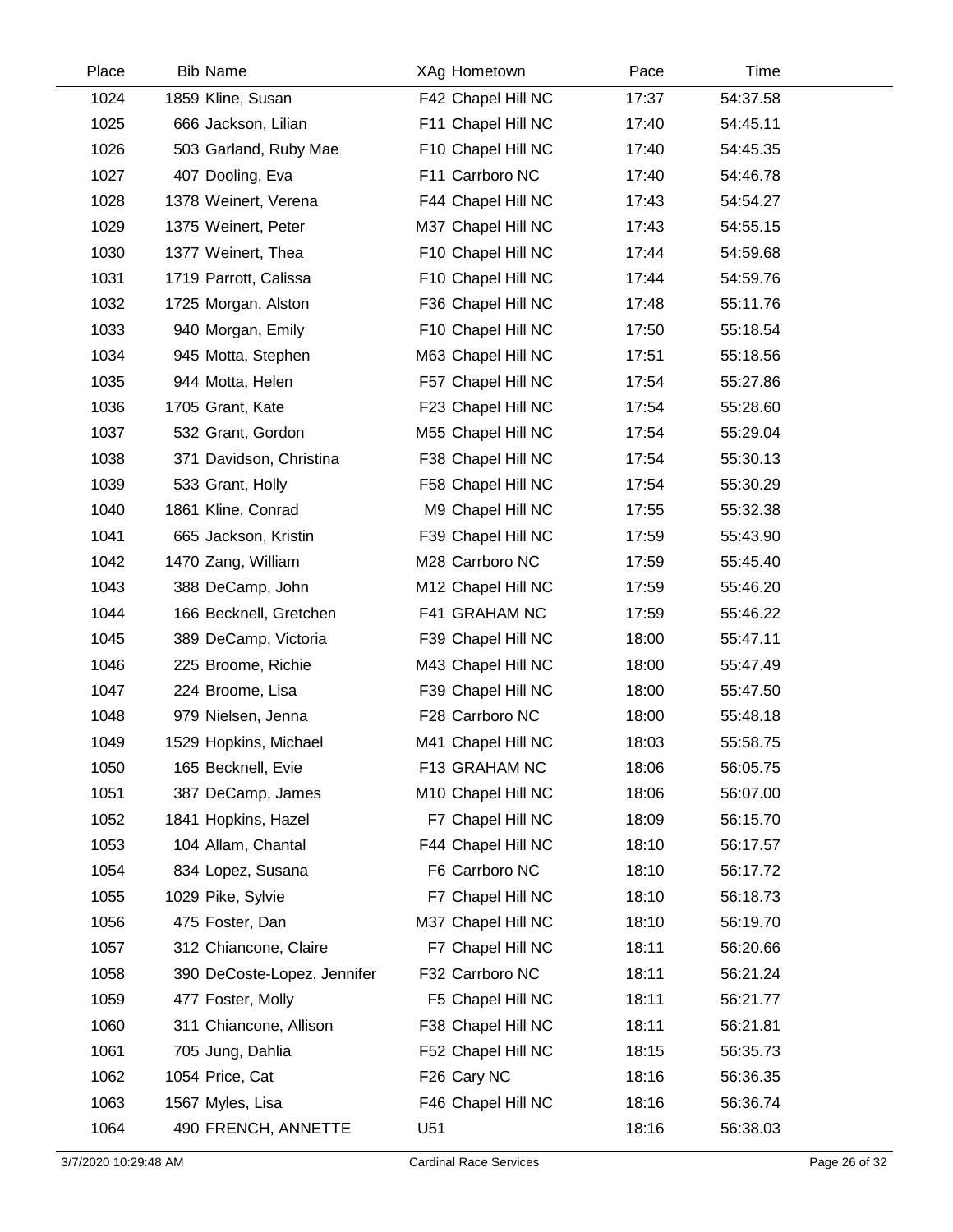| Place | <b>Bib Name</b>            | XAg Hometown       | Pace  | Time     |  |
|-------|----------------------------|--------------------|-------|----------|--|
| 1065  | 1568 Myles, Louise         | F11 Chapel Hill NC | 18:16 | 56:38.93 |  |
| 1066  | 1566 Myles, Jaclyn         | F8 Chapel Hill NC  | 18:17 | 56:40.09 |  |
| 1067  | 1265 Sullivan, Halee       | F25 Garner NC      | 18:29 | 57:17.22 |  |
| 1068  | 238 Buchenberger, Susan    | F54 Raleigh NC     | 18:29 | 57:17.64 |  |
| 1069  | 986 Norris, Andrew         | M28 Chapel Hill NC | 18:32 | 57:25.84 |  |
| 1070  | 1030 Pike, Waverly         | F9 Chapel Hill NC  | 18:34 | 57:34.76 |  |
| 1071  | 1028 Pike, Heather         | F37 Chapel Hill NC | 18:37 | 57:42.03 |  |
| 1072  | 1874 Blumberg, Jeff        | M38 Chapel Hill NC | 18:37 | 57:43.39 |  |
| 1073  | 1875 Blumberg, Theodore    | M5 Chapel Hill NC  | 18:38 | 57:44.79 |  |
| 1074  | 1659 Murdoch, Josie        | F7 Chapel Hill NC  | 18:42 | 57:57.64 |  |
| 1075  | 736 Kimbell, Julie         | F59 Chapel Hill NC | 18:42 | 57:57.94 |  |
| 1076  | 324 Conolly, Rory          | M72 Chapel Hill NC | 18:42 | 57:59.61 |  |
| 1077  | 988 Norris, Susan          | F26 Chapel Hill NC | 18:44 | 58:03.03 |  |
| 1078  | 1036 Pizzolato, Sarah      | F29 Raleigh NC     | 18:44 | 58:04.44 |  |
| 1079  | 217 Briceno, Ericka        | F41 Chapel Hill NC | 18:44 | 58:05.55 |  |
| 1080  | 1461 Yousaf, Raiyah        | F17 Cary NC        | 18:47 | 58:12.83 |  |
| 1081  | 1107 ROBINSON, GINA        | U57                | 18:47 | 58:13.26 |  |
| 1082  | 733 Khan, Asma             | F46 Raleigh NC     | 18:47 | 58:13.78 |  |
| 1083  | 1485 Amir, Daniah          | F37 Raleigh NC     | 18:47 | 58:13.82 |  |
| 1084  | 201 Bowden, Bry            | M25 Carrboro NC    | 18:47 | 58:13.93 |  |
| 1085  | 1640 Gay, Cynthia          | F51 Chapel Hill NC | 18:47 | 58:14.68 |  |
| 1086  | 1545 LeBlanc, Danielle     | F8 Chapel Hill NC  | 18:48 | 58:15.76 |  |
| 1087  | 1547 LeBlanc, Sherry       | F42 Chapel Hill NC | 18:48 | 58:15.96 |  |
| 1088  | 1696 Kurzman, C            | M56 Chapel Hill NC | 18:55 | 58:38.77 |  |
| 1089  | 1215 Smith, Heather        | F44 Chapel Hill NC | 18:55 | 58:39.45 |  |
| 1090  | 830 Lloyd, Addison         | F7 Chapel Hill NC  | 18:56 | 58:40.32 |  |
| 1091  | 833 Lloyd, Will            | M40 Chapel Hill NC | 18:56 | 58:40.63 |  |
| 1092  | 831 Lloyd, Adrienne        | F40 Chapel Hill NC | 18:56 | 58:41.09 |  |
| 1093  | 1327 Van Name, Max         | M22                | 18:56 | 58:41.54 |  |
| 1094  | 1326 Van Name, Adela       | F60                | 18:56 | 58:41.64 |  |
| 1095  | 320 Coleman, Sharla        | F57 Chapel Hill NC | 18:56 | 58:41.98 |  |
| 1096  | 1611 Wilcher, Mary         | F40 Chapel Hill NC | 18:56 | 58:42.46 |  |
| 1097  | 1610 Wilcher, Elsaphina    | F8 Chapel Hill NC  | 18:56 | 58:42.68 |  |
| 1098  | 319 Coleman, Anna          | F23 Chapel Hill NC | 18:56 | 58:43.14 |  |
| 1099  | 1212 Smith, Bryan          | M44 Chapel Hill NC | 18:57 | 58:44.08 |  |
| 1100  | 1032 Pithan, Silvia        | F44 Chapel Hill NC | 18:58 | 58:47.84 |  |
| 1101  | 1033 Pithan Nunes, Antonia | F12 Chapel Hill NC | 18:58 | 58:48.74 |  |
| 1102  | 1034 Pithan Nunes, Helena  | F10 Chapel Hill NC | 18:58 | 58:48.80 |  |
| 1103  | 991 Nunes, Mauro           | M46 Chapel Hill NC | 18:59 | 58:50.42 |  |
| 1104  | 1436 Wood, Diego           | M9 Chapel Hill NC  | 19:00 | 58:53.59 |  |
| 1105  | 149 Barrett, Deborah       | F54 Chapel Hill NC | 19:01 | 58:56.19 |  |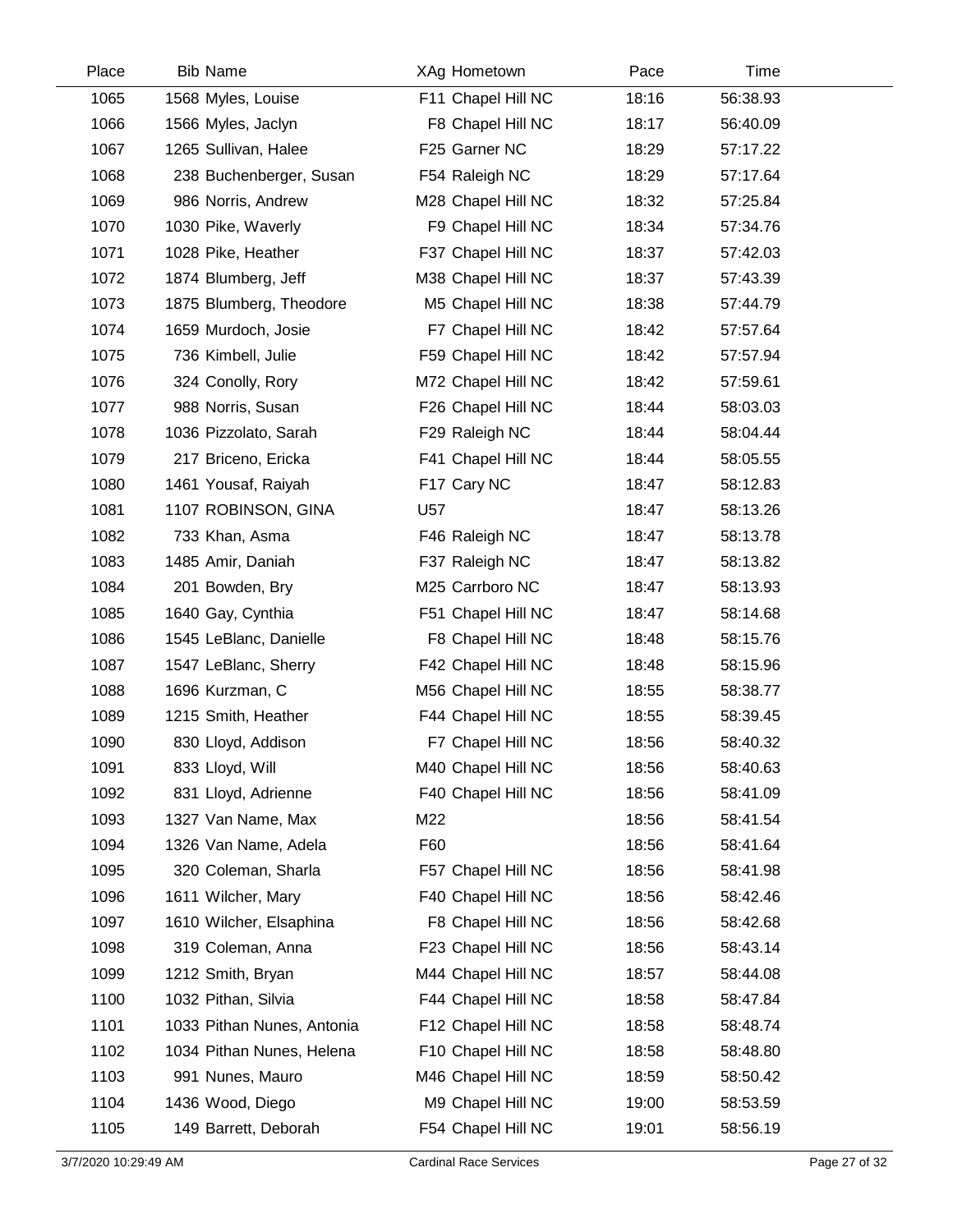| Place | <b>Bib Name</b>            | XAg Hometown       | Pace  | Time        |  |
|-------|----------------------------|--------------------|-------|-------------|--|
| 1106  | 1609 Wilcher, Abraham      | M8 Chapel Hill NC  | 19:03 | 59:03.54    |  |
| 1107  | 1496 Burns, Alisa          | F42 Chapel Hill NC | 19:03 | 59:04.04    |  |
| 1108  | 892 MCDOUGLE, LAKESHIA     | U36                | 19:04 | 59:06.78    |  |
| 1109  | 686 JOHNSON, BRAD          | U49                | 19:07 | 59:16.75    |  |
| 1110  | 832 Lloyd, Palmer          | M5 Chapel Hill NC  | 19:10 | 59:25.83    |  |
| 1111  | 1245 Stearns, Nolan        | M10 Chapel Hill NC | 19:11 | 59:27.71    |  |
| 1112  | 1246 Stearns, Raynor       | F7 Chapel Hill NC  | 19:11 | 59:28.11    |  |
| 1113  | 936 Moore, Jackson         | M11 Chapel Hill NC | 19:12 | 59:30.47    |  |
| 1114  | 106 Allen, Betsy           | F37 Chapel Hill NC | 19:12 | 59:32.69    |  |
| 1115  | 546 Gregory-Potter, Hank   | M11 Chapel Hill NC | 19:12 | 59:32.71    |  |
| 1116  | 286 Carter, Lori           | F49 Carrboro NC    | 19:13 | 59:35.06    |  |
| 1117  | 419 DUMAS, CHERESA         | U43                | 19:14 | 59:36.42    |  |
| 1118  | 1075 REID, PATTIE          | U51                | 19:14 | 59:36.64    |  |
| 1119  | 987 NORRIS, JONATHAN<br>N. | U47                | 19:14 | 59:36.82    |  |
| 1120  | 336 CORNISH, YASMIN        | U41                | 19:14 | 59:36.87    |  |
| 1121  | 108 Allen, Elizabeth       | F10 Chapel Hill NC | 19:14 | 59:37.08    |  |
| 1122  | 446 FARRINGTON, MICHELLE   | U59                | 19:14 | 59:37.17    |  |
| 1123  | 602 HERBIN, AUREK          | U22                | 19:14 | 59:37.32    |  |
| 1124  | 629 Horton, Gina           | F50 Efland NC      | 19:14 | 59:37.33    |  |
| 1125  | 523 GOODWIN, MICHAEL       | U49                | 19:14 | 59:37.41    |  |
| 1126  | 1420 WILLIAMS-HALL, VIVIAN | U <sub>55</sub>    | 19:14 | 59:37.41    |  |
| 1127  | 107 Allen, Craig           | M36 Chapel Hill NC | 19:14 | 59:37.43    |  |
| 1128  | 942 MORRIS, MARISSA        | U28                | 19:14 | 59:37.59    |  |
| 1129  | 111 Allen, Tristan         | M5 Chapel Hill NC  | 19:14 | 59:37.71    |  |
| 1130  | 110 ALLEN, NAKIA           | U45                | 19:14 | 59:37.96    |  |
| 1131  | 698 JONES, RAJAH           | U42                | 19:14 | 59:38.29    |  |
| 1132  | 493 FULLER, EDDIE          | U60                | 19:15 | 59:39.80    |  |
| 1133  | 1224 Sollecito, Rosalinda  | F33 Chapel Hill NC | 19:16 | 59:42.79    |  |
| 1134  | 207 Bradley, Joy           | F38 Cary NC        | 19:19 | 59:52.34    |  |
| 1135  | 356 Cuomo, Mira            | F11 Carrboro NC    | 19:19 | 59:52.59    |  |
| 1136  | 284 Carter, Charlotte      | F12 Carrboro NC    | 19:19 | 59:52.67    |  |
| 1137  | 962 Myers, Olivia          | F12 Chapel Hill NC | 19:19 | 59:53.78    |  |
| 1138  | 961 Myers, Lyra            | F9 Chapel Hill NC  | 19:19 | 59:53.98    |  |
| 1139  | 1244 Stearns, Dale         | M43 Chapel Hill NC | 19:20 | 59:56.14    |  |
| 1140  | 779 Ledford, Katie         | F40 Raleigh NC     | 19:24 | 01:00:07.13 |  |
| 1141  | 1519 Ford, Amy             | F47 Durham NC      | 19:24 | 01:00:07.94 |  |
| 1142  | 921 Moghazi, Sherine       | F47 RALEIGH NC     | 19:28 | 01:00:20.66 |  |
| 1143  | 1016 Phanstiel, Miles      | M6 Carrboro NC     | 19:32 | 01:00:34.02 |  |
| 1144  | 1017 Phanstiel, Natalie    | F37 Carrboro NC    | 19:33 | 01:00:34.95 |  |
| 1145  | 457 Finnegan, Patrick      | M37 Chapel Hill NC | 19:35 | 01:00:43.27 |  |
| 1146  | 456 Finnegan, Hadley       | F5 Chapel Hill NC  | 19:35 | 01:00:43.75 |  |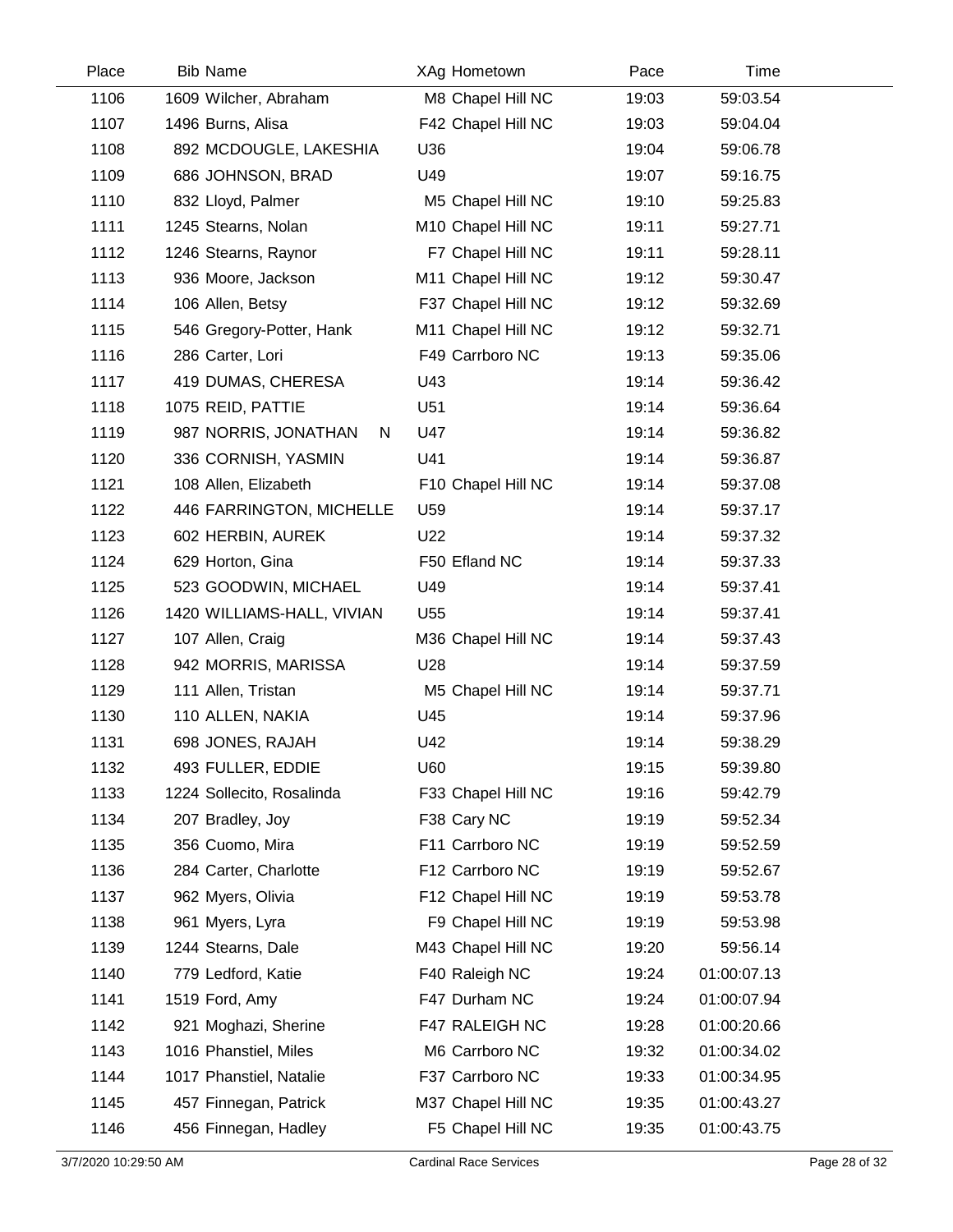| Place | <b>Bib Name</b>         | XAg Hometown       | Pace  | Time        |
|-------|-------------------------|--------------------|-------|-------------|
| 1147  | 1467 Zafft, Devin       | M10 Chapel Hill NC | 19:36 | 01:00:45.66 |
| 1148  | 1695 Gaddy, Ariyanna    | F7 Chapel Hill NC  | 19:37 | 01:00:47.76 |
| 1149  | 1469 Zafft, Malcolm     | M7 Chapel Hill NC  | 19:37 | 01:00:48.39 |
| 1150  | 1693 Kiziah, Kimora     | F9 Chapel Hill NC  | 19:37 | 01:00:48.74 |
| 1151  | 1694 Kiziah, London     | F7 Chapel Hill NC  | 19:38 | 01:00:50.59 |
| 1152  | 1256 STITT, JACKIE      | U57                | 19:39 | 01:00:53.41 |
| 1153  | 1692 Kiziah, Sheena     | F37 Chapel Hill NC | 19:39 | 01:00:55.72 |
| 1154  | 933 Moore, Andrew       | M39 Chapel Hill NC | 19:40 | 01:00:57.37 |
| 1155  | 1052 Potter, Michael    | M48 Chapel Hill NC | 19:40 | 01:00:57.43 |
| 1156  | 263 BYNUM, VICKI        | U51                | 19:40 | 01:00:58.46 |
| 1157  | 1465 Zafft, Aiden       | M13 Chapel Hill NC | 19:42 | 01:01:03.54 |
| 1158  | 1466 Zafft, Cherisa     | F43 Chapel Hill NC | 19:42 | 01:01:05.01 |
| 1159  | 1717 Bozymski, Mark     | M59 Chapel Hill NC | 19:42 | 01:01:05.11 |
| 1160  | 545 Gregory, Todd       | M45 Chapel Hill NC | 19:42 | 01:01:05.18 |
| 1161  | 1468 Zafft, lan         | M45 Chapel Hill NC | 19:43 | 01:01:06.83 |
| 1162  | 1359 Warburton, Tom     | M79 Chapel Hill NC | 19:43 | 01:01:08.40 |
| 1163  | 1358 Warburton, Judy    | F74 Chapel Hill NC | 19:44 | 01:01:09.36 |
| 1164  | 460 Fiscus, Susan       | F72 Chapel Hill NC | 19:44 | 01:01:11.58 |
| 1165  | 1177 Sheahan, Lydia     | F5 Chapel Hill NC  | 19:45 | 01:01:13.44 |
| 1166  | 1178 Sheahan, Timothy   | M43 Chapel Hill NC | 19:45 | 01:01:13.96 |
| 1167  | 1559 Moore, Gay         | F68 Chapel Hill NC | 19:48 | 01:01:21.89 |
| 1168  | 1560 Moore, Kevin       | M68 Chapel Hill NC | 19:48 | 01:01:22.07 |
| 1169  | 1079 Resaul, Lachmi     | F30 Chapel Hill NC | 19:50 | 01:01:30.03 |
| 1170  | 842 Lowe, Ellen         | F39 Mebane NC      | 19:51 | 01:01:33.52 |
| 1171  | 778 LEACH, ASISA        | U30                | 19:54 | 01:01:40.32 |
| 1172  | 1495 Burch, Lisa        | F42 Chapel Hill NC | 19:54 | 01:01:40.48 |
| 1173  | 1015 Phanstiel, Douglas | M41 Carrboro NC    | 19:54 | 01:01:41.56 |
| 1174  | 1494 Burch, Julia       | F6 Chapel Hill NC  | 19:54 | 01:01:41.94 |
| 1175  | 1018 Phanstiel, Wyatt   | M1 Carrboro NC     | 19:54 | 01:01:42.69 |
| 1176  | 1108 ROBINSON, JULIE    | U78                | 19:55 | 01:01:42.97 |
| 1177  | 1873 Miller, Kimberly   | F51 Chapel Hill NC | 19:55 | 01:01:43.20 |
| 1178  | 869 Martin, Josh        | M37 Carrboro NC    | 19:56 | 01:01:46.28 |
| 1179  | 237 Bryant, Taylor      | F27 Chapel Hill NC | 19:56 | 01:01:46.77 |
| 1180  | 910 Migaly, Bellarosa   | F12 Chapel Hill NC | 19:56 | 01:01:46.80 |
| 1181  | 911 Migaly, Imelda      | F47 Chapel Hill NC | 19:56 | 01:01:47.37 |
| 1182  | 852 Mack, Cameron       | M10 Durham NC      | 19:57 | 01:01:51.68 |
| 1183  | 1644 Hester, Chase      | M31 Mebane NC      | 19:58 | 01:01:54.76 |
| 1184  | 1600 Vinas, Samuel      | M <sub>3</sub>     | 20:00 | 01:01:59.91 |
| 1185  | 1337 Vinas, Gabriel     | M40 Chapel Hill NC | 20:00 | 01:02:00.93 |
| 1186  | 1266 Sullivan, Kathleen | F46 Chapel Hill NC | 20:01 | 01:02:02.81 |
| 1187  | 846 Lynch, Anna         | F7 Chapel Hill NC  | 20:01 | 01:02:04.13 |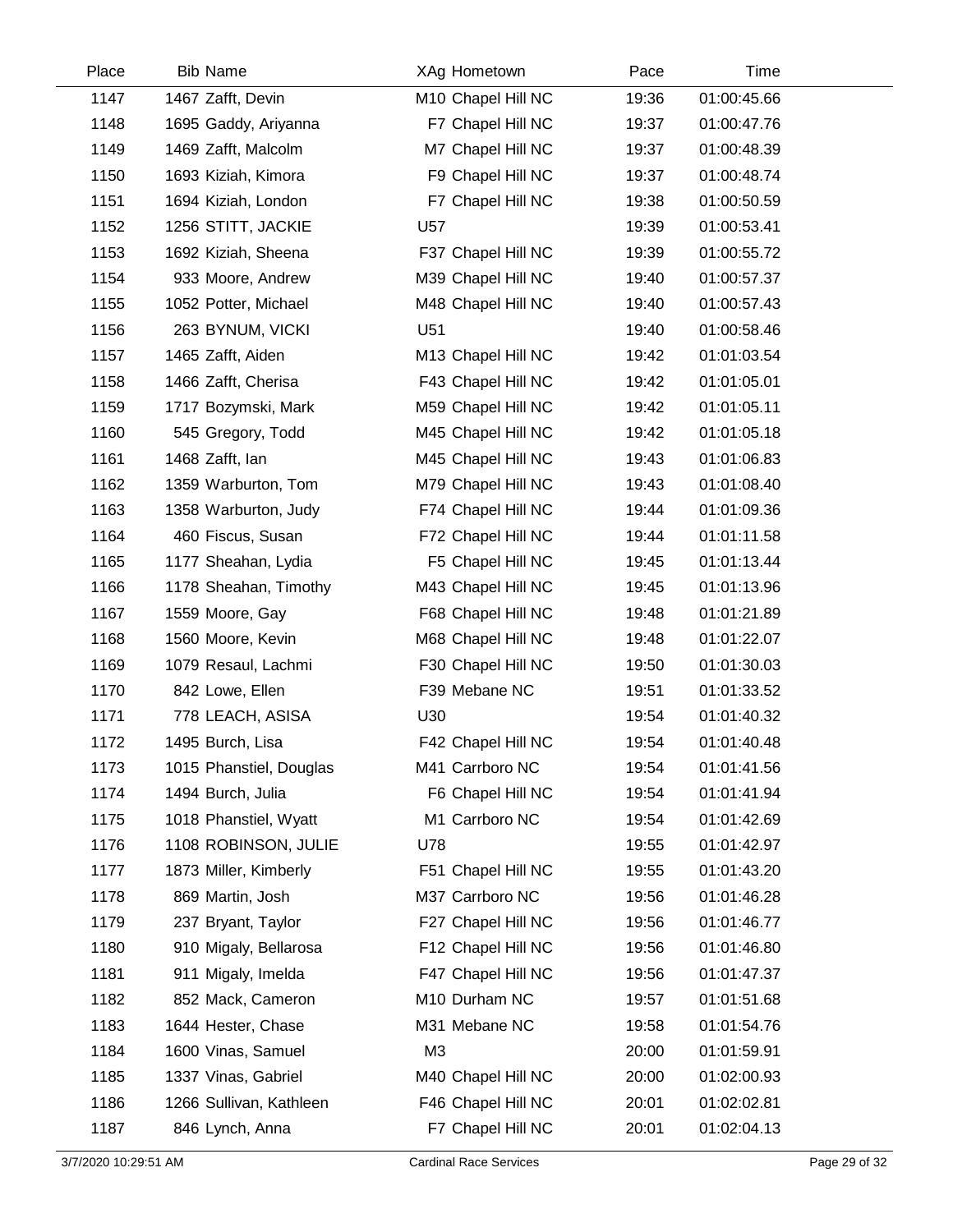| Place | <b>Bib Name</b>         | XAg Hometown       | Pace  | Time        |  |
|-------|-------------------------|--------------------|-------|-------------|--|
| 1188  | 695 JONES, JERLENE      | U54                | 20:02 | 01:02:05.40 |  |
| 1189  | 1672 Shannon, Ian       | M32 Carrboro NC    | 20:02 | 01:02:06.18 |  |
| 1190  | 1189 Simon, Meredith    | F33 Durham NC      | 20:02 | 01:02:06.57 |  |
| 1191  | 1403 Wilkos, Courtney   | F24 Carrboro NC    | 20:02 | 01:02:06.62 |  |
| 1192  | 713 Karlen, Jima        | F29 Carrboro NC    | 20:02 | 01:02:07.48 |  |
| 1193  | 1846 Simmons, Taryn     | F28 Durham NC      | 20:03 | 01:02:09.84 |  |
| 1194  | 438 Estorino, Maria     | F45 Carrboro NC    | 20:04 | 01:02:12.02 |  |
| 1195  | 664 Jackson, Jennifer   | F47 Chapel Hill NC | 20:04 | 01:02:12.12 |  |
| 1196  | 184 BINGHAM, DEBORAH    | U46                | 20:04 | 01:02:12.15 |  |
| 1197  | 663 Jackson, Isabel     | F11 Chapel Hill NC | 20:04 | 01:02:12.60 |  |
| 1198  | 592 Haydon, Zora        | F7 Chapel Hill NC  | 20:04 | 01:02:12.61 |  |
| 1199  | 557 Gutierrez, Andrea   | F7 Chapel Hill NC  | 20:04 | 01:02:12.91 |  |
| 1200  | 900 MCLAUGHLIN, CANDIS  | U40                | 20:04 | 01:02:13.34 |  |
| 1201  | 1530 Hugelmeyer, Alexis | F40 Chapel Hill NC | 20:04 | 01:02:13.40 |  |
| 1202  | 673 JENKINS, WANDA      | U48                | 20:04 | 01:02:13.73 |  |
| 1203  | 1685 Vavalle, John      | M42 Chapel Hill NC | 20:05 | 01:02:16.03 |  |
| 1204  | 1561 Moore, Liza        | F9 Chapel Hill NC  | 20:05 | 01:02:16.65 |  |
| 1205  | 1137 Sanchez, Jessenia  | F25 Carrboro NC    | 20:05 | 01:02:16.74 |  |
| 1206  | 209 Brady, Ariana       | F6 Carrboro NC     | 20:05 | 01:02:16.94 |  |
| 1207  | 212 Brady, Sam          | F36 Carrboro NC    | 20:05 | 01:02:16.97 |  |
| 1208  | 590 Haydon, Leigh       | M39 Chapel Hill NC | 20:05 | 01:02:17.00 |  |
| 1209  | 1449 Wooten, Kelly      | F42 Chapel Hill NC | 20:06 | 01:02:17.38 |  |
| 1210  | 559 Gutierrez, Jorge    | M47 Chapel Hill NC | 20:06 | 01:02:17.67 |  |
| 1211  | 771 LaFleur, Kara       | F42 Carrboro NC    | 20:06 | 01:02:18.27 |  |
| 1212  | 853 Mack, Sarah         | F39 Durham NC      | 20:06 | 01:02:18.83 |  |
| 1213  | 851 Mack, Adam          | M39 Durham NC      | 20:06 | 01:02:18.94 |  |
| 1214  | 1687 White, Josh        | M38 DURHAM NC      | 20:06 | 01:02:20.01 |  |
| 1215  | 1405 Willard, Remy      | M5 Carrboro NC     | 20:07 | 01:02:21.56 |  |
| 1216  | 1569 Newman, Emily      | F38 Chapel Hill NC | 20:08 | 01:02:23.77 |  |
| 1217  | 1558 Moore, Courtney    | F37 Chapel Hill NC | 20:08 | 01:02:25.77 |  |
| 1218  | 128 Arroyo, Ginebra     | F32 Carrboro NC    | 20:09 | 01:02:28.67 |  |
| 1219  | 699 Jordan, Jason       | M28 Carrboro NC    | 20:10 | 01:02:30.89 |  |
| 1220  | 1317 Tyler, Lori        | F43 Chapel Hill NC | 20:11 | 01:02:34.30 |  |
| 1221  | 1383 Weller, Amy        | F47 Carrboro NC    | 20:11 | 01:02:34.85 |  |
| 1222  | 1372 Watson, Shennell   | F28 Durham NC      | 20:11 | 01:02:34.98 |  |
| 1223  | 1115 Rosenthal, Wyatt   | M9 Carrboro NC     | 20:12 | 01:02:35.68 |  |
| 1224  | 1349 Wagner, Oliver     | M7 Chapel Hill NC  | 20:12 | 01:02:37.02 |  |
| 1225  | 1026 Pickles, Wilson    | M8 Carrboro NC     | 20:12 | 01:02:37.70 |  |
| 1226  | 282 carin, jeffrey      | M17 DURHAM NC      | 20:13 | 01:02:39.36 |  |
| 1227  | 718 Kathard, Marisa     | F53 Chapel Hill NC | 20:13 | 01:02:39.50 |  |
| 1228  | 395 Deinert, Nicole     | F36 Durham NC      | 20:13 | 01:02:40.13 |  |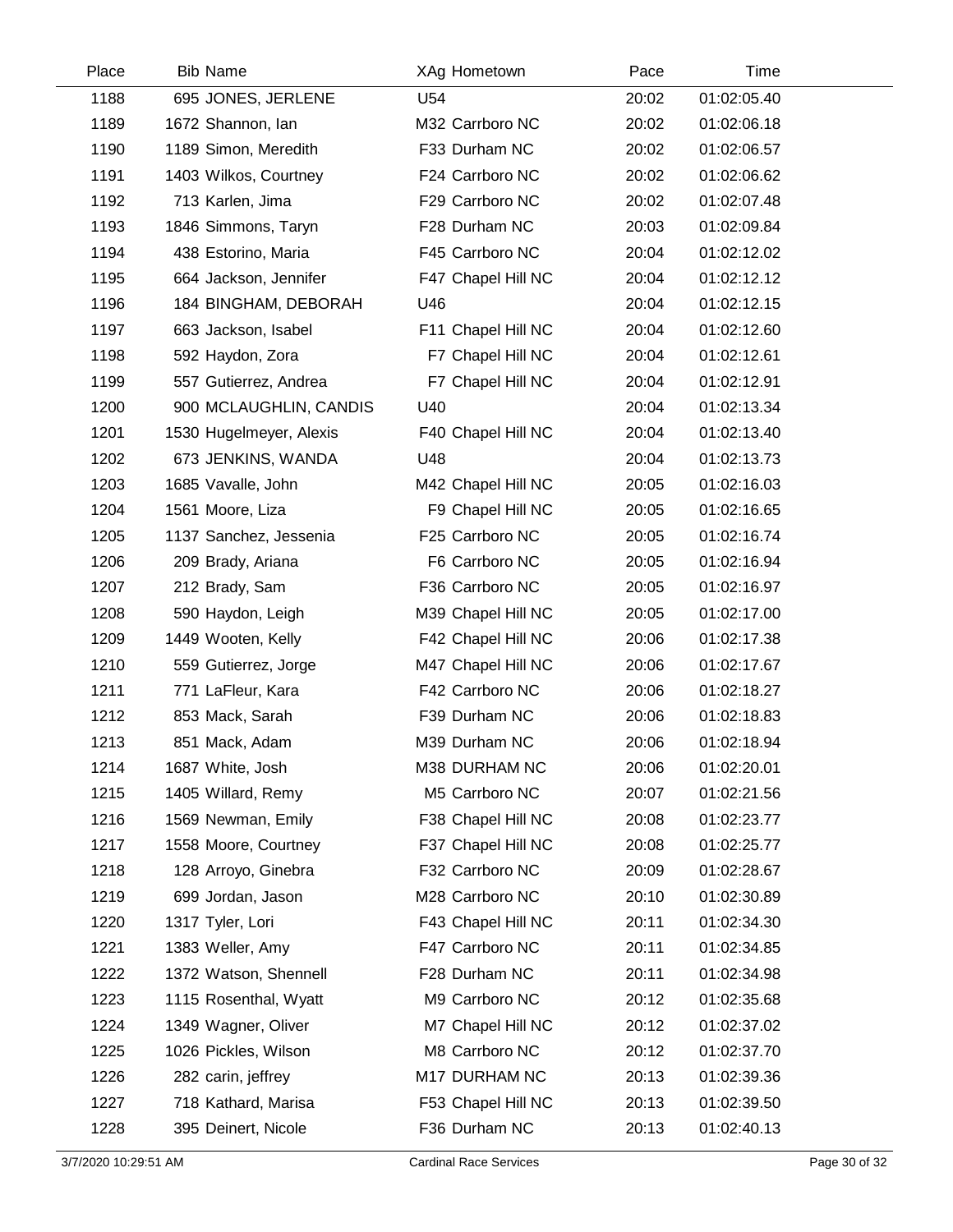| Place | <b>Bib Name</b>          | XAg Hometown         | Pace  | Time        |  |
|-------|--------------------------|----------------------|-------|-------------|--|
| 1229  | 717 Kathard, Laila       | F16 Chapel Hill NC   | 20:13 | 01:02:41.78 |  |
| 1230  | 203 Boylan, Natalie      | F53 BURLINGTON NC    | 20:14 | 01:02:43.06 |  |
| 1231  | 1347 Wagner, Brandon     | M46 Chapel Hill NC   | 20:16 | 01:02:48.76 |  |
| 1232  | 596 Henderson, Ashley    | F51 Carrboro NC      | 20:16 | 01:02:49.06 |  |
| 1233  | 1617 Yarbrough, Sutton   | F7 Chapel Hill NC    | 20:16 | 01:02:50.79 |  |
| 1234  | 796 Lee, Sunny           | F8 Chapel Hill NC    | 20:21 | 01:03:03.79 |  |
| 1235  | 1538 Kim, Erica          | F7 Chapel Hill NC    | 20:21 | 01:03:04.26 |  |
| 1236  | 780 Lee, Alex            | M6 Chapel Hill NC    | 20:21 | 01:03:04.49 |  |
| 1237  | 141 Balan, Jose          | M39 Chapel Hill NC   | 20:21 | 01:03:04.65 |  |
| 1238  | 792 Lee, Onsoo           | M38 Chapel Hill NC   | 20:22 | 01:03:07.74 |  |
| 1239  | 589 Haydon, Erika        | F39 Chapel Hill NC   | 20:22 | 01:03:08.51 |  |
| 1240  | 591 Haydon, Perry        | F5 Chapel Hill NC    | 20:22 | 01:03:08.61 |  |
| 1241  | 142 Balan, Silas         | M6 Chapel Hill NC    | 20:22 | 01:03:08.64 |  |
| 1242  | 1329 Vaughn, Katie       | F42 Chapel Hill NC   | 20:22 | 01:03:09.75 |  |
| 1243  | 794 Lee, Seul            | F35 Chapel Hill NC   | 20:23 | 01:03:09.76 |  |
| 1244  | 1294 Thompson, Yvette    | F38 Chapel Hill NC   | 20:30 | 01:03:31.96 |  |
| 1245  | 1615 Yarbrough, Courtney | F38 Chapel Hill NC   | 20:30 | 01:03:31.96 |  |
| 1246  | 1616 Yarbrough, Sienna   | F4 Chapel Hill NC    | 20:30 | 01:03:32.46 |  |
| 1247  | 1645 Horrigan, Ella      | F9 Chapel Hill NC    | 20:30 | 01:03:33.29 |  |
| 1248  | 1854 Stephens, Sarah     | F33 Holly Springs NC | 20:30 | 01:03:33.38 |  |
| 1249  | 1291 Thompson, Joaquin   | M6 Chapel Hill NC    | 20:30 | 01:03:34.24 |  |
| 1250  | 626 Horrigan, Laura      | F38 Chapel Hill NC   | 20:31 | 01:03:34.60 |  |
| 1251  | 1085 Reyes, Conrad       | M45 Chapel Hill NC   | 20:31 | 01:03:35.46 |  |
| 1252  | 1082 Reyes, Avery        | M9 Chapel Hill NC    | 20:31 | 01:03:37.45 |  |
| 1253  | 1290 Thompson, Javier    | M4 Chapel Hill NC    | 20:32 | 01:03:38.77 |  |
| 1254  | 1857 Thompson, Eric      | M40 Chapel Hill NC   | 20:32 | 01:03:40.26 |  |
| 1255  | 704 Julian, Susan        | F69 Chapel Hill NC   | 20:34 | 01:03:44.16 |  |
| 1256  | 148 Barnes, Evon         | F52 Chapel Hill NC   | 20:34 | 01:03:44.78 |  |
| 1257  | 1084 Reyes, Cole         | M5 Chapel Hill NC    | 20:34 | 01:03:44.90 |  |
| 1258  | 1087 Reyes, Rebecca      | F41 Chapel Hill NC   | 20:34 | 01:03:45.22 |  |
| 1259  | 815 Lindekugel, Kim      | F45 Durham NC        | 20:34 | 01:03:46.78 |  |
| 1260  | 696 Jones, Kimberly      | F36 Durham NC        | 20:35 | 01:03:47.02 |  |
| 1261  | 1596 THOMAS, GLORIA      | F56 Chapel Hill NC   | 20:35 | 01:03:48.71 |  |
| 1262  | 357 Cuomo, Peter         | M8 Carrboro NC       | 20:43 | 01:04:12.11 |  |
| 1263  | 152 Bartone, Aidan       | M9 Chapel Hill NC    | 20:44 | 01:04:17.60 |  |
| 1264  | 354 Cuomo, Desmond       | M8 Carrboro NC       | 20:46 | 01:04:21.36 |  |
| 1265  | 1626 Caulfield, Chris    | M37 Chapel Hill NC   | 20:47 | 01:04:25.18 |  |
| 1266  | 1628 Caulfield, Penelope | F5 Chapel Hill NC    | 20:48 | 01:04:28.79 |  |
| 1267  | 450 Figueroa, Grace      | F45 Chapel Hill NC   | 20:49 | 01:04:30.39 |  |
| 1268  | 1627 Caulfield, Kristen  | F38 Chapel Hill NC   | 20:49 | 01:04:30.72 |  |
| 1269  | 1135 Saline, Harper      | F7 Chapel Hill NC    | 20:49 | 01:04:30.83 |  |